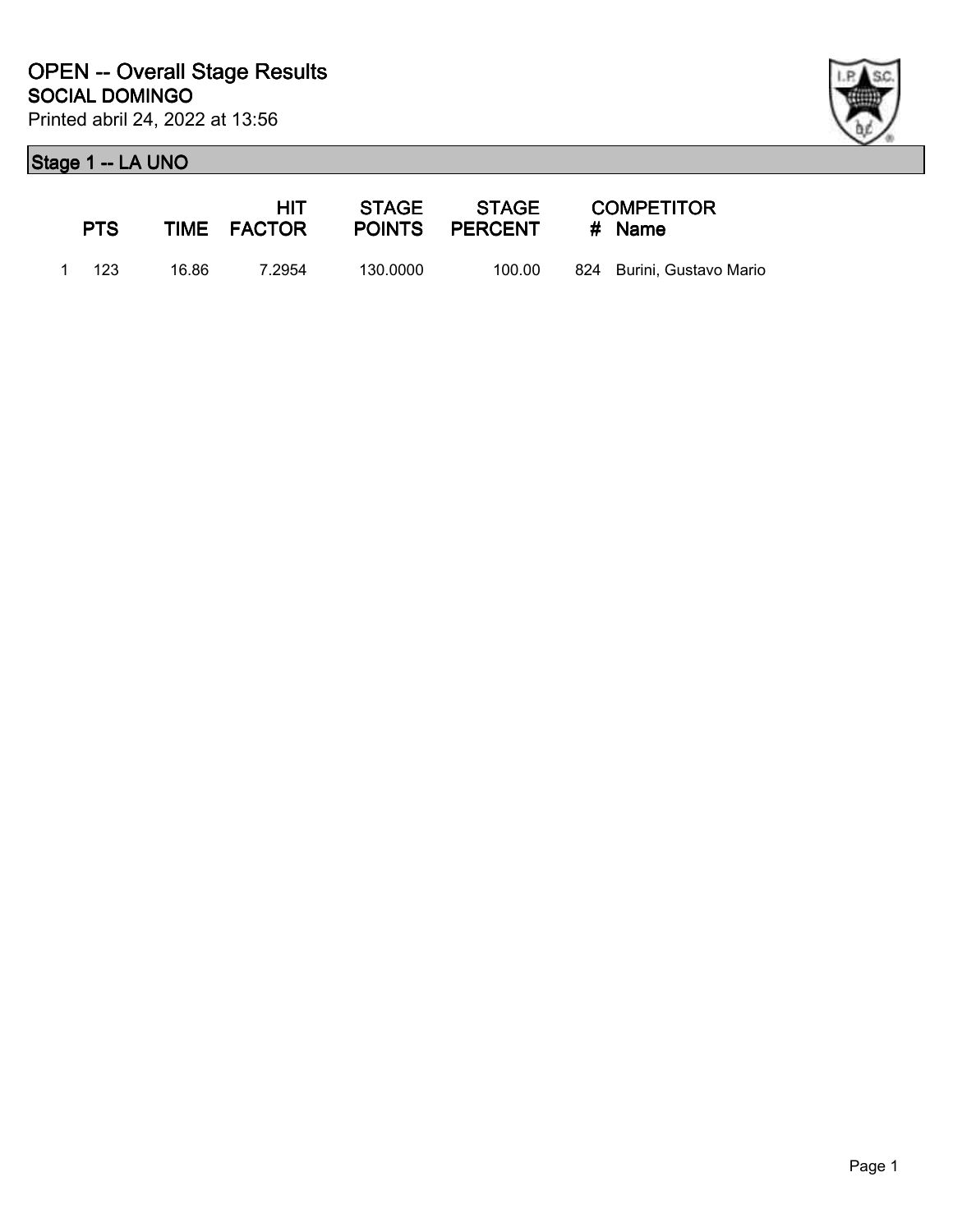

|             | <b>PTS</b> |       | <b>HIT</b><br>TIME FACTOR | <b>STAGE</b><br><b>POINTS</b> | <b>STAGE</b><br><b>PERCENT</b> | <b>COMPETITOR</b><br>$#$ Name |
|-------------|------------|-------|---------------------------|-------------------------------|--------------------------------|-------------------------------|
| $\mathbf 1$ | - 120      | 25.13 | 4.7752                    | 130.0000                      | 100.00                         | 761 Andreatta, Juan Mario     |
| 2           | 110        | 24.83 | 4.4301                    | 120.6065                      | 92.77                          | 147 Cabello, Luis Fernando    |
| 3           | 79         | 20.90 | 3.7799                    | 102.9048                      | 79.16                          | 533 Saraullo, Pablo Hernán    |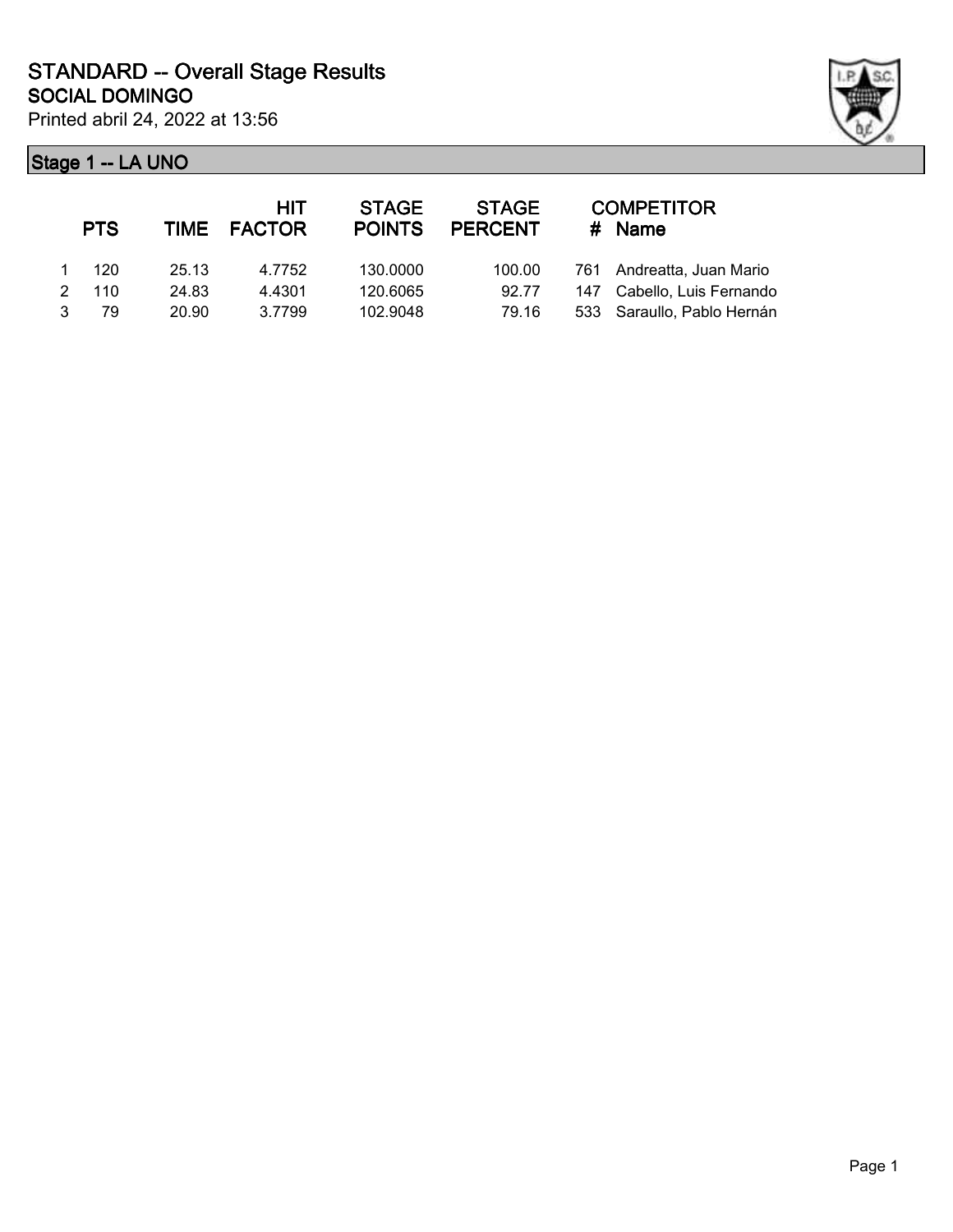Printed abril 24, 2022 at 13:56



|                | <b>PTS</b> | <b>TIME</b> | HIT<br><b>FACTOR</b> | <b>STAGE</b><br><b>POINTS</b> | <b>STAGE</b><br><b>PERCENT</b> | #    | <b>COMPETITOR</b><br>Name        |
|----------------|------------|-------------|----------------------|-------------------------------|--------------------------------|------|----------------------------------|
| 1              | 124        | 18.04       | 6.8736               | 130.0000                      | 100.00                         | 979  | Serrano, Fernando                |
| $\overline{c}$ | 124        | 20.60       | 6.0194               | 113.8447                      | 87.57                          | 107  | Baigorria, Omar Horacio          |
| 3              | 120        | 20.15       | 5.9553               | 112.6327                      | 86.64                          | 390  | Mendez Decoud, Agustín Gervaci   |
| 4              | 120        | 20.21       | 5.9377               | 112.2983                      | 86.38                          | 1157 | Sabaris Monte, Juan Sebastian    |
| 5              | 122        | 20.91       | 5.8345               | 110.3479                      | 84.88                          | 355  | López, Jorge Alberto             |
| 6              | 106        | 18.24       | 5.8114               | 109.9105                      | 84.55                          | 419  | Obertello, Daniel Héctor         |
| $\overline{7}$ | 120        | 21.02       | 5.7088               | 107.9709                      | 83.05                          | 272  | Gentile, Diego Cesar             |
| 8              | 98         | 17.73       | 5.5274               | 104.5383                      | 80.41                          | 442  | Palomba, Esteban David           |
| 9              | 120        | 21.81       | 5.5021               | 104.0600                      | 80.05                          | 172  | Ces, Christian Danie             |
| 10             | 97         | 17.91       | 5.4160               | 102.4317                      | 78.79                          | 1111 | Lotero, Brian Emanuel            |
| 11             | 120        | 22.47       | 5.3405               | 101.0035                      | 77.69                          | 532  | Saraceno, Boris Daniel           |
| 12             | 128        | 24.58       | 5.2075               | 98.4887                       | 75.76                          | 1639 | Martini Zanetti, Carlos          |
| 13             | 116        | 22.49       | 5.1578               | 97.5499                       | 75.04                          | 1174 | Jordan, Hugo                     |
| 14             | 103        | 20.02       | 5.1449               | 97.3041                       | 74.85                          | 241  | Fava, Leopoldo Luis              |
| 15             | 126        | 24.83       | 5.0745               | 95.9737                       | 73.83                          | 1299 | Loscalzo, Sebastian Ernes        |
| 16             | 124        | 24.57       | 5.0468               | 95.4497                       | 73.42                          | 1303 | Tejerina, Eduardo Martin         |
| 17             | 112        | 22.39       | 5.0022               | 94.6068                       | 72.77                          | 762  | Andreatta, Franco Agustin        |
| 18             | 120        | 24.09       | 4.9813               | 94.2112                       | 72.47                          | 231  | Espiñeira, Miguel Ángel          |
| 19             | 111        | 22.30       | 4.9776               | 94.1405                       | 72.42                          | 474  | Rachich Kildegaard, Pablo Hernán |
| 20             | 120        | 24.14       | 4.9710               | 94.0161                       | 72.32                          | 1711 | D'Uva, Javier Alfonso            |
| 21             | 106        | 21.85       | 4.8513               | 91.7514                       | 70.58                          | 1054 | Cavia, Miguel                    |
| 22             | 122        | 25.55       | 4.7750               | 90.3082                       | 69.47                          | 114  | Bareiro, Andrea Celeste          |
| 23             | 122        | 26.28       | 4.6423               | 87.7996                       | 67.54                          | 1585 | Hay Chaia, Matias                |
| 24             | 104        | 22.78       | 4.5654               | 86.3451                       | 66.42                          | 1185 | Kwon, Ki Hwan                    |
| 25             | 118        | 26.05       | 4.5298               | 85.6707                       | 65.90                          | 486  | Ribeiro, Daniel Alberto          |
| 26             | 110        | 25.19       | 4.3668               | 82.5891                       | 63.53                          | 485  | Rey, Daniel Horacio              |
| 27             | 104        | 23.98       | 4.3369               | 82.0243                       | 63.10                          | 1651 | Correa, Joaquin                  |
| 28             | 108        | 26.24       | 4.1159               | 77.8427                       | 59.88                          | 1634 | Gasparini, Gustavo               |
| 29             | 114        | 27.96       | 4.0773               | 77.1127                       | 59.32                          | 619  | Fiorese, Daniel Pedro            |
| 30             | 126        | 32.34       | 3.8961               | 73.6866                       | 56.68                          | 611  | Troncoso, Camilo Horacio         |
| 31             | 114        | 29.47       | 3.8683               | 73.1616                       | 56.28                          | 1222 | Obljubek, Santiago               |
| 32             | 118        | 30.62       | 3.8537               | 72.8845                       | 56.06                          | 1640 | Guerreiro, Jose Marcelo          |
| 33             | 105        | 27.59       | 3.8057               | 71.9773                       | 55.37                          | 637  | Klein, Dario Gustavo             |
| 34             | 93         | 24.86       | 3.7409               | 70.7522                       | 54.42                          | 196  | Correa, Leonardo Gilber          |
| 35             | 118        | 31.55       | 3.7401               | 70.7361                       | 54.41                          | 1666 | Saleh, Mouhamad                  |
| 36             | 112        | 31.96       | 3.5044               | 66.2780                       | 50.98                          | 1709 | Ioras, Sergio Gustavo            |
| 37             | 84         | 24.09       | 3.4869               | 65.9479                       | 50.73                          | 1560 | Ljuba, Hernan Pablo              |
| 38             | 116        | 33.49       | 3.4637               | 65.5090                       | 50.39                          | 33   | Fink, Claudia                    |
| 39             | 122        | 35.33       | 3.4532               | 65.3092                       | 50.24                          | 690  | Bolletino, Rodrigo Carlos        |
| 40             | 101        | 29.39       | 3.4365               | 64.9950                       | 50.00                          | 1549 | Laprovitera, Leandro             |
| 41             | 120        | 35.13       | 3.4159               | 64.6043                       | 49.70                          | 1360 | Baeza, Martin                    |
| 42             | 82         | 24.04       | 3.4110               | 64.5116                       | 49.62                          | 1250 | Rieiro, Santiago Tomas           |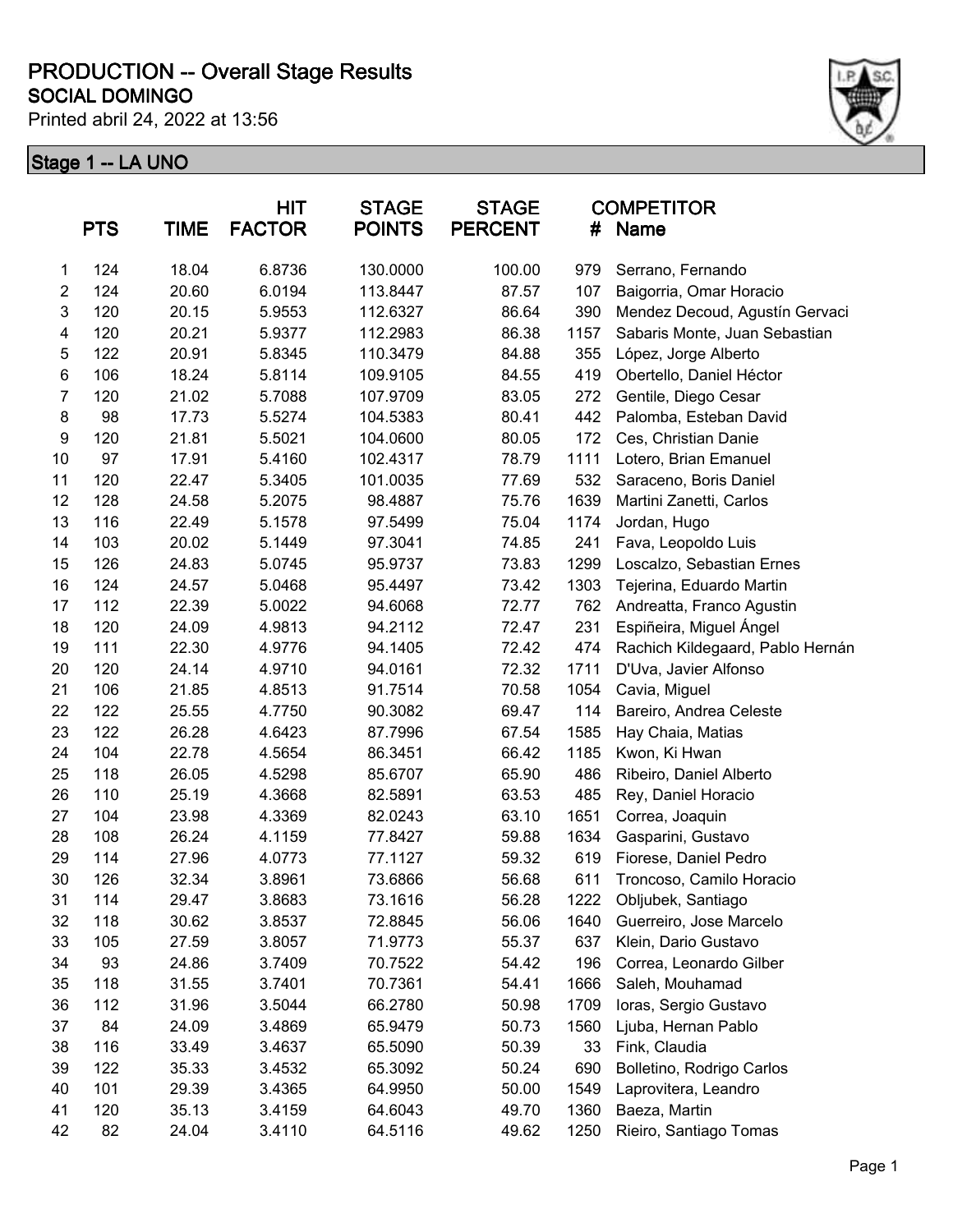Printed abril 24, 2022 at 13:56



|    | <b>PTS</b> | TIME  | <b>HIT</b><br><b>FACTOR</b> | <b>STAGE</b><br><b>POINTS</b> | <b>STAGE</b><br><b>PERCENT</b> | #    | <b>COMPETITOR</b><br><b>Name</b> |
|----|------------|-------|-----------------------------|-------------------------------|--------------------------------|------|----------------------------------|
| 43 | 114        | 35.53 | 3.2086                      | 60.6831                       | 46.68                          | 882  | Moreyra, Alejandro Alber         |
| 44 | 88         | 28.63 | 3.0737                      | 58.1326                       | 44.72                          | 1697 | Abia, Alvaro Pedro               |
| 45 | 87         | 29.57 | 2.9422                      | 55.6450                       | 42.80                          | 1508 | Soler, Matias Sebastia           |
| 46 | 90         | 30.60 | 2.9412                      | 55.6262                       | 42.79                          | 1708 | Garcia, Adrian Mario             |
| 47 | 116        | 39.85 | 2.9109                      | 55.0539                       | 42.35                          | 1246 | Soriano, Fernando Cesar          |
| 48 | 122        | 42.01 | 2.9041                      | 54.9244                       | 42.25                          | 1679 | Lavin, Carlos Hugo               |
| 49 | 120        | 41.77 | 2.8729                      | 54.3344                       | 41.80                          | 1422 | Balboa, Gabriel                  |
| 50 | 105        | 36.79 | 2.8540                      | 53.9781                       | 41.52                          | 1362 | Miramont, Guillermo Migue        |
| 51 | 114        | 41.32 | 2.7590                      | 52.1798                       | 40.14                          | 1683 | Quan, Yongxue                    |
| 52 | 118        | 48.93 | 2.4116                      | 45.6105                       | 35.09                          | 1165 | Bufi, Nestor Daniel              |
| 53 | 88         | 38.25 | 2.3007                      | 43.5120                       | 33.47                          | 1148 | He, Chongfang                    |
| 54 | 90         | 46.64 | 1.9297                      | 36.4957                       | 28.07                          | 287  | Goldstein, Carlos Guillerm       |
| 55 | 38         | 61.27 | 0.6202                      | 11.7299                       | 9.02                           | 687  | Saracco, Enrique Walter          |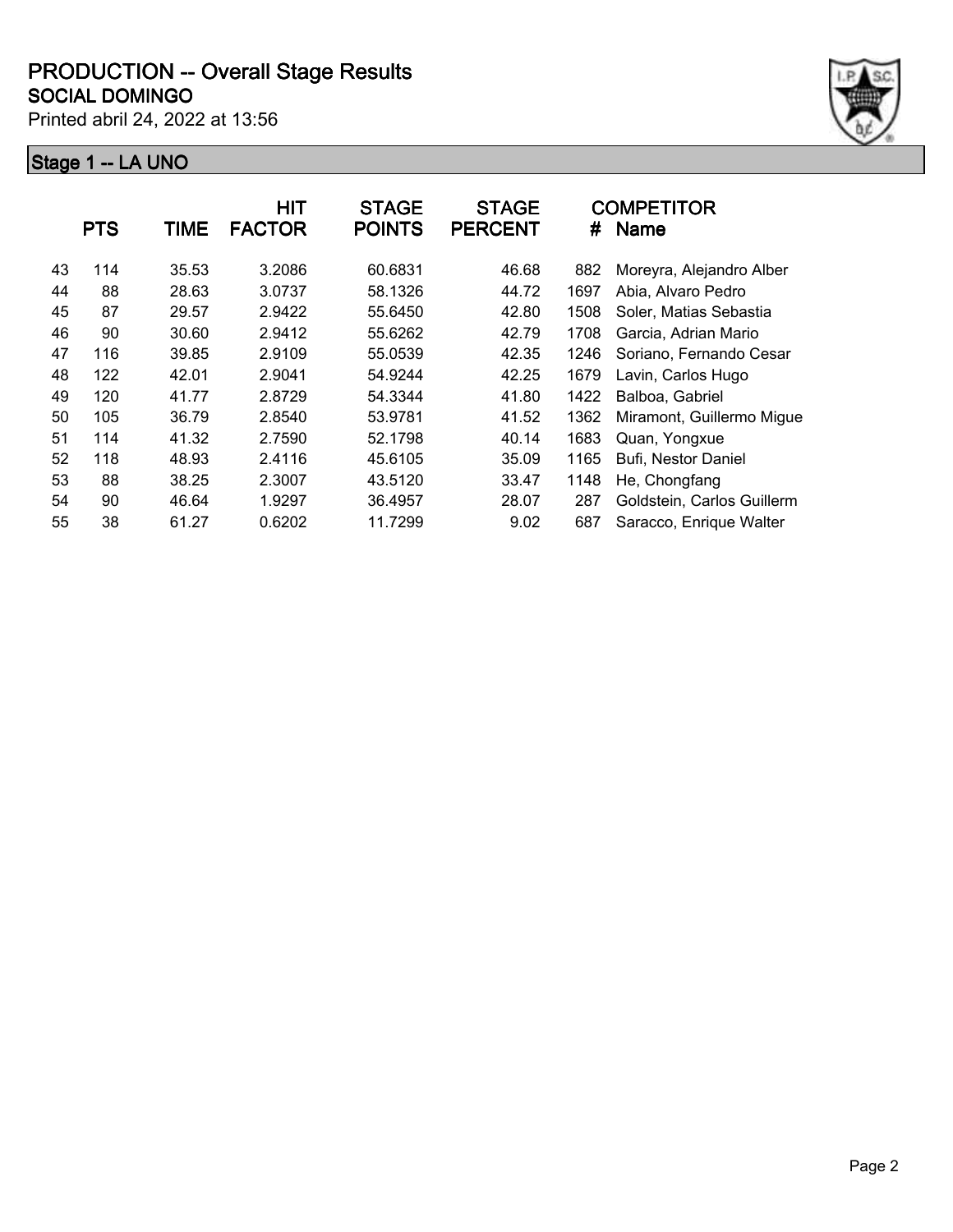

Printed abril 24, 2022 at 13:56

|   | <b>PTS</b> |       | HIT<br>TIME FACTOR | <b>STAGE</b><br><b>POINTS</b> | <b>STAGE</b><br><b>PERCENT</b> | #    | <b>COMPETITOR</b><br>Name   |
|---|------------|-------|--------------------|-------------------------------|--------------------------------|------|-----------------------------|
|   | 122        | 25.68 | 4.7508             | 130.0000                      | 100.00                         | 1281 | Lifschitz, Daniel Eduardo   |
| 2 | 120        | 25.69 | 4.6711             | 127.8191                      | 98.32                          | 588  | Vivot, Federico Javier      |
|   | 124        | 28.97 | 4.2803             | 117.1256                      | 90.10                          |      | 1248 Ortiz, Facundo Maximil |
| 4 | 51         | 18.41 | 2.7702             | 75.8045                       | 58.31                          | 354  | Lopez, Claudio              |
| 5 | 103        | 79.92 | 1.2888             | 35.2663                       | 27.13                          | 478  | Randazzo, Guillermo Raúl    |
|   |            |       |                    |                               |                                |      |                             |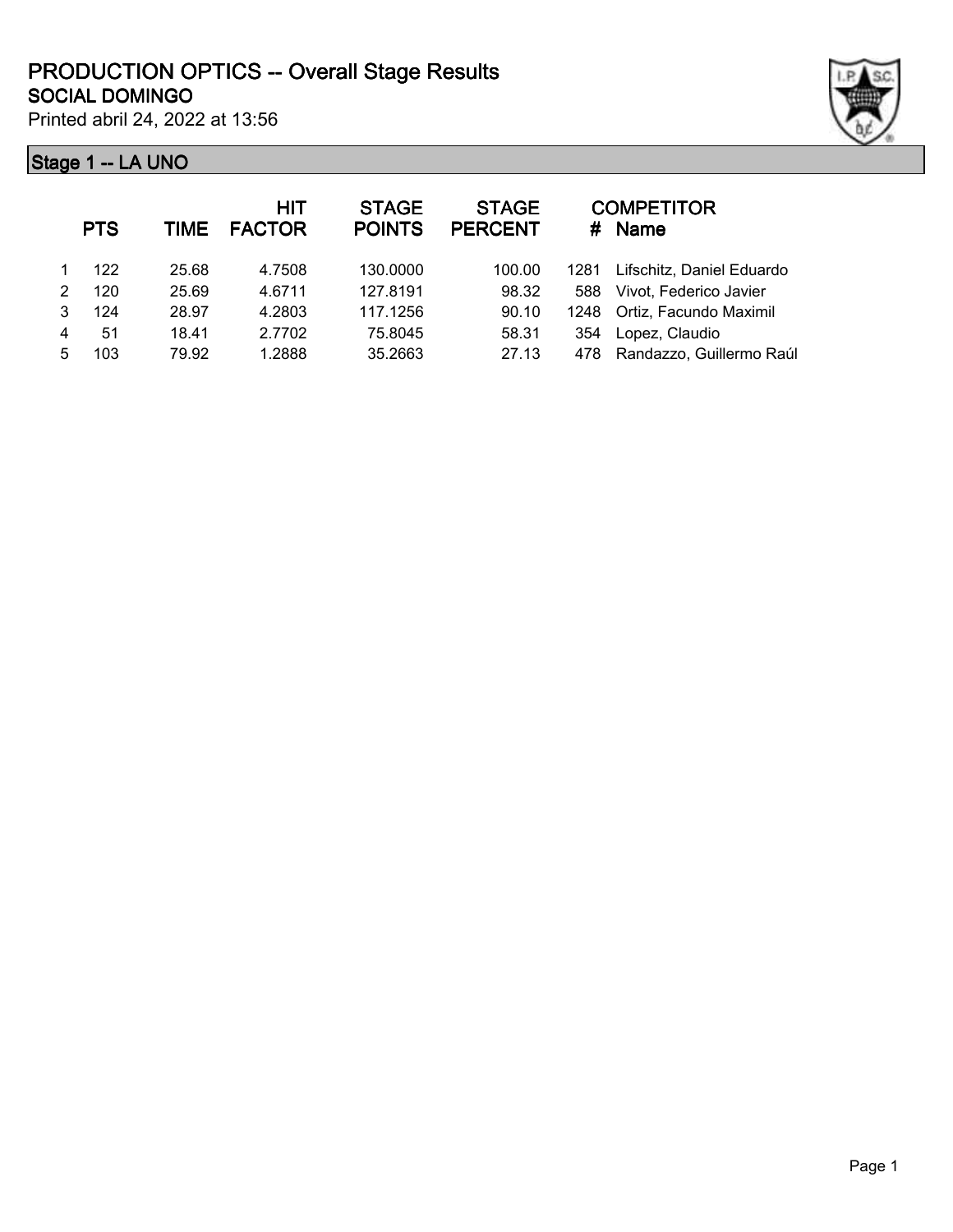| <b>PTS</b> |       | <b>HIT</b><br>TIME FACTOR | <b>STAGE</b><br><b>POINTS</b> | <b>STAGE</b><br><b>PERCENT</b> | <b>COMPETITOR</b><br>$#$ Name |
|------------|-------|---------------------------|-------------------------------|--------------------------------|-------------------------------|
| - 130      | 23.60 | 5.5085                    | 130.0000                      | 100.00                         | 218 Di lure, Roberto Eduardo  |
| 109        | 28.30 | 3.8516                    | 90.8975                       | 69.92                          | 309 Hermosa, Patricio Guille  |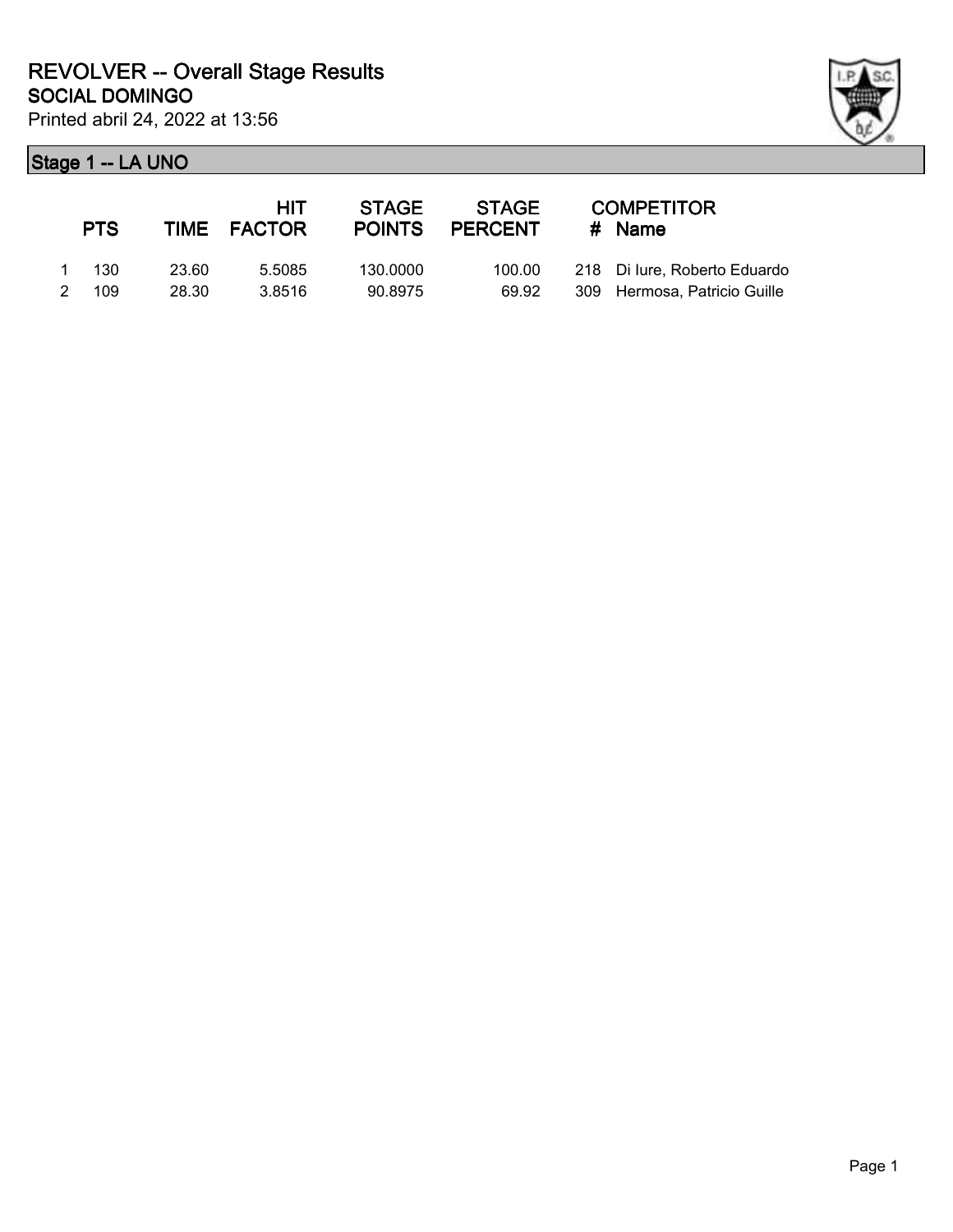

| <b>PTS</b> |       | HIT.<br>TIME FACTOR |          | POINTS PERCENT # Name | <b>COMPETITOR</b>         |
|------------|-------|---------------------|----------|-----------------------|---------------------------|
| 1 115      | 17.50 | ჩ 5714              | 120.0000 | 100.00                | 824 Burini, Gustavo Mario |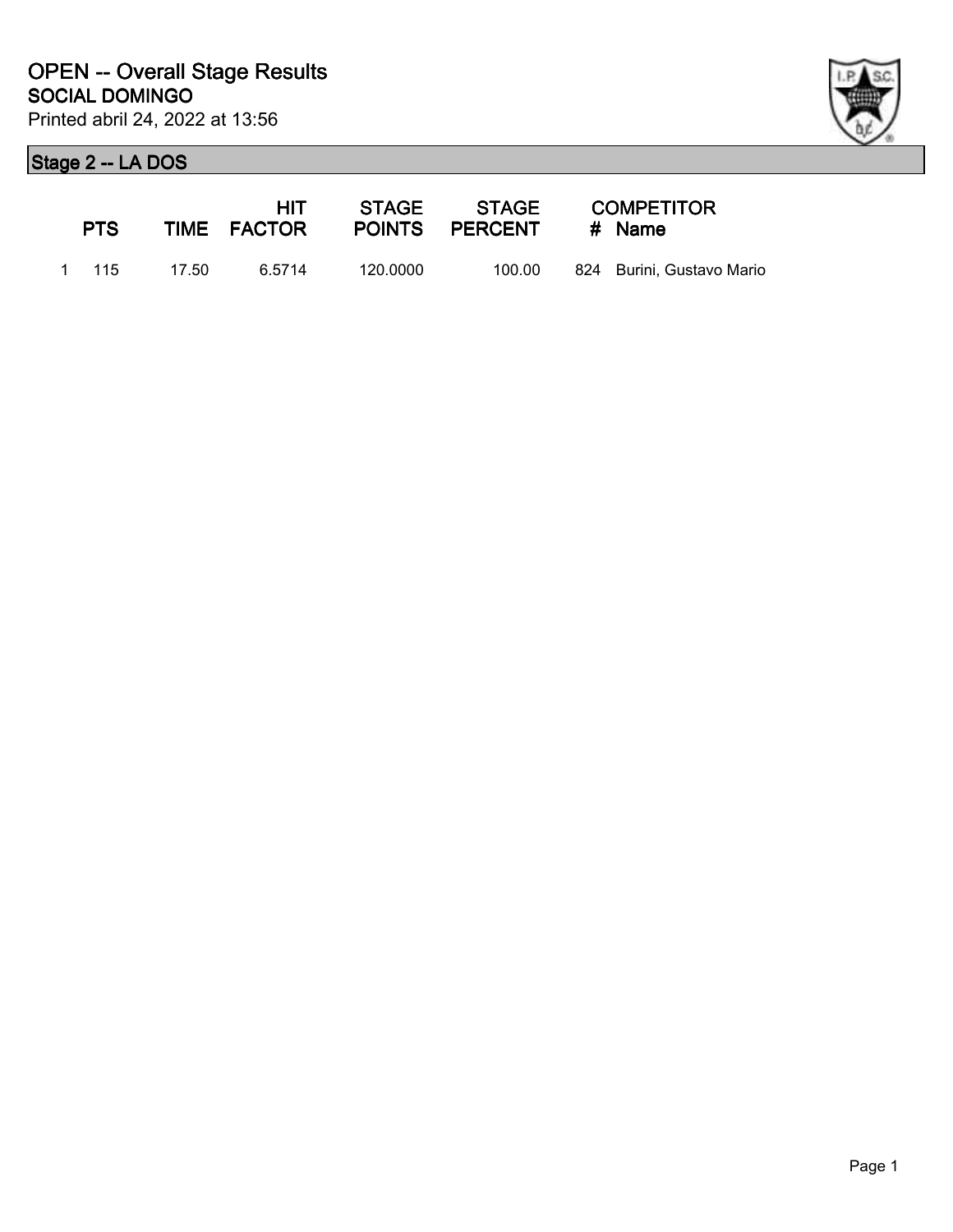

|   | <b>PTS</b> |       | <b>HIT</b><br>TIME FACTOR | <b>STAGE</b><br><b>POINTS</b> | <b>STAGE</b><br><b>PERCENT</b> | <b>COMPETITOR</b><br># Name |
|---|------------|-------|---------------------------|-------------------------------|--------------------------------|-----------------------------|
|   | 93         | 19.11 | 4.8666                    | 120.0000                      | 100.00                         | 533 Saraullo, Pablo Hernán  |
| 2 | 99         | 23.49 | 4.2146                    | 103.9229                      | 86.60                          | 761 Andreatta, Juan Mario   |
| 3 | 102        | 26.34 | 3.8724                    | 95.4868                       | 79.57                          | 147 Cabello, Luis Fernando  |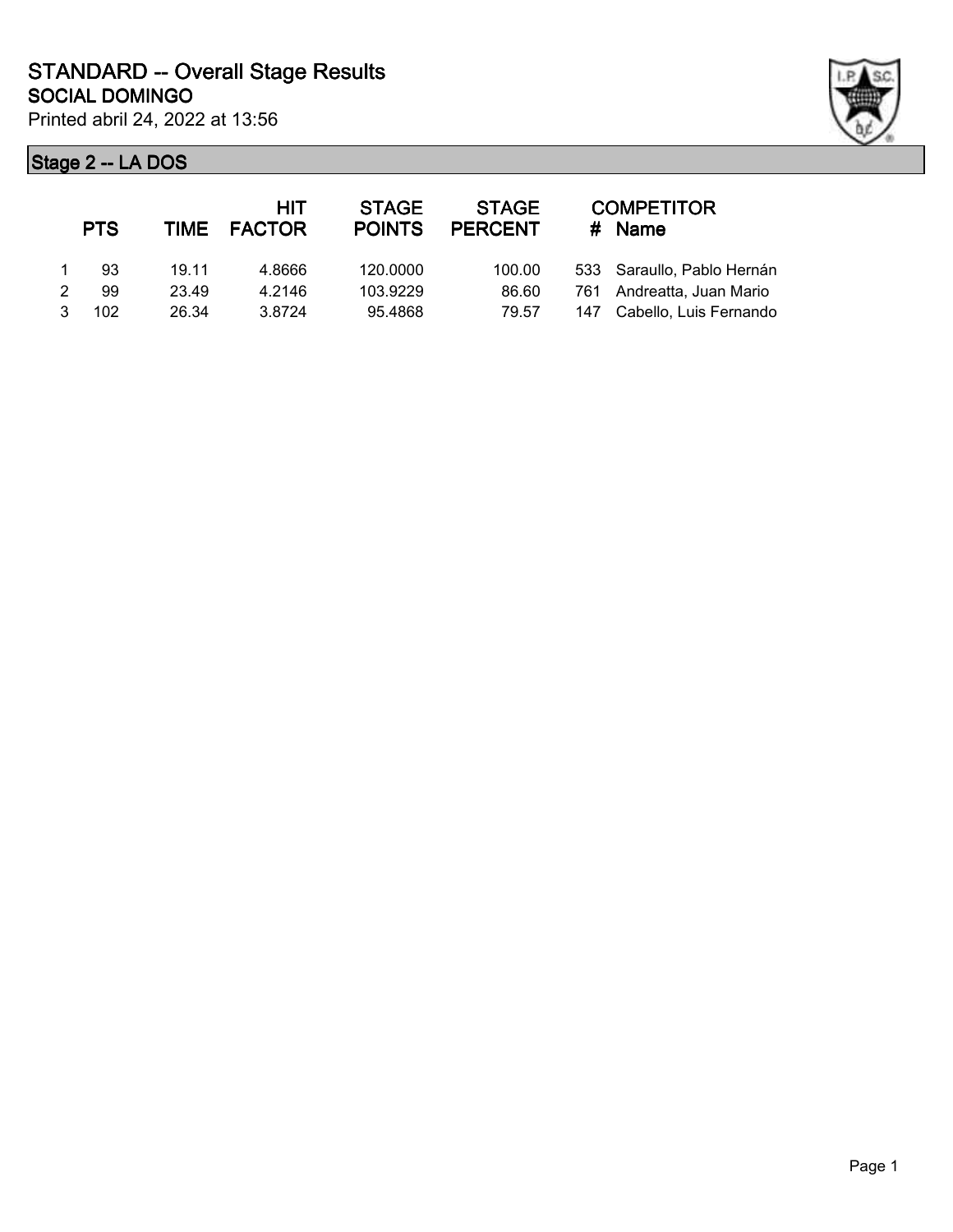Printed abril 24, 2022 at 13:56



|                | <b>PTS</b> | <b>TIME</b> | <b>HIT</b><br><b>FACTOR</b> | <b>STAGE</b><br><b>POINTS</b> | <b>STAGE</b><br><b>PERCENT</b> | #    | <b>COMPETITOR</b><br><b>Name</b> |
|----------------|------------|-------------|-----------------------------|-------------------------------|--------------------------------|------|----------------------------------|
| 1              | 110        | 18.27       | 6.0208                      | 120.0000                      | 100.00                         | 979  | Serrano, Fernando                |
| $\overline{2}$ | 114        | 19.12       | 5.9623                      | 118.8349                      | 99.03                          | 442  | Palomba, Esteban David           |
| 3              | 118        | 20.34       | 5.8014                      | 115.6267                      | 96.36                          | 231  | Espiñeira, Miguel Ángel          |
| 4              | 116        | 20.52       | 5.6530                      | 112.6699                      | 93.89                          | 172  | Ces, Christian Danie             |
| 5              | 106        | 19.39       | 5.4667                      | 108.9570                      | 90.80                          | 355  | López, Jorge Alberto             |
| 6              | 118        | 21.65       | 5.4503                      | 108.6304                      | 90.53                          | 390  | Mendez Decoud, Agustín Gervaci   |
| $\overline{7}$ | 112        | 20.62       | 5.4316                      | 108.2571                      | 90.21                          | 107  | Baigorria, Omar Horacio          |
| 8              | 114        | 21.56       | 5.2876                      | 105.3861                      | 87.82                          | 1111 | Lotero, Brian Emanuel            |
| 9              | 101        | 19.30       | 5.2332                      | 104.3016                      | 86.92                          | 419  | Obertello, Daniel Héctor         |
| 10             | 116        | 22.48       | 5.1601                      | 102.8463                      | 85.71                          | 1054 | Cavia, Miguel                    |
| 11             | 112        | 22.00       | 5.0909                      | 101.4664                      | 84.56                          | 241  | Fava, Leopoldo Luis              |
| 12             | 106        | 21.33       | 4.9695                      | 99.0472                       | 82.54                          | 474  | Rachich Kildegaard, Pablo Hernán |
| 13             | 112        | 22.57       | 4.9623                      | 98.9039                       | 82.42                          | 272  | Gentile, Diego Cesar             |
| 14             | 118        | 24.12       | 4.8922                      | 97.5061                       | 81.26                          | 114  | Bareiro, Andrea Celeste          |
| 15             | 112        | 23.71       | 4.7237                      | 94.1485                       | 78.46                          | 1303 | Tejerina, Eduardo Martin         |
| 16             | 118        | 25.10       | 4.7012                      | 93.6991                       | 78.08                          | 1639 | Martini Zanetti, Carlos          |
| 17             | 108        | 23.09       | 4.6773                      | 93.2238                       | 77.69                          | 1185 | Kwon, Ki Hwan                    |
| 18             | 110        | 24.56       | 4.4788                      | 89.2671                       | 74.39                          | 1549 | Laprovitera, Leandro             |
| 19             | 114        | 25.85       | 4.4101                      | 87.8965                       | 73.25                          | 1174 | Jordan, Hugo                     |
| 20             | 112        | 25.42       | 4.4060                      | 87.8152                       | 73.18                          | 1299 | Loscalzo, Sebastian Ernes        |
| 21             | 100        | 22.91       | 4.3649                      | 86.9966                       | 72.50                          | 1711 | D'Uva, Javier Alfonso            |
| 22             | 110        | 26.85       | 4.0968                      | 81.6536                       | 68.04                          | 486  | Ribeiro, Daniel Alberto          |
| 23             | 112        | 27.49       | 4.0742                      | 81.2027                       | 67.67                          | 532  | Saraceno, Boris Daniel           |
| 24             | 112        | 28.23       | 3.9674                      | 79.0741                       | 65.90                          | 619  | Fiorese, Daniel Pedro            |
| 25             | 114        | 28.84       | 3.9528                      | 78.7838                       | 65.65                          | 33   | Fink, Claudia                    |
| 26             | 104        | 27.05       | 3.8447                      | 76.6290                       | 63.86                          | 485  | Rey, Daniel Horacio              |
| 27             | 97         | 25.33       | 3.8295                      | 76.3244                       | 63.60                          | 196  | Correa, Leonardo Gilber          |
| 28             | 116        | 31.19       | 3.7191                      | 74.1259                       | 61.77                          | 1666 | Saleh, Mouhamad                  |
| 29             | 89         | 24.02       | 3.7052                      | 73.8489                       | 61.54                          | 637  | Klein, Dario Gustavo             |
| 30             | 116        | 31.95       | 3.6307                      | 72.3626                       | 60.30                          | 1697 | Abia, Alvaro Pedro               |
| 31             | 89         | 24.94       | 3.5686                      | 71.1247                       | 59.27                          | 762  | Andreatta, Franco Agustin        |
| 32             | 99         | 27.91       | 3.5471                      | 70.6972                       | 58.91                          | 882  | Moreyra, Alejandro Alber         |
| 33             | 98         | 27.99       | 3.5013                      | 69.7831                       | 58.15                          | 1508 | Soler, Matias Sebastia           |
| 34             | 95         | 27.77       | 3.4210                      | 68.1828                       | 56.82                          | 1651 | Correa, Joaquin                  |
| 35             | 106        | 32.13       | 3.2991                      | 65.7540                       | 54.80                          | 1634 | Gasparini, Gustavo               |
| 36             | 116        | 37.02       | 3.1334                      | 62.4523                       | 52.04                          | 1362 | Miramont, Guillermo Migue        |
| 37             | 116        | 37.77       | 3.0712                      | 61.2122                       | 51.01                          | 1640 | Guerreiro, Jose Marcelo          |
| 38             | 95         | 31.52       | 3.0140                      | 60.0710                       | 50.06                          | 1148 | He, Chongfang                    |
| 39             | 104        | 35.81       | 2.9042                      | 57.8837                       | 48.24                          | 690  | Bolletino, Rodrigo Carlos        |
| 40             | 84         | 29.71       | 2.8273                      | 56.3513                       | 46.96                          | 1222 | Obljubek, Santiago               |
| 41             | 110        | 41.20       | 2.6699                      | 53.2136                       | 44.34                          | 1246 | Soriano, Fernando Cesar          |
| 42             | 110        | 42.60       | 2.5822                      | 51.4648                       | 42.89                          | 1360 | Baeza, Martin                    |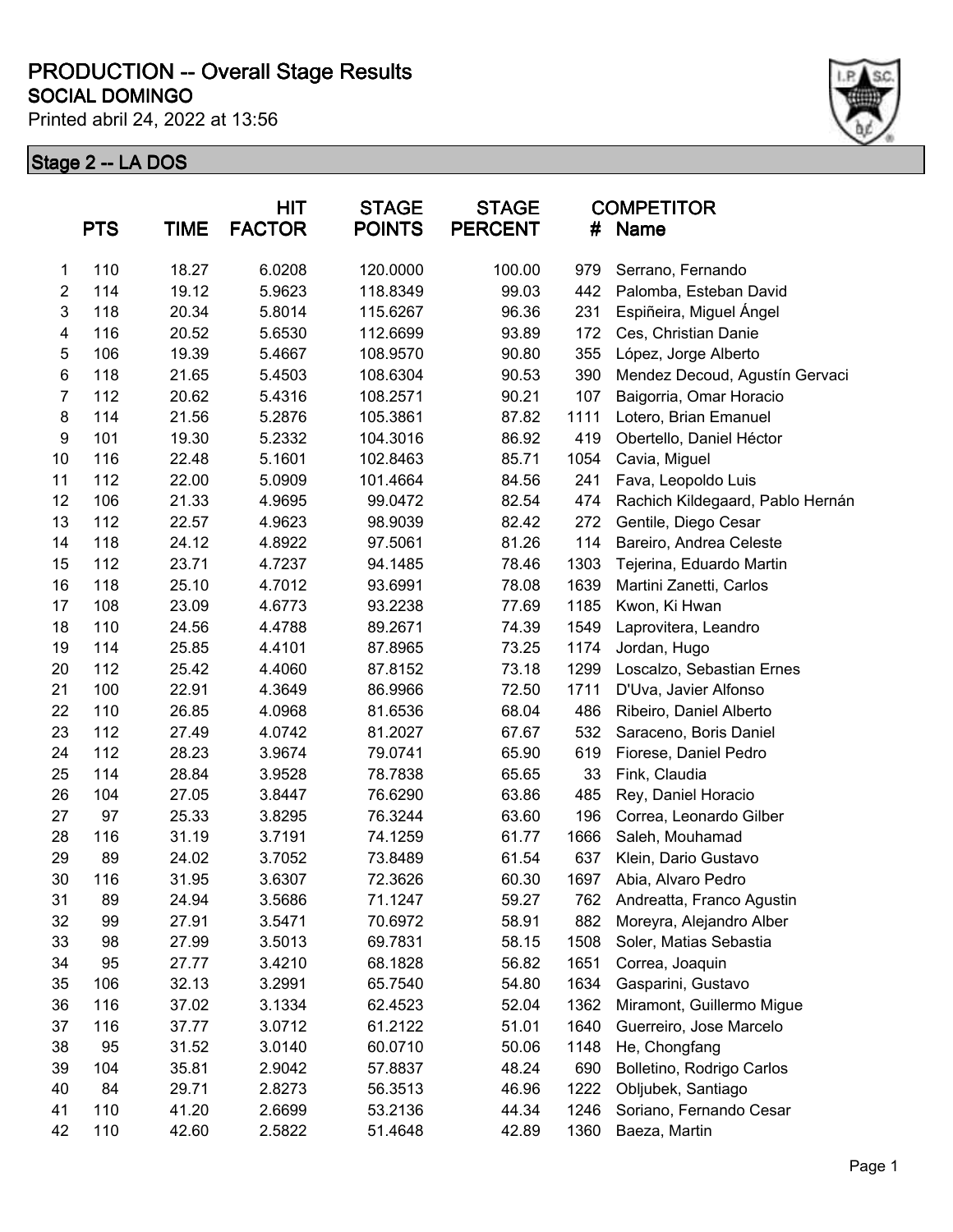Printed abril 24, 2022 at 13:56



|    | <b>PTS</b> | TIME  | <b>HIT</b><br><b>FACTOR</b> | <b>STAGE</b><br><b>POINTS</b> | <b>STAGE</b><br><b>PERCENT</b> | #    | <b>COMPETITOR</b><br><b>Name</b> |
|----|------------|-------|-----------------------------|-------------------------------|--------------------------------|------|----------------------------------|
| 43 | 96         | 37.76 | 2.5424                      | 50.6718                       | 42.23                          | 1708 | Garcia, Adrian Mario             |
| 44 | 87         | 34.48 | 2.5232                      | 50.2897                       | 41.91                          | 1683 | Quan, Yongxue                    |
| 45 | 84         | 33.89 | 2.4786                      | 49.4009                       | 41.17                          | 1709 | Ioras, Sergio Gustavo            |
| 46 | 99         | 40.62 | 2.4372                      | 48.5761                       | 40.48                          | 1679 | Lavin, Carlos Hugo               |
| 47 | 74         | 30.37 | 2.4366                      | 48.5639                       | 40.47                          | 611  | Troncoso, Camilo Horacio         |
| 48 | 87         | 35.97 | 2.4187                      | 48.2065                       | 40.17                          | 1422 | Balboa, Gabriel                  |
| 49 | 68         | 29.25 | 2.3248                      | 46.3351                       | 38.61                          | 1560 | Ljuba, Hernan Pablo              |
| 50 | 116        | 53.68 | 2.1610                      | 43.0698                       | 35.89                          | 1165 | Bufi, Nestor Daniel              |
| 51 | 87         | 40.31 | 2.1583                      | 43.0164                       | 35.85                          | 287  | Goldstein, Carlos Guillerm       |
| 52 | 67         | 32.22 | 2.0795                      | 41.4454                       | 34.54                          | 1250 | Rieiro, Santiago Tomas           |
| 53 | 104        | 54.59 | 1.9051                      | 37.9706                       | 31.64                          | 687  | Saracco, Enrique Walter          |
| 54 | 34         | 27.81 | 1.2226                      | 24.3672                       | 20.31                          | 1157 | Sabaris Monte, Juan Sebastian    |
| 55 | 0          | 7.19  | 0.0000                      | 0.0000                        | 0.00                           | 1585 | Hay Chaia, Matias                |
|    |            |       |                             |                               |                                |      |                                  |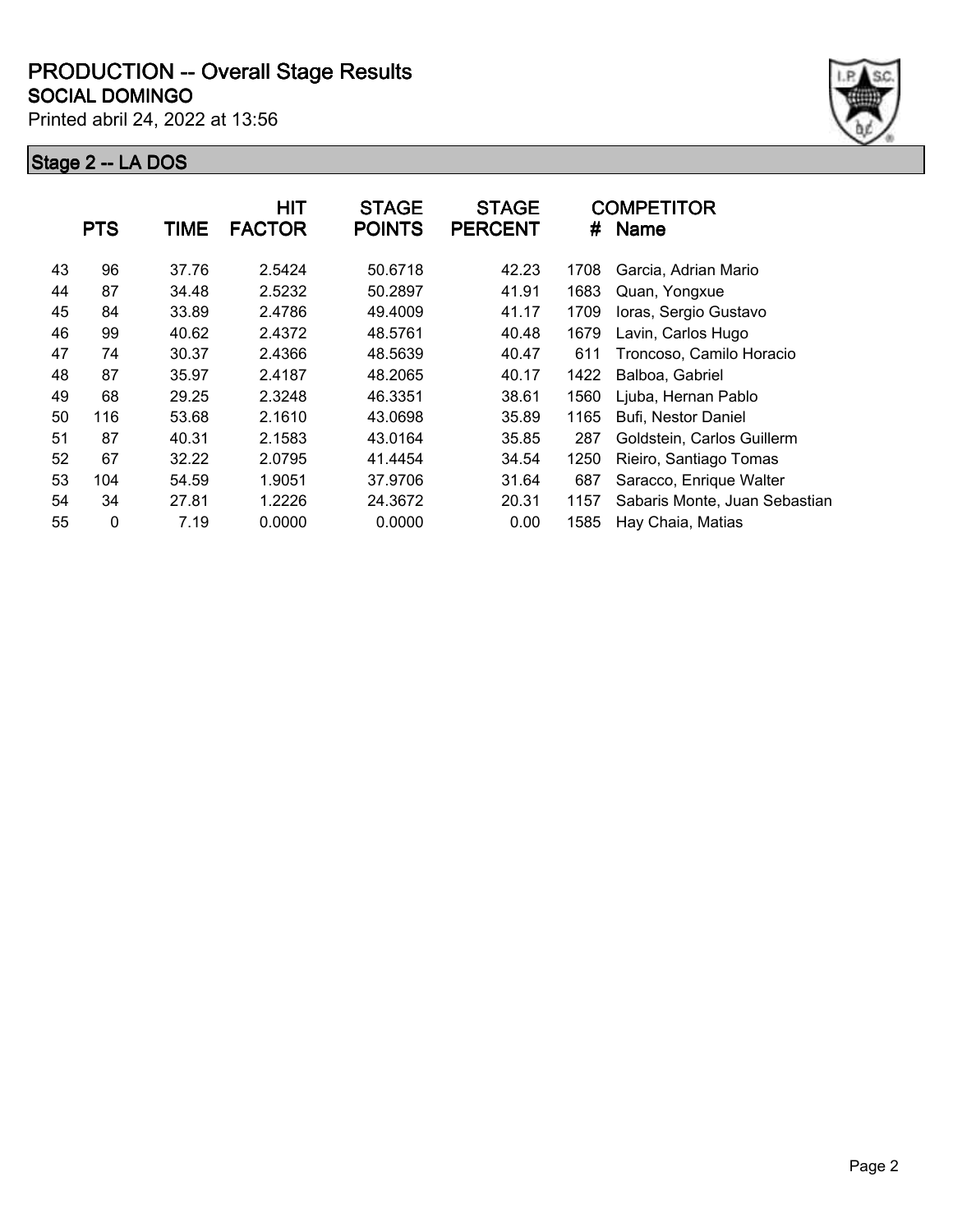Printed abril 24, 2022 at 13:56

|   | <b>PTS</b> | <b>TIME</b> | <b>HIT</b><br><b>FACTOR</b> | <b>STAGE</b><br><b>POINTS</b> | <b>STAGE</b><br><b>PERCENT</b> | #    | <b>COMPETITOR</b><br><b>Name</b> |
|---|------------|-------------|-----------------------------|-------------------------------|--------------------------------|------|----------------------------------|
|   | 114        | 21.29       | 5.3546                      | 120.0000                      | 100.00                         |      | 1248 Ortiz, Facundo Maximil      |
| 2 | 112        | 21.54       | 5.1996                      | 116.5264                      | 97.11                          | 354  | Lopez, Claudio                   |
| 3 | 93         | 26.02       | 3.5742                      | 80.0991                       | 66.75                          | 588  | Vivot, Federico Javier           |
| 4 | 99         | 28.27       | 3.5019                      | 78.4804                       | 65.40                          | 1281 | Lifschitz, Daniel Eduardo        |
|   | 112        | 48.64       | 2.3026                      | 51.6032                       | 43.00                          | 478  | Randazzo, Guillermo Raúl         |
|   |            |             |                             |                               |                                |      |                                  |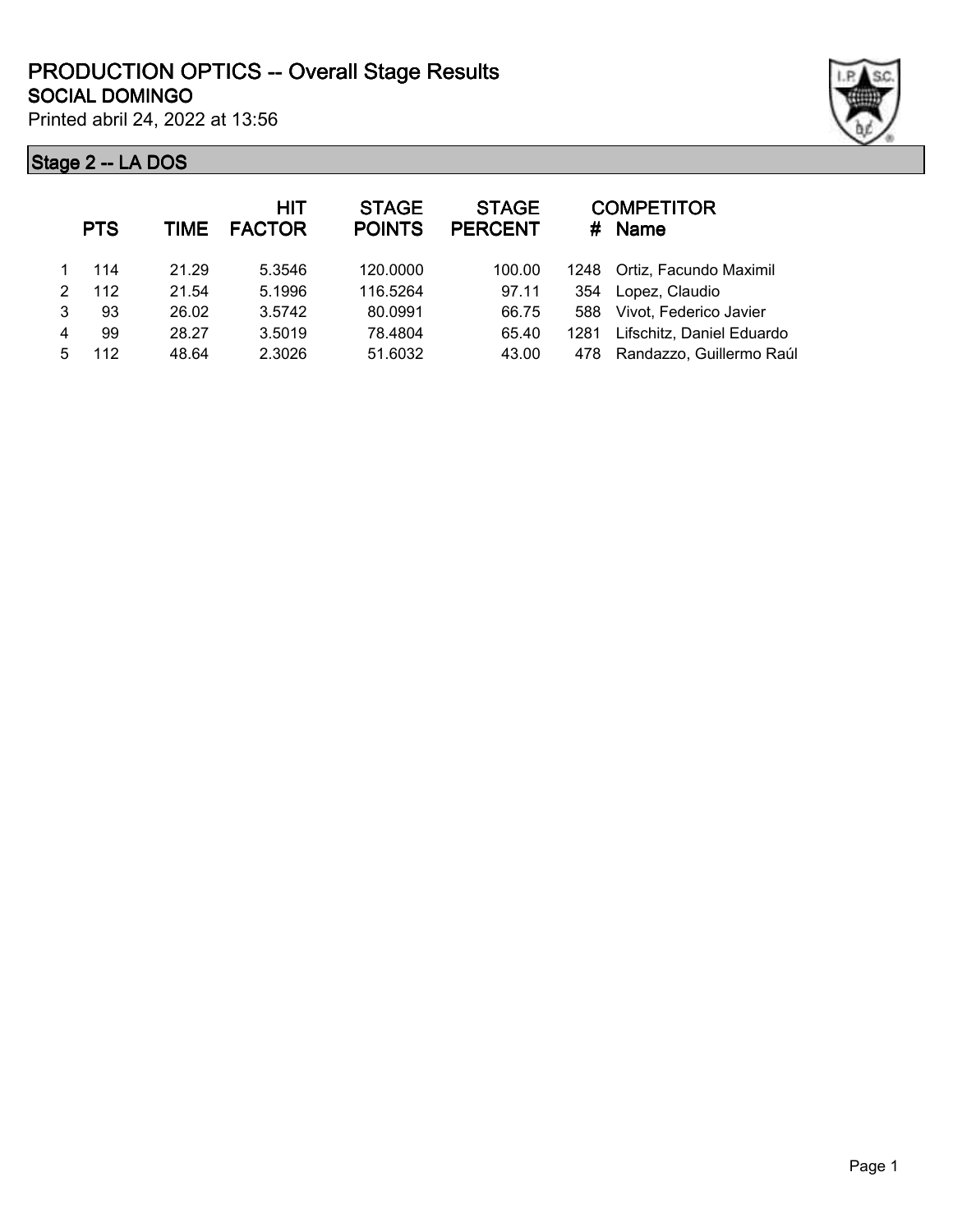| ł |
|---|

| <b>PTS</b>     |                | HIT<br>TIME FACTOR | <b>STAGE</b><br><b>POINTS</b> | STAGE<br>PERCENT | <b>COMPETITOR</b><br>$#$ Name                                |
|----------------|----------------|--------------------|-------------------------------|------------------|--------------------------------------------------------------|
| 1 118<br>2 110 | 23.19<br>22.29 | 5.0884<br>4 9349   | 120.0000<br>116.3811          | 100.00<br>96.98  | 218 Di lure, Roberto Eduardo<br>309 Hermosa, Patricio Guille |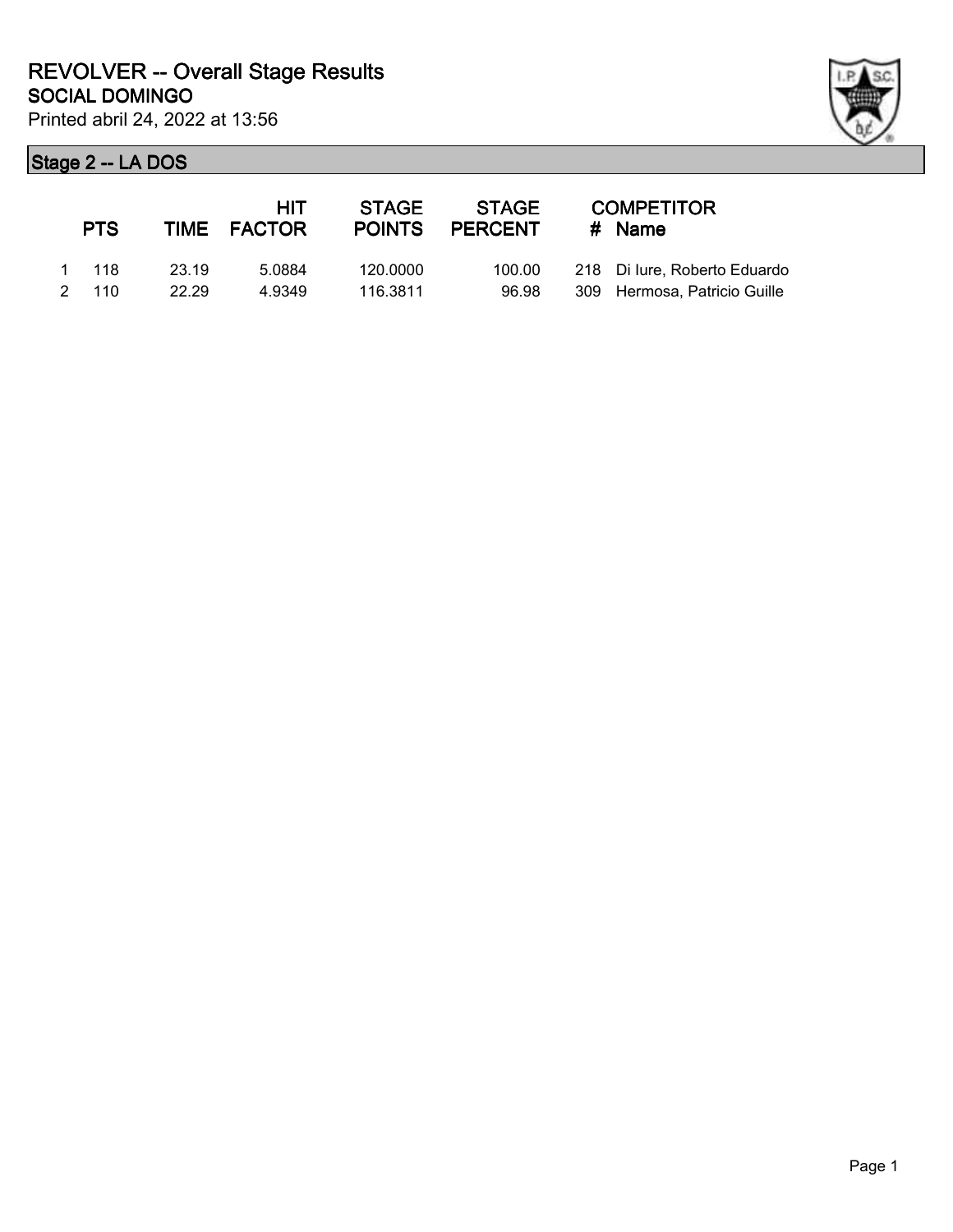

| <b>PTS</b> |       | HIT<br>TIME FACTOR |         | STAGE STAGE<br>POINTS PERCENT | <b>COMPETITOR</b><br># Name |
|------------|-------|--------------------|---------|-------------------------------|-----------------------------|
| -50.       | 12.84 | 3.8941             | 85.0000 | 100.00                        | 824 Burini, Gustavo Mario   |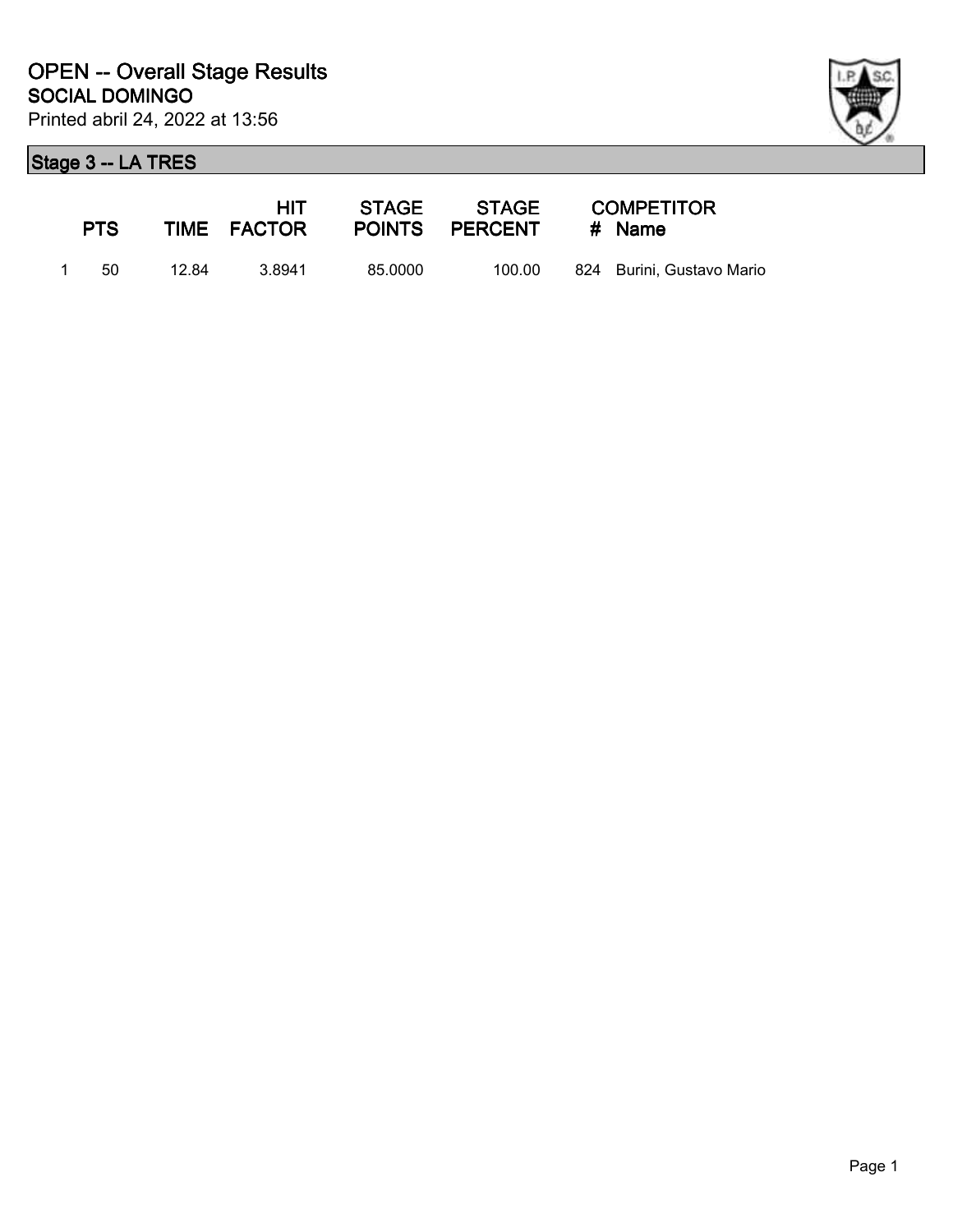



|   | <b>PTS</b> | <b>TIME</b> | <b>HIT</b><br><b>FACTOR</b> | <b>STAGE</b><br><b>POINTS</b> | <b>STAGE</b><br><b>PERCENT</b> |     | <b>COMPETITOR</b><br># Name  |
|---|------------|-------------|-----------------------------|-------------------------------|--------------------------------|-----|------------------------------|
|   | 47         | 13.09       | 3.5905                      | 85,0000                       | 100.00                         |     | 533 Saraullo, Pablo Hernán   |
| 2 | 67         | 19.80       | 3.3838                      | 80.1070                       | 94.24                          |     | 1526 Pereyra, Esteban Emilio |
| 3 | 50         | 17.27       | 2.8952                      | 68.5391                       | 80.63                          | 761 | Andreatta, Juan Mario        |
| 4 | 51         | 25.66       | 1.9875                      | 47.0516                       | 55.35                          | 147 | Cabello, Luis Fernando       |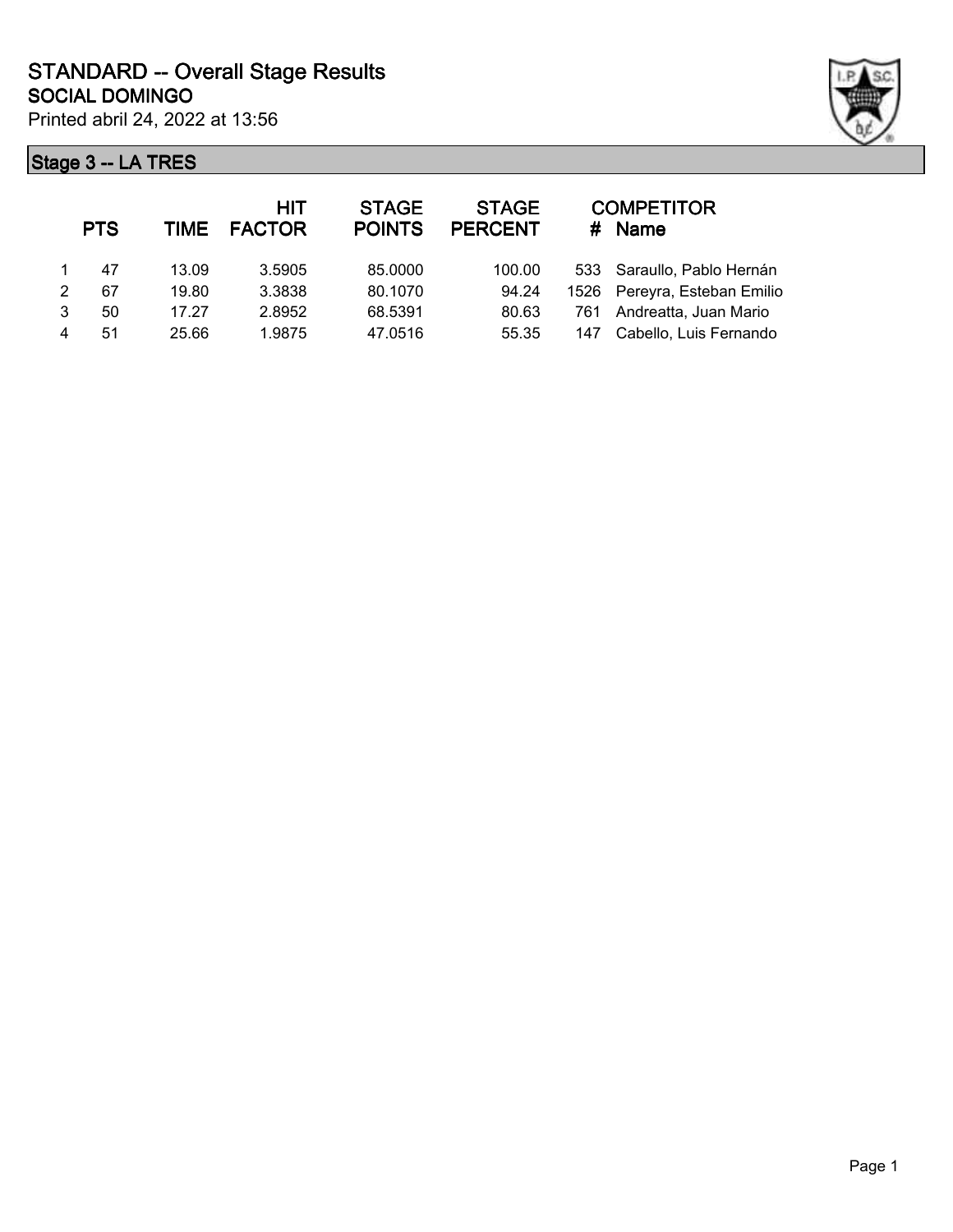Printed abril 24, 2022 at 13:56



|                         | <b>PTS</b> | TIME  | <b>HIT</b><br><b>FACTOR</b> | <b>STAGE</b><br><b>POINTS</b> | <b>STAGE</b><br><b>PERCENT</b> | #    | <b>COMPETITOR</b><br><b>Name</b> |
|-------------------------|------------|-------|-----------------------------|-------------------------------|--------------------------------|------|----------------------------------|
| 1                       | 77         | 16.19 | 4.7560                      | 85.0000                       | 100.00                         | 979  | Serrano, Fernando                |
| $\sqrt{2}$              | 75         | 15.83 | 4.7378                      | 84.6750                       | 99.62                          | 272  | Gentile, Diego Cesar             |
| 3                       | 77         | 16.41 | 4.6923                      | 83.8604                       | 98.66                          | 1111 | Lotero, Brian Emanuel            |
| $\overline{\mathbf{4}}$ | 68         | 15.25 | 4.4590                      | 79.6919                       | 93.76                          | 390  | Mendez Decoud, Agustín Gervaci   |
| 5                       | 77         | 17.40 | 4.4253                      | 79.0891                       | 93.05                          | 172  | Ces, Christian Danie             |
| $\,6$                   | 75         | 18.65 | 4.0214                      | 71.8716                       | 84.55                          | 532  | Saraceno, Boris Daniel           |
| $\overline{7}$          | 75         | 18.78 | 3.9936                      | 71.3741                       | 83.97                          | 355  | López, Jorge Alberto             |
| $\bf 8$                 | 73         | 20.28 | 3.5996                      | 64.3324                       | 75.69                          | 762  | Andreatta, Franco Agustin        |
| $\boldsymbol{9}$        | 81         | 23.86 | 3.3948                      | 60.6722                       | 71.38                          | 1639 | Martini Zanetti, Carlos          |
| 10                      | 67         | 20.13 | 3.3284                      | 59.4848                       | 69.98                          | 1174 | Jordan, Hugo                     |
| 11                      | 66         | 20.26 | 3.2577                      | 58.2210                       | 68.50                          | 1651 | Correa, Joaquin                  |
| 12                      | 52         | 16.56 | 3.1401                      | 56.1200                       | 66.02                          | 241  | Fava, Leopoldo Luis              |
| 13                      | 64         | 21.54 | 2.9712                      | 53.1018                       | 62.47                          | 1185 | Kwon, Ki Hwan                    |
| 14                      | 66         | 22.74 | 2.9024                      | 51.8715                       | 61.03                          | 33   | Fink, Claudia                    |
| 15                      | 75         | 27.03 | 2.7747                      | 49.5896                       | 58.34                          | 1634 | Gasparini, Gustavo               |
| 16                      | 64         | 23.26 | 2.7515                      | 49.1751                       | 57.85                          | 474  | Rachich Kildegaard, Pablo Hernán |
| 17                      | 44         | 16.21 | 2.7144                      | 48.5115                       | 57.07                          | 1054 | Cavia, Miguel                    |
| 18                      | 71         | 28.98 | 2.4500                      | 43.7860                       | 51.51                          | 1711 | D'Uva, Javier Alfonso            |
| 19                      | 66         | 27.27 | 2.4202                      | 43.2547                       | 50.89                          | 114  | Bareiro, Andrea Celeste          |
| 20                      | 48         | 19.86 | 2.4169                      | 43.1954                       | 50.82                          | 107  | Baigorria, Omar Horacio          |
| 21                      | 52         | 21.73 | 2.3930                      | 42.7680                       | 50.32                          | 231  | Espiñeira, Miguel Ángel          |
| 22                      | 46         | 19.85 | 2.3174                      | 41.4164                       | 48.73                          | 1303 | Tejerina, Eduardo Martin         |
| 23                      | 56         | 27.23 | 2.0566                      | 36.7549                       | 43.24                          | 1549 | Laprovitera, Leandro             |
| 24                      | 56         | 27.57 | 2.0312                      | 36.3016                       | 42.71                          | 882  | Moreyra, Alejandro Alber         |
| 25                      | 40         | 20.33 | 1.9675                      | 35.1639                       | 41.37                          | 690  | Bolletino, Rodrigo Carlos        |
| 26                      | 49         | 25.41 | 1.9284                      | 34.4641                       | 40.55                          | 1560 | Ljuba, Hernan Pablo              |
| 27                      | 47         | 25.25 | 1.8614                      | 33.2668                       | 39.14                          | 1250 | Rieiro, Santiago Tomas           |
| 28                      | 62         | 33.44 | 1.8541                      | 33.1360                       | 38.98                          | 1709 | Ioras, Sergio Gustavo            |
| 29                      | 45         | 24.81 | 1.8138                      | 32.4161                       | 38.14                          | 1697 | Abia, Alvaro Pedro               |
| 30                      | 56         | 31.71 | 1.7660                      | 31.5622                       | 37.13                          | 619  | Fiorese, Daniel Pedro            |
| 31                      | 58         | 33.77 | 1.7175                      | 30.6953                       | 36.11                          | 1222 | Obljubek, Santiago               |
| 32                      | 37         | 23.54 | 1.5718                      | 28.0912                       | 33.05                          | 637  | Klein, Dario Gustavo             |
| 33                      | 41         | 28.09 | 1.4596                      | 26.0860                       | 30.69                          | 1360 | Baeza, Martin                    |
| 34                      | 49         | 33.92 | 1.4446                      | 25.8176                       | 30.37                          | 287  | Goldstein, Carlos Guillerm       |
| 35                      | 23         | 15.98 | 1.4393                      | 25.7233                       | 30.26                          | 442  | Palomba, Esteban David           |
| 36                      | 21         | 14.79 | 1.4199                      | 25.3762                       | 29.85                          | 1157 | Sabaris Monte, Juan Sebastian    |
| 37                      | 28         | 20.62 | 1.3579                      | 24.2686                       | 28.55                          | 485  | Rey, Daniel Horacio              |
| 38                      | 38         | 28.25 | 1.3451                      | 24.0403                       | 28.28                          | 486  | Ribeiro, Daniel Alberto          |
| 39                      | 20         | 14.94 | 1.3387                      | 23.9251                       | 28.15                          | 419  | Obertello, Daniel Héctor         |
| 40                      | 50         | 37.54 | 1.3319                      | 23.8040                       | 28.00                          | 1422 | Balboa, Gabriel                  |
| 41                      | 52         | 40.58 | 1.2814                      | 22.9016                       | 26.94                          | 1679 | Lavin, Carlos Hugo               |
| 42                      | 45         | 36.28 | 1.2404                      | 22.1677                       | 26.08                          | 1148 | He, Chongfang                    |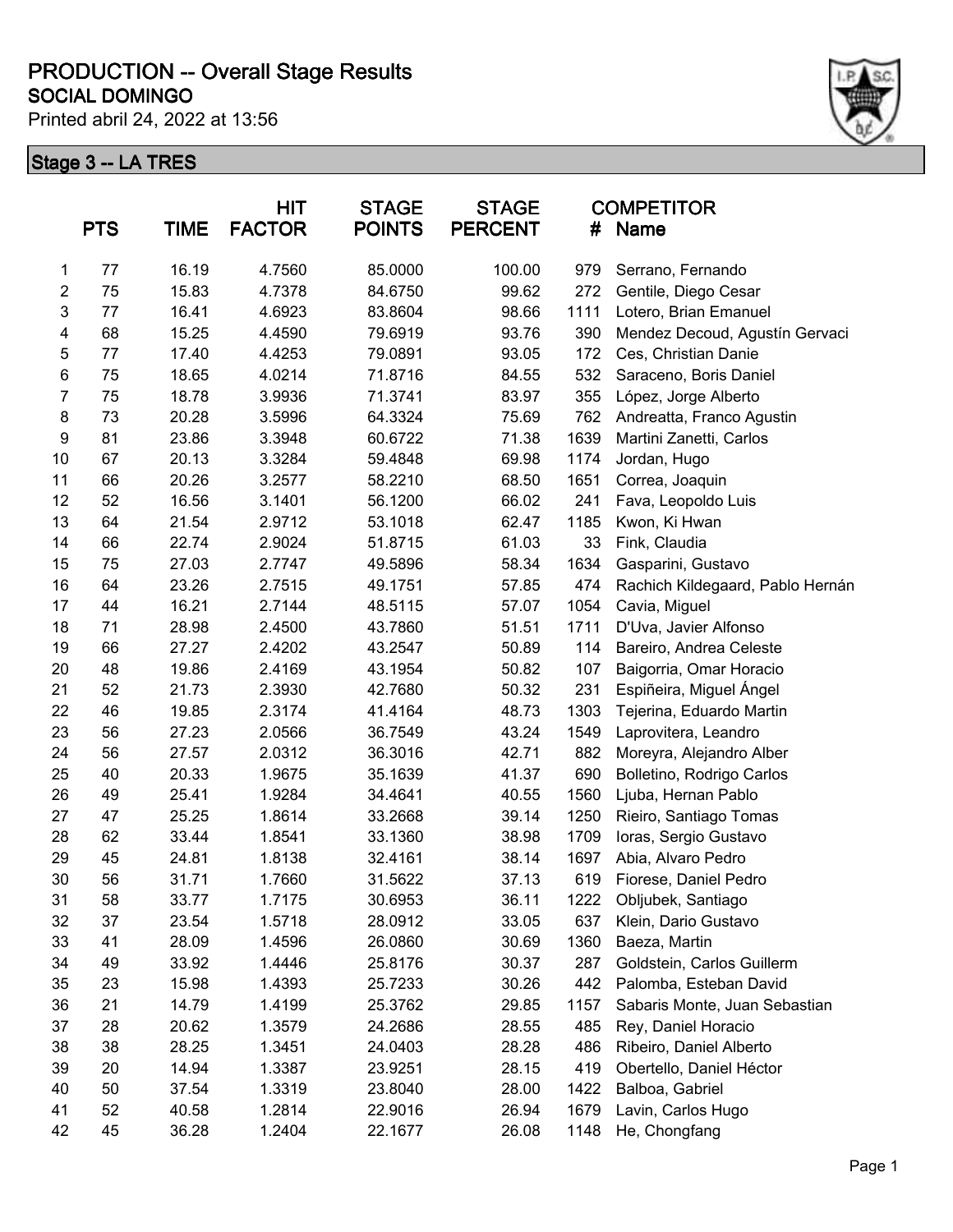Printed abril 24, 2022 at 13:56



| <b>PTS</b><br><b>TIME</b><br><b>FACTOR</b> | <b>HIT</b><br><b>STAGE</b><br><b>POINTS</b> | <b>STAGE</b><br><b>PERCENT</b> | #    | <b>COMPETITOR</b><br><b>Name</b> |
|--------------------------------------------|---------------------------------------------|--------------------------------|------|----------------------------------|
| 43<br>34<br>28.82<br>1.1797                | 21.0843                                     | 24.81                          | 1708 | Garcia, Adrian Mario             |
| 47<br>44<br>44.34<br>1.0600                | 18.9442                                     | 22.29                          | 1246 | Soriano, Fernando Cesar          |
| 45<br>31<br>32.24<br>0.9615                | 17.1847                                     | 20.22                          | 611  | Troncoso, Camilo Horacio         |
| 46<br>24<br>27.91<br>0.8599                | 15.3683                                     | 18.08                          | 1165 | Bufi, Nestor Daniel              |
| 47<br>28<br>0.8416<br>33.27                | 15.0411                                     | 17.70                          | 1640 | Guerreiro, Jose Marcelo          |
| 48<br>19<br>25.66<br>0.7405                | 13.2334                                     | 15.57                          | 1666 | Saleh, Mouhamad                  |
| 19<br>49<br>27.10<br>0.7011                | 12.5302                                     | 14.74                          | 1508 | Soler, Matias Sebastia           |
| 50<br>10<br>17.02<br>0.5875                | 10.5006                                     | 12.35                          | 1585 | Hay Chaia, Matias                |
| 51<br>13<br>0.5768<br>22.54                | 10.3078                                     | 12.13                          | 1299 | Loscalzo, Sebastian Ernes        |
| 9<br>52<br>16.26<br>0.5535                 | 9.8923                                      | 11.64                          | 196  | Correa, Leonardo Gilber          |
| 53<br>11<br>0.4432<br>24.82                | 7.9207                                      | 9.32                           | 1362 | Miramont, Guillermo Migue        |
| 3<br>54<br>30.82<br>0.0973                 | 1.7397                                      | 2.05                           | 1683 | Quan, Yongxue                    |
| 55<br>4<br>0.0638<br>62.71                 | 1.1400                                      | 1.34                           | 687  | Saracco, Enrique Walter          |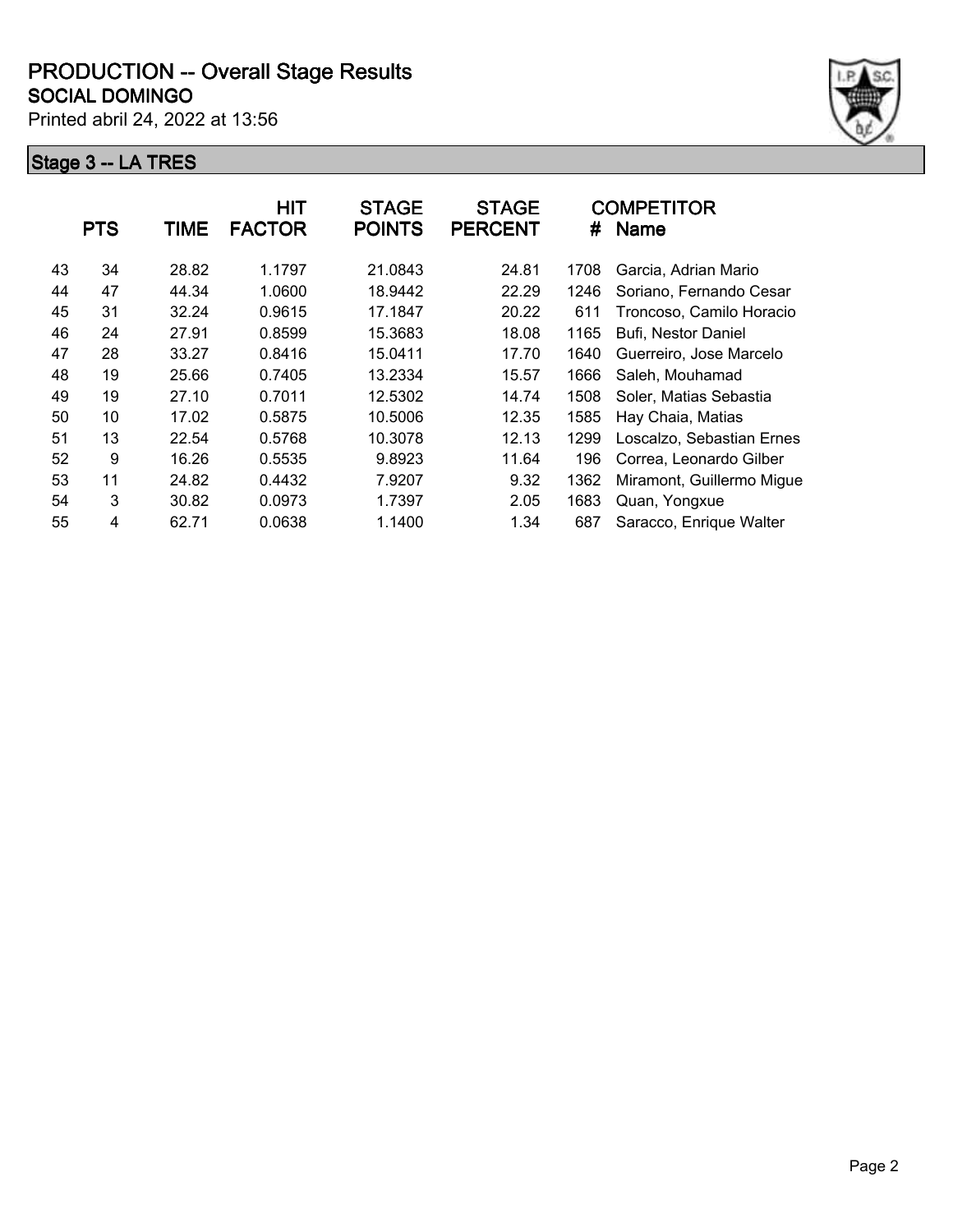Printed abril 24, 2022 at 13:56



|   | <b>PTS</b> | TIME  | <b>HIT</b><br><b>FACTOR</b> | <b>STAGE</b><br><b>POINTS</b> | <b>STAGE</b><br><b>PERCENT</b> | #    | <b>COMPETITOR</b><br><b>Name</b> |
|---|------------|-------|-----------------------------|-------------------------------|--------------------------------|------|----------------------------------|
|   | 81         | 14.57 | 5.5594                      | 85.0000                       | 100.00                         | 354  | Lopez, Claudio                   |
| 2 | 71         | 25.42 | 2.7931                      | 42.7048                       | 50.24                          | 1281 | Lifschitz, Daniel Eduardo        |
| 3 | 34         | 18.13 | 1.8753                      | 28.6731                       | 33.73                          |      | 1248 Ortiz, Facundo Maximil      |
| 4 | 43         | 23.56 | 1.8251                      | 27.9053                       | 32.83                          | 588  | Vivot, Federico Javier           |
| 5 | 0          | 59.24 | 0.0000                      | 0.0000                        | 0.00                           | 478  | Randazzo, Guillermo Raúl         |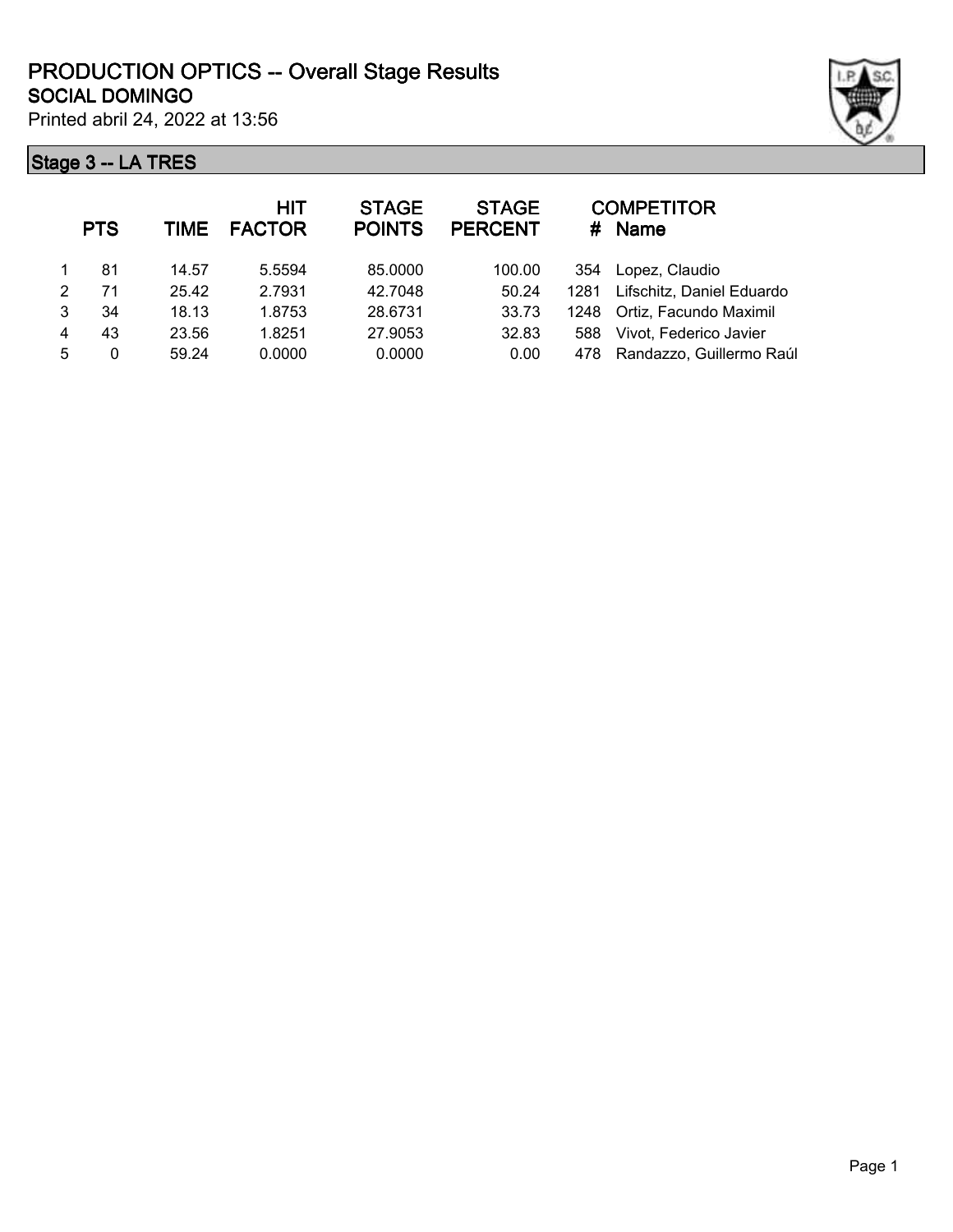|               | <b>PTS</b> |       | HIT.<br>TIME FACTOR | <b>STAGE</b><br><b>POINTS</b> | STAGE<br><b>PERCENT</b> | <b>COMPETITOR</b><br>$#$ Name |
|---------------|------------|-------|---------------------|-------------------------------|-------------------------|-------------------------------|
|               | 1 75       | 14.99 | 5.0033              | 85.0000                       | 100.00                  | 309 Hermosa, Patricio Guille  |
| $\mathcal{P}$ | 73         | 22.23 | 3.2839              | 55.7882                       | 65.63                   | 218 Di lure, Roberto Eduardo  |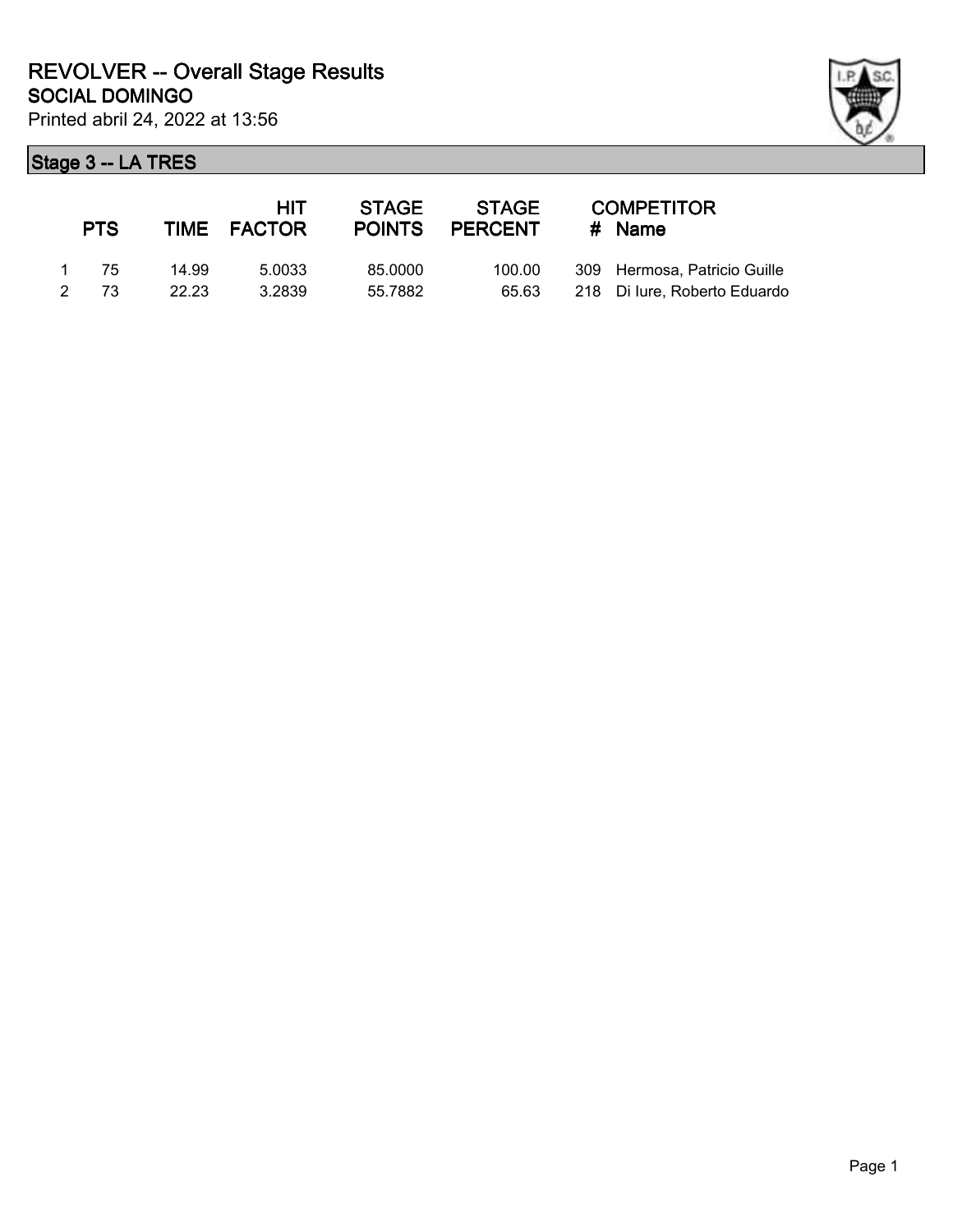

| <b>PTS</b> |       | HIT.<br>TIME FACTOR |          | STAGE STAGE<br>POINTS PERCENT | <b>COMPETITOR</b><br># Name |
|------------|-------|---------------------|----------|-------------------------------|-----------------------------|
| 96         | 12.34 | 7.7796              | 100.0000 | 100.00                        | 824 Burini, Gustavo Mario   |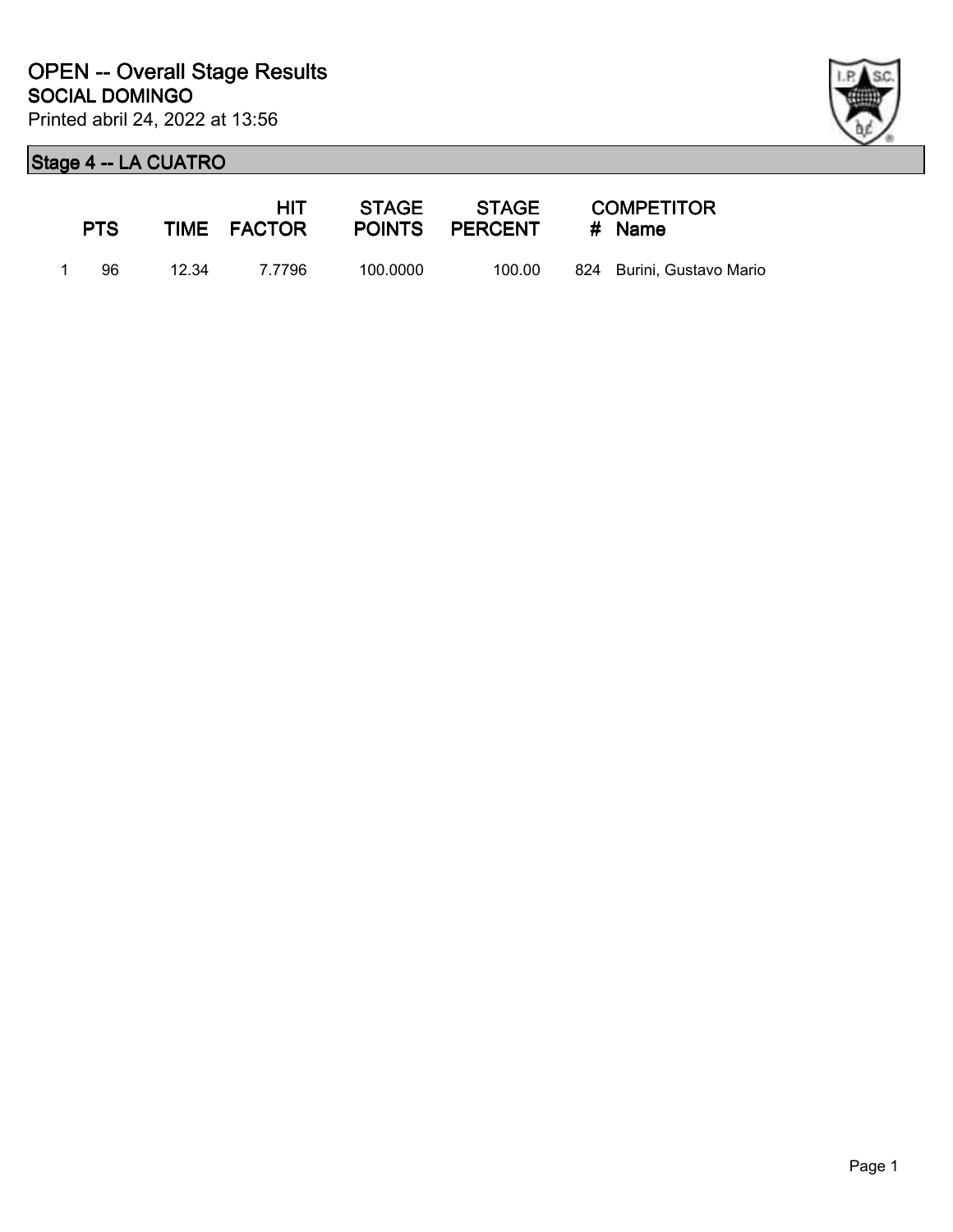

|   | <b>PTS</b> |       | <b>HIT</b><br>TIME FACTOR | <b>STAGE</b><br><b>POINTS</b> | <b>STAGE</b><br><b>PERCENT</b> |     | <b>COMPETITOR</b><br># Name  |
|---|------------|-------|---------------------------|-------------------------------|--------------------------------|-----|------------------------------|
|   | 94         | 12.41 | 7.5745                    | 100.0000                      | 100.00                         |     | 533 Saraullo, Pablo Hernán   |
| 2 | 95         | 14.47 | 6.5653                    | 86.6760                       | 86.68                          |     | 761 Andreatta, Juan Mario    |
| 3 | 94         | 16.85 | 5.5786                    | 73.6499                       | 73.65                          | 147 | Cabello, Luis Fernando       |
|   | 42         | 14.12 | 2.9745                    | 39.2698                       | 39.27                          |     | 1526 Pereyra, Esteban Emilio |
|   |            |       |                           |                               |                                |     |                              |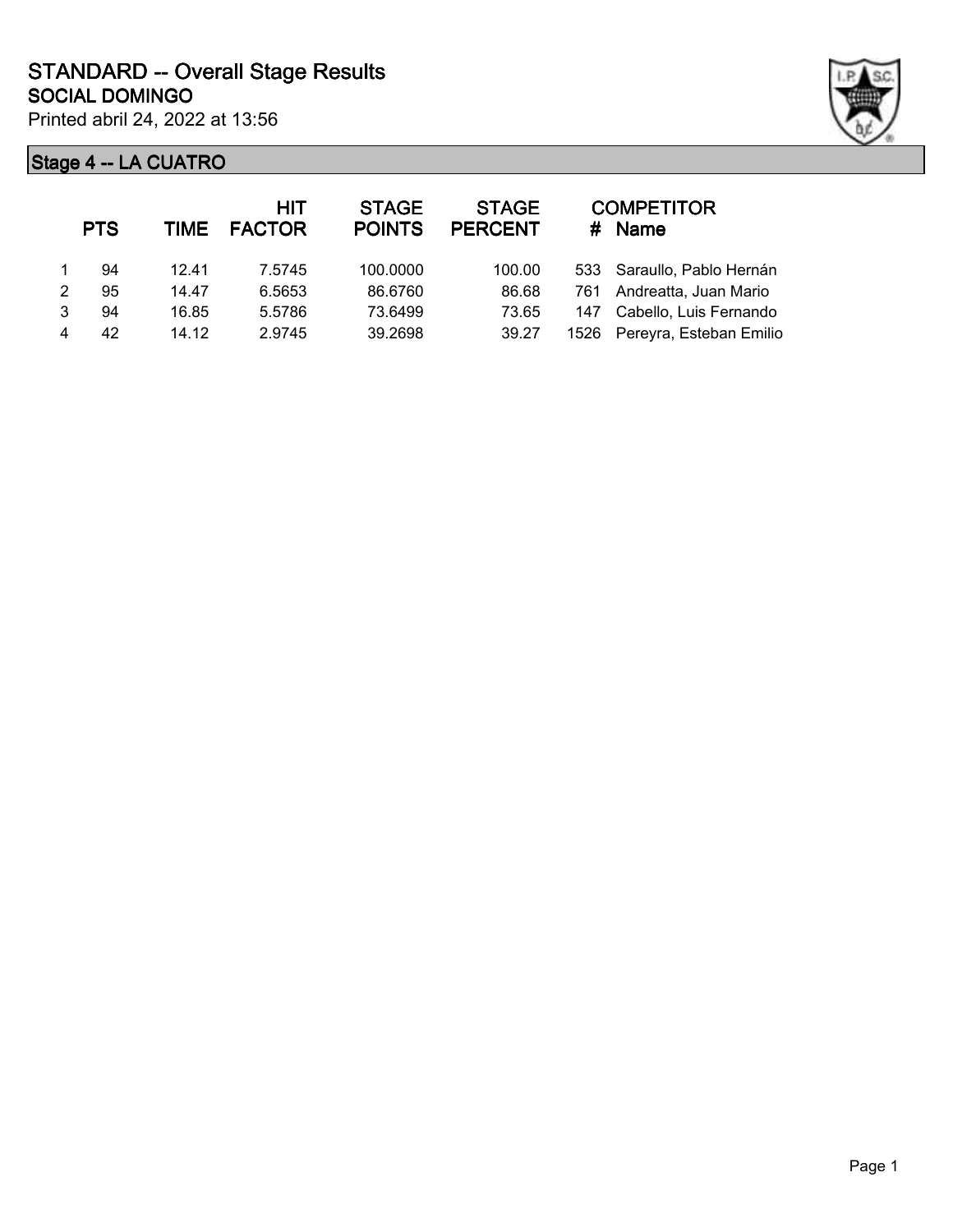Printed abril 24, 2022 at 13:56



|                | <b>PTS</b> | <b>TIME</b> | <b>HIT</b><br><b>FACTOR</b> | <b>STAGE</b><br><b>POINTS</b> | <b>STAGE</b><br><b>PERCENT</b> | #    | <b>COMPETITOR</b><br><b>Name</b> |
|----------------|------------|-------------|-----------------------------|-------------------------------|--------------------------------|------|----------------------------------|
| 1              | 94         | 11.74       | 8.0068                      | 100.0000                      | 100.00                         | 979  | Serrano, Fernando                |
| $\overline{c}$ | 90         | 12.66       | 7.1090                      | 88.7869                       | 88.79                          | 419  | Obertello, Daniel Héctor         |
| 3              | 96         | 14.17       | 6.7749                      | 84.6139                       | 84.61                          | 107  | Baigorria, Omar Horacio          |
| 4              | 96         | 14.89       | 6.4473                      | 80.5224                       | 80.52                          | 1174 | Jordan, Hugo                     |
| 5              | 98         | 15.25       | 6.4262                      | 80.2595                       | 80.26                          | 442  | Palomba, Esteban David           |
| 6              | 92         | 14.36       | 6.4067                      | 80.0154                       | 80.02                          | 390  | Mendez Decoud, Agustín Gervaci   |
| 7              | 88         | 13.76       | 6.3953                      | 79.8738                       | 79.87                          | 196  | Correa, Leonardo Gilber          |
| 8              | 88         | 13.79       | 6.3814                      | 79.7001                       | 79.70                          | 1111 | Lotero, Brian Emanuel            |
| 9              | 86         | 13.68       | 6.2865                      | 78.5150                       | 78.51                          | 241  | Fava, Leopoldo Luis              |
| 10             | 98         | 16.19       | 6.0531                      | 75.5996                       | 75.60                          | 272  | Gentile, Diego Cesar             |
| 11             | 84         | 14.16       | 5.9322                      | 74.0894                       | 74.09                          | 231  | Espiñeira, Miguel Ángel          |
| 12             | 90         | 15.35       | 5.8632                      | 73.2275                       | 73.23                          | 1157 | Sabaris Monte, Juan Sebastian    |
| 13             | 84         | 14.43       | 5.8212                      | 72.7031                       | 72.70                          | 1054 | Cavia, Miguel                    |
| 14             | 98         | 16.84       | 5.8195                      | 72.6816                       | 72.68                          | 114  | Bareiro, Andrea Celeste          |
| 15             | 90         | 15.47       | 5.8177                      | 72.6595                       | 72.66                          | 1185 | Kwon, Ki Hwan                    |
| 16             | 90         | 16.39       | 5.4912                      | 68.5810                       | 68.58                          | 474  | Rachich Kildegaard, Pablo Hernán |
| 17             | 96         | 17.73       | 5.4146                      | 67.6243                       | 67.62                          | 172  | Ces, Christian Danie             |
| 18             | 96         | 18.14       | 5.2922                      | 66.0959                       | 66.10                          | 355  | López, Jorge Alberto             |
| 19             | 90         | 17.13       | 5.2539                      | 65.6184                       | 65.62                          | 486  | Ribeiro, Daniel Alberto          |
| 20             | 96         | 18.31       | 5.2430                      | 65.4822                       | 65.48                          | 33   | Fink, Claudia                    |
| 21             | 86         | 16.92       | 5.0827                      | 63.4802                       | 63.48                          | 1585 | Hay Chaia, Matias                |
| 22             | 100        | 19.79       | 5.0531                      | 63.1095                       | 63.11                          | 1639 | Martini Zanetti, Carlos          |
| 23             | 90         | 18.05       | 4.9861                      | 62.2738                       | 62.27                          | 1299 | Loscalzo, Sebastian Ernes        |
| 24             | 90         | 18.05       | 4.9861                      | 62.2738                       | 62.27                          | 1711 | D'Uva, Javier Alfonso            |
| 25             | 84         | 16.87       | 4.9793                      | 62.1877                       | 62.19                          | 1651 | Correa, Joaquin                  |
| 26             | 96         | 19.69       | 4.8756                      | 60.8928                       | 60.89                          | 1222 | Obljubek, Santiago               |
| 27             | 96         | 20.36       | 4.7151                      | 58.8889                       | 58.89                          | 532  | Saraceno, Boris Daniel           |
| 28             | 92         | 20.10       | 4.5771                      | 57.1652                       | 57.17                          | 611  | Troncoso, Camilo Horacio         |
| 29             | 92         | 20.80       | 4.4231                      | 55.2414                       | 55.24                          | 1560 | Ljuba, Hernan Pablo              |
| 30             | 79         | 17.99       | 4.3913                      | 54.8449                       | 54.84                          | 1303 | Tejerina, Eduardo Martin         |
| 31             | 90         | 20.50       | 4.3902                      | 54.8313                       | 54.83                          | 762  | Andreatta, Franco Agustin        |
| 32             | 92         | 21.01       | 4.3789                      | 54.6893                       | 54.69                          | 1634 | Gasparini, Gustavo               |
| 33             | 94         | 21.88       | 4.2962                      | 53.6563                       | 53.66                          | 1666 | Saleh, Mouhamad                  |
| 34             | 94         | 22.52       | 4.1741                      | 52.1314                       | 52.13                          | 1148 | He, Chongfang                    |
| 35             | 88         | 22.06       | 3.9891                      | 49.8216                       | 49.82                          | 1683 | Quan, Yongxue                    |
| 36             | 80         | 20.23       | 3.9545                      | 49.3895                       | 49.39                          | 882  | Moreyra, Alejandro Alber         |
| 37             | 88         | 22.87       | 3.8478                      | 48.0570                       | 48.06                          | 1640 | Guerreiro, Jose Marcelo          |
| 38             | 69         | 17.99       | 3.8355                      | 47.9025                       | 47.90                          | 485  | Rey, Daniel Horacio              |
| 39             | 84         | 22.39       | 3.7517                      | 46.8560                       | 46.86                          | 1508 | Soler, Matias Sebastia           |
| 40             | 79         | 21.38       | 3.6950                      | 46.1487                       | 46.15                          | 1549 | Laprovitera, Leandro             |
| 41             | 65         | 17.78       | 3.6558                      | 45.6585                       | 45.66                          | 619  | Fiorese, Daniel Pedro            |
| 42             | 100        | 27.39       | 3.6510                      | 45.5983                       | 45.60                          | 1422 | Balboa, Gabriel                  |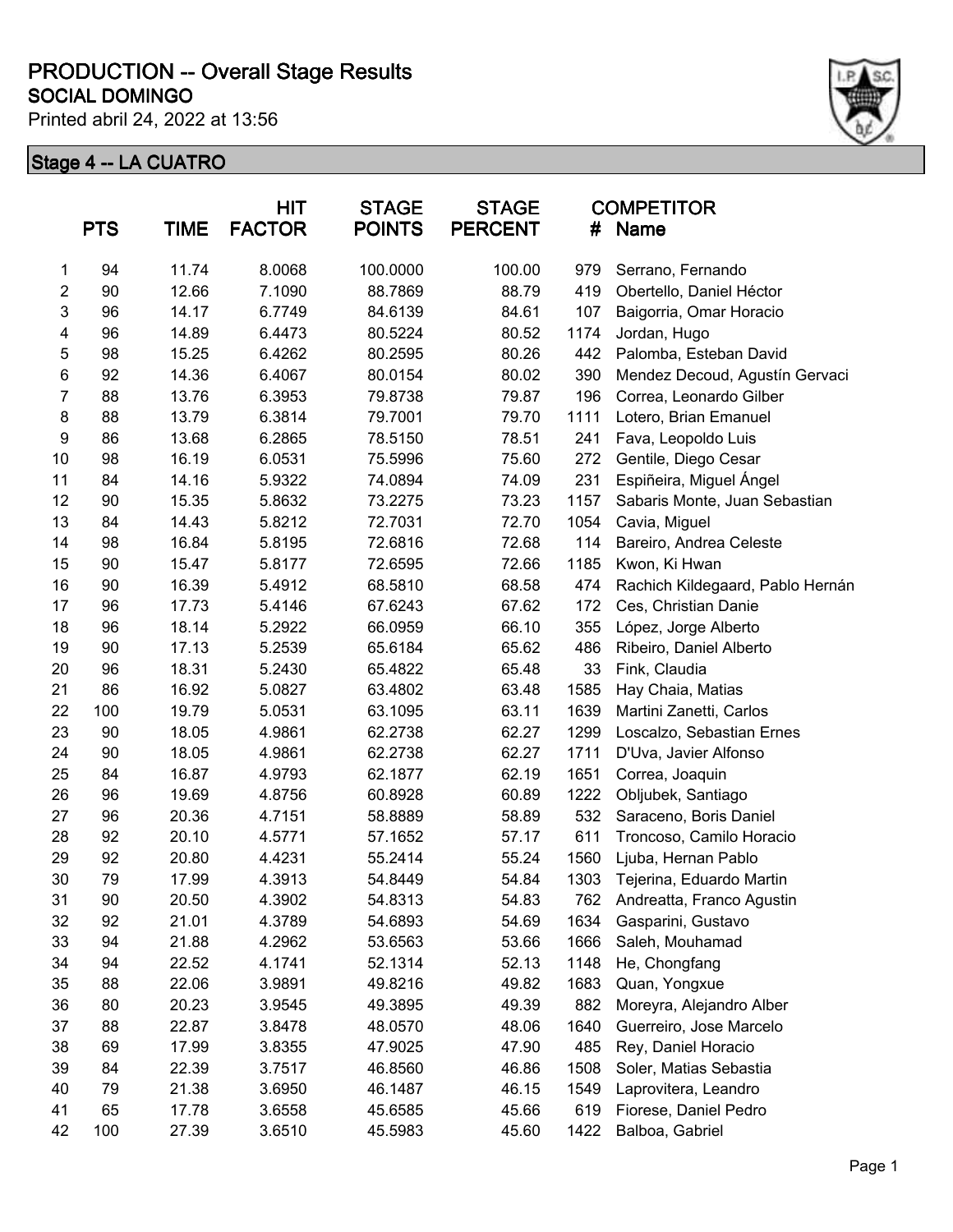Printed abril 24, 2022 at 13:56



|    | <b>PTS</b> | TIME  | <b>HIT</b><br><b>FACTOR</b> | <b>STAGE</b><br><b>POINTS</b> | <b>STAGE</b><br><b>PERCENT</b> | #    | <b>COMPETITOR</b><br><b>Name</b> |
|----|------------|-------|-----------------------------|-------------------------------|--------------------------------|------|----------------------------------|
| 43 | 83         | 22.83 | 3.6356                      | 45.4059                       | 45.41                          | 1679 | Lavin, Carlos Hugo               |
| 44 | 88         | 24.99 | 3.5214                      | 43.9801                       | 43.98                          | 1709 | Ioras, Sergio Gustavo            |
| 45 | 90         | 26.22 | 3.4325                      | 42.8697                       | 42.87                          | 1246 | Soriano, Fernando Cesar          |
| 46 | 90         | 26.29 | 3.4234                      | 42.7555                       | 42.76                          | 287  | Goldstein, Carlos Guillerm       |
| 47 | 90         | 27.07 | 3.3247                      | 41.5236                       | 41.52                          | 1165 | Bufi, Nestor Daniel              |
| 48 | 77         | 23.33 | 3.3005                      | 41.2208                       | 41.22                          | 637  | Klein, Dario Gustavo             |
| 49 | 80         | 27.81 | 2.8767                      | 35.9277                       | 35.93                          | 1360 | Baeza, Martin                    |
| 50 | 92         | 32.22 | 2.8554                      | 35.6617                       | 35.66                          | 1362 | Miramont, Guillermo Migue        |
| 51 | 66         | 25.14 | 2.6253                      | 32.7883                       | 32.79                          | 1697 | Abia, Alvaro Pedro               |
| 52 | 57         | 24.52 | 2.3246                      | 29.0332                       | 29.03                          | 690  | Bolletino, Rodrigo Carlos        |
| 53 | 45         | 21.47 | 2.0959                      | 26.1771                       | 26.18                          | 1708 | Garcia, Adrian Mario             |
| 54 | 45         | 22.07 | 2.0390                      | 25.4654                       | 25.47                          | 1250 | Rieiro, Santiago Tomas           |
| 55 | 0          | 23.64 | 0.0000                      | 0.0000                        | 0.00                           | 687  | Saracco, Enrique Walter          |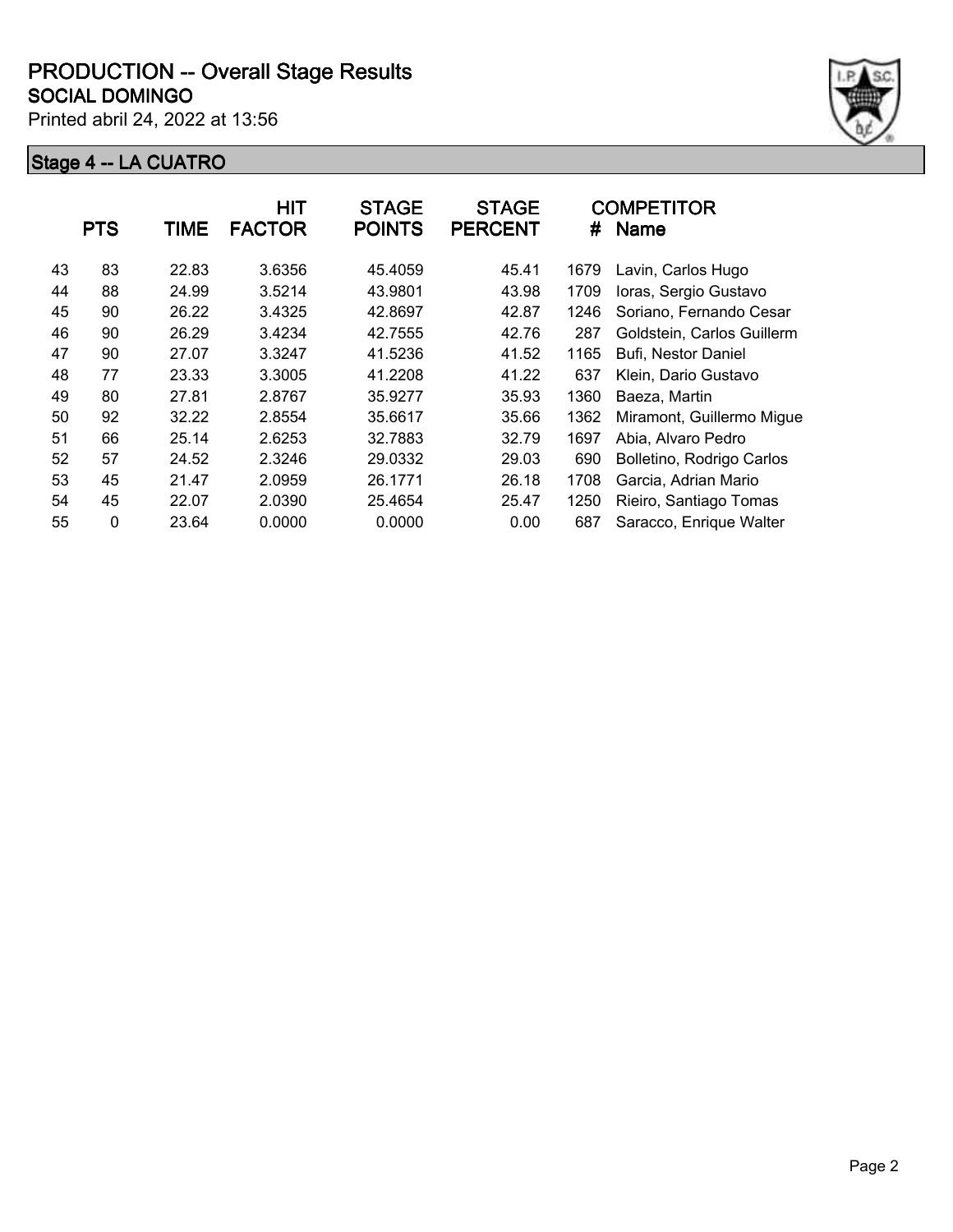Printed abril 24, 2022 at 13:56

|                | <b>PTS</b> | <b>TIME</b> | <b>HIT</b><br><b>FACTOR</b> | <b>STAGE</b><br><b>POINTS</b> | <b>STAGE</b><br><b>PERCENT</b> | #    | <b>COMPETITOR</b><br><b>Name</b> |
|----------------|------------|-------------|-----------------------------|-------------------------------|--------------------------------|------|----------------------------------|
|                | 88         | 15.23       | 5.7781                      | 100,0000                      | 100.00                         |      | 1248 Ortiz, Facundo Maximil      |
| $\mathfrak{p}$ | 94         | 18.47       | 5.0893                      | 88.0802                       | 88.08                          | 588  | Vivot, Federico Javier           |
| 3              | 73         | 16.87       | 4.3272                      | 74.8902                       | 74.89                          | 354  | Lopez, Claudio                   |
| 4              | 75         | 18.73       | 4.0043                      | 69.3012                       | 69.30                          | 1281 | Lifschitz, Daniel Eduardo        |
| 5              | 78         | 45.70       | 1.7068                      | 29.5390                       | 29.54                          | 478  | Randazzo, Guillermo Raúl         |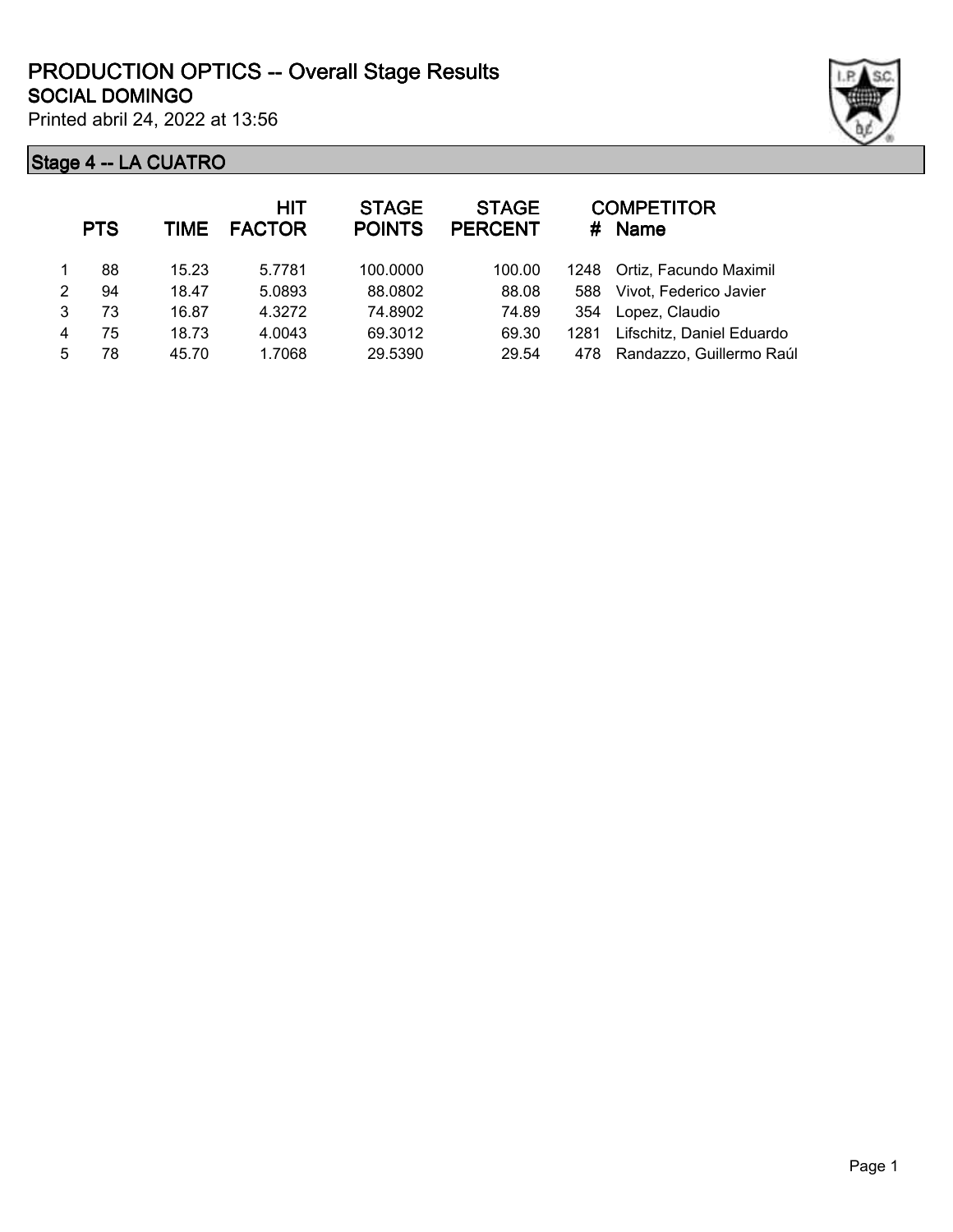|   | <b>PTS</b> |       | HIT<br>TIME FACTOR | <b>STAGE</b> | STAGE<br>POINTS PERCENT | <b>COMPETITOR</b><br>$#$ Name |
|---|------------|-------|--------------------|--------------|-------------------------|-------------------------------|
|   | 98.        | 15.98 | 6.1327             | 100.0000     | 100.00                  | 218 Di lure, Roberto Eduardo  |
| 2 | -73        | 13.90 | 5.2518             | 85.6365      | 85.64                   | 309 Hermosa, Patricio Guille  |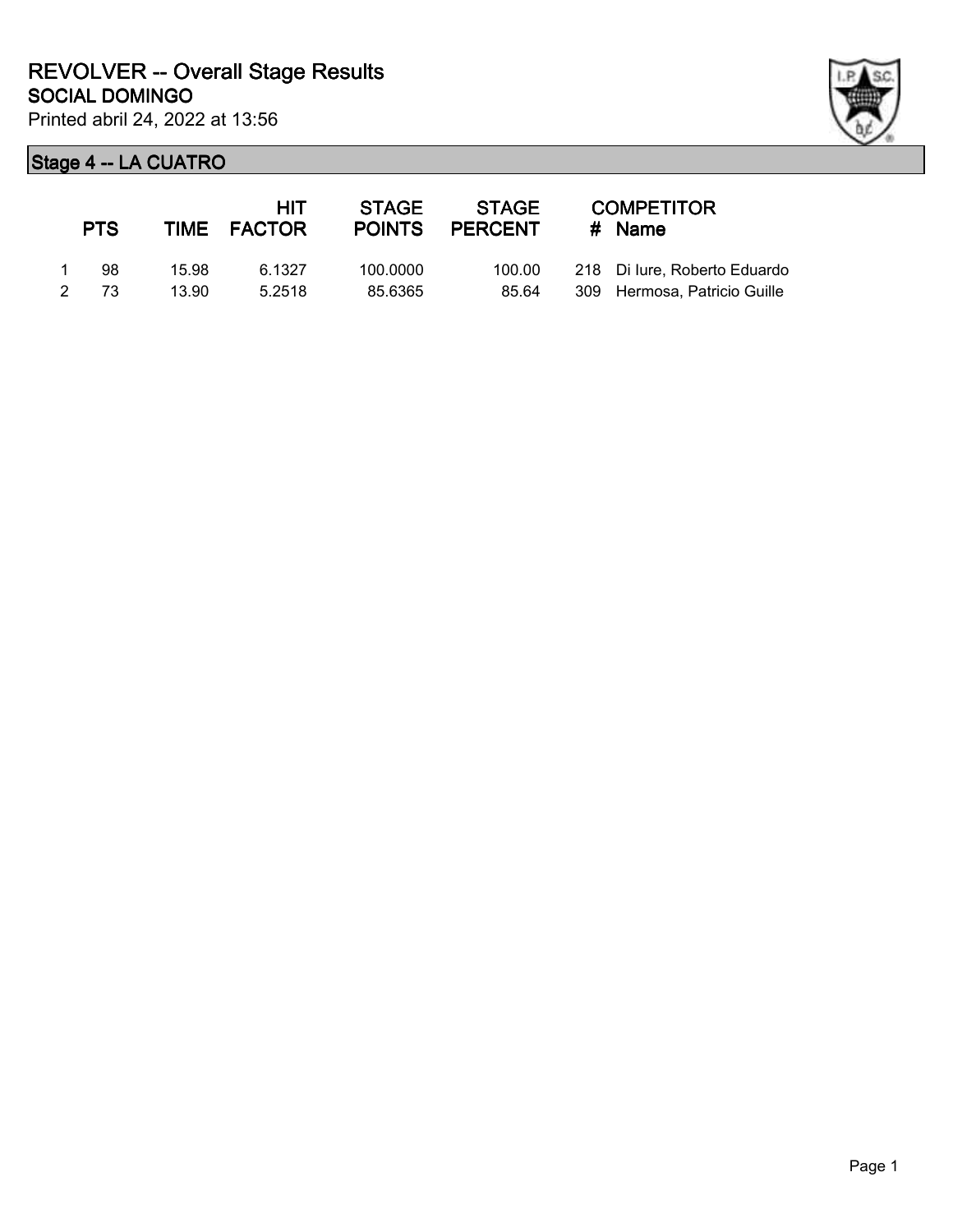

|                | <b>PTS</b> |       | HIT.<br>TIME FACTOR |          | POINTS PERCENT | <b>COMPETITOR</b><br># Name |
|----------------|------------|-------|---------------------|----------|----------------|-----------------------------|
| $\blacksquare$ | 96.        | 18.58 | 5.1668              | 100.0000 | 100.00         | 824 Burini. Gustavo Mario   |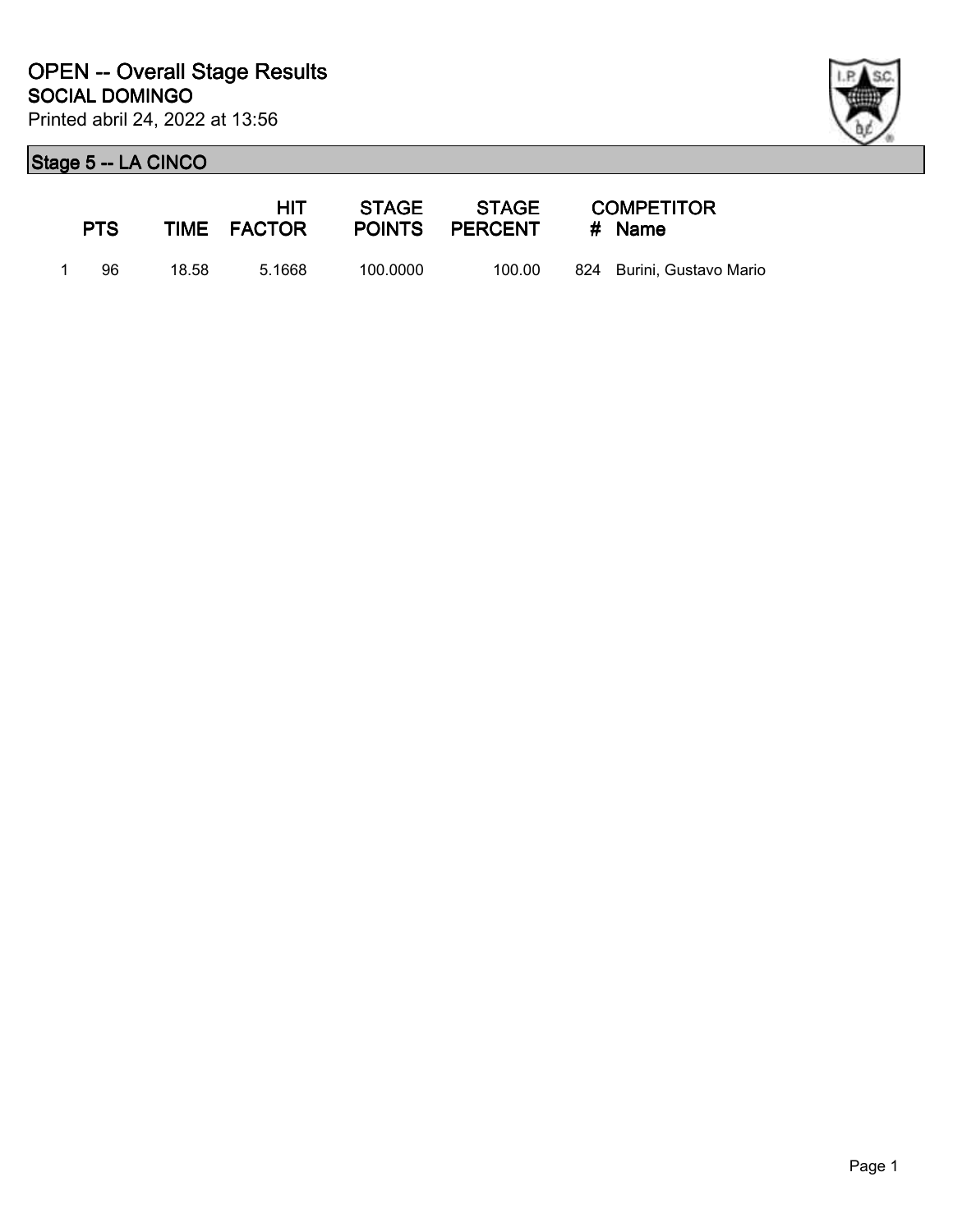

|               | <b>PTS</b> |       | HIT<br>TIME FACTOR | <b>STAGE</b><br><b>POINTS</b> | <b>STAGE</b><br><b>PERCENT</b> |     | <b>COMPETITOR</b><br>$#$ Name |
|---------------|------------|-------|--------------------|-------------------------------|--------------------------------|-----|-------------------------------|
|               | 94         | 18.65 | 5.0402             | 100.0000                      | 100.00                         |     | 533 Saraullo, Pablo Hernán    |
| $\mathcal{P}$ | 88         | 21.91 | 4.0164             | 79.6877                       | 79.69                          |     | 761 Andreatta, Juan Mario     |
|               | 90         | 26.81 | 3.3570             | 66.6034                       | 66.60                          | 147 | Cabello, Luis Fernando        |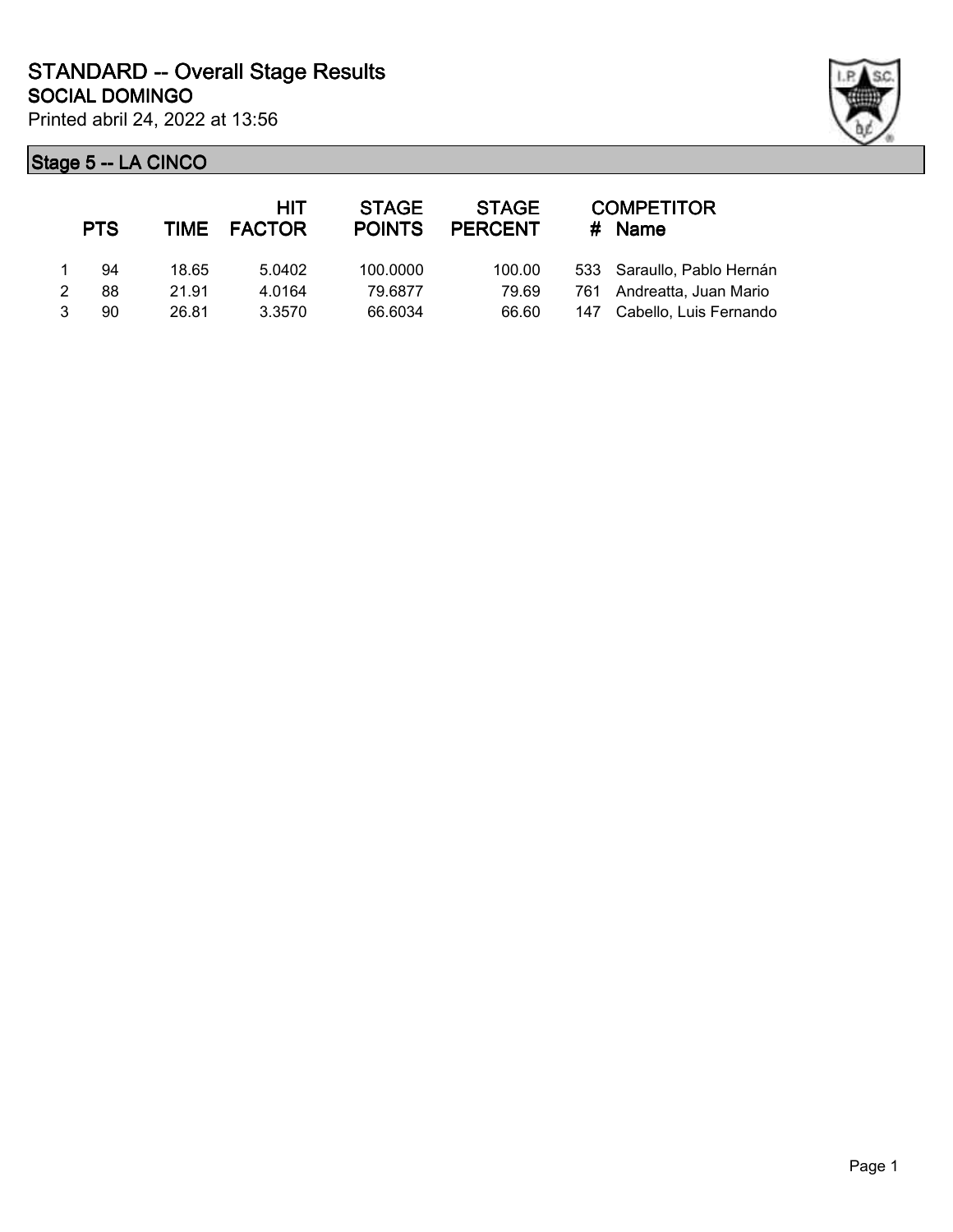Printed abril 24, 2022 at 13:56



|                | <b>PTS</b> | <b>TIME</b> | <b>HIT</b><br><b>FACTOR</b> | <b>STAGE</b><br><b>POINTS</b> | <b>STAGE</b><br><b>PERCENT</b> | #    | <b>COMPETITOR</b><br><b>Name</b> |
|----------------|------------|-------------|-----------------------------|-------------------------------|--------------------------------|------|----------------------------------|
| 1              | 94         | 16.01       | 5.8713                      | 100.0000                      | 100.00                         | 979  | Serrano, Fernando                |
| $\overline{2}$ | 98         | 17.97       | 5.4535                      | 92.8841                       | 92.88                          | 419  | Obertello, Daniel Héctor         |
| 3              | 96         | 18.85       | 5.0928                      | 86.7408                       | 86.74                          | 1054 | Cavia, Miguel                    |
| 4              | 96         | 19.34       | 4.9638                      | 84.5431                       | 84.54                          | 272  | Gentile, Diego Cesar             |
| 5              | 98         | 20.37       | 4.8110                      | 81.9405                       | 81.94                          | 1157 | Sabaris Monte, Juan Sebastian    |
| 6              | 94         | 19.58       | 4.8008                      | 81.7671                       | 81.77                          | 107  | Baigorria, Omar Horacio          |
| 7              | 94         | 20.37       | 4.6146                      | 78.5960                       | 78.60                          | 1111 | Lotero, Brian Emanuel            |
| 8              | 92         | 20.79       | 4.4252                      | 75.3697                       | 75.37                          | 196  | Correa, Leonardo Gilber          |
| 9              | 94         | 21.34       | 4.4049                      | 75.0234                       | 75.02                          | 355  | López, Jorge Alberto             |
| 10             | 92         | 21.08       | 4.3643                      | 74.3328                       | 74.33                          | 172  | Ces, Christian Danie             |
| 11             | 90         | 20.94       | 4.2980                      | 73.2031                       | 73.20                          | 442  | Palomba, Esteban David           |
| 12             | 88         | 20.94       | 4.2025                      | 71.5763                       | 71.58                          | 1174 | Jordan, Hugo                     |
| 13             | 94         | 22.59       | 4.1611                      | 70.8721                       | 70.87                          | 114  | Bareiro, Andrea Celeste          |
| 14             | 96         | 23.27       | 4.1255                      | 70.2649                       | 70.26                          | 1299 | Loscalzo, Sebastian Ernes        |
| 15             | 92         | 22.51       | 4.0871                      | 69.6107                       | 69.61                          | 532  | Saraceno, Boris Daniel           |
| 16             | 90         | 22.37       | 4.0232                      | 68.5236                       | 68.52                          | 1303 | Tejerina, Eduardo Martin         |
| 17             | 94         | 24.20       | 3.8843                      | 66.1570                       | 66.16                          | 762  | Andreatta, Franco Agustin        |
| 18             | 96         | 25.32       | 3.7915                      | 64.5760                       | 64.58                          | 1711 | D'Uva, Javier Alfonso            |
| 19             | 98         | 25.88       | 3.7867                      | 64.4949                       | 64.49                          | 637  | Klein, Dario Gustavo             |
| 20             | 96         | 25.76       | 3.7267                      | 63.4730                       | 63.47                          | 33   | Fink, Claudia                    |
| 21             | 94         | 25.38       | 3.7037                      | 63.0812                       | 63.08                          | 486  | Ribeiro, Daniel Alberto          |
| 22             | 96         | 26.01       | 3.6909                      | 62.8629                       | 62.86                          | 231  | Espiñeira, Miguel Ángel          |
| 23             | 96         | 26.31       | 3.6488                      | 62.1461                       | 62.15                          | 619  | Fiorese, Daniel Pedro            |
| 24             | 90         | 25.55       | 3.5225                      | 59.9950                       | 60.00                          | 1560 | Ljuba, Hernan Pablo              |
| 25             | 88         | 24.99       | 3.5214                      | 59.9763                       | 59.98                          | 474  | Rachich Kildegaard, Pablo Hernán |
| 26             | 92         | 26.27       | 3.5021                      | 59.6474                       | 59.65                          | 1634 | Gasparini, Gustavo               |
| 27             | 79         | 22.58       | 3.4987                      | 59.5891                       | 59.59                          | 1639 | Martini Zanetti, Carlos          |
| 28             | 98         | 28.11       | 3.4863                      | 59.3784                       | 59.38                          | 1250 | Rieiro, Santiago Tomas           |
| 29             | 79         | 22.75       | 3.4725                      | 59.1438                       | 59.14                          | 241  | Fava, Leopoldo Luis              |
| 30             | 90         | 26.10       | 3.4483                      | 58.7307                       | 58.73                          | 1651 | Correa, Joaquin                  |
| 31             | 94         | 27.94       | 3.3644                      | 57.3014                       | 57.30                          | 1222 | Obljubek, Santiago               |
| 32             | 92         | 27.45       | 3.3515                      | 57.0833                       | 57.08                          | 1697 | Abia, Alvaro Pedro               |
| 33             | 62         | 18.60       | 3.3333                      | 56.7730                       | 56.77                          | 390  | Mendez Decoud, Agustín Gervaci   |
| 34             | 84         | 25.23       | 3.3294                      | 56.7055                       | 56.71                          | 1585 | Hay Chaia, Matias                |
| 35             | 96         | 28.92       | 3.3195                      | 56.5375                       | 56.54                          | 1148 | He, Chongfang                    |
| 36             | 92         | 28.25       | 3.2566                      | 55.4668                       | 55.47                          | 485  | Rey, Daniel Horacio              |
| 37             | 98         | 30.84       | 3.1777                      | 54.1222                       | 54.12                          | 1666 | Saleh, Mouhamad                  |
| 38             | 98         | 32.18       | 3.0454                      | 51.8685                       | 51.87                          | 611  | Troncoso, Camilo Horacio         |
| 39             | 92         | 31.02       | 2.9658                      | 50.5137                       | 50.51                          | 882  | Moreyra, Alejandro Alber         |
| 40             | 56         | 19.69       | 2.8441                      | 48.4402                       | 48.44                          | 1185 | Kwon, Ki Hwan                    |
| 41             | 98         | 34.58       | 2.8340                      | 48.2686                       | 48.27                          | 1362 | Miramont, Guillermo Migue        |
| 42             | 94         | 33.69       | 2.7901                      | 47.5215                       | 47.52                          | 690  | Bolletino, Rodrigo Carlos        |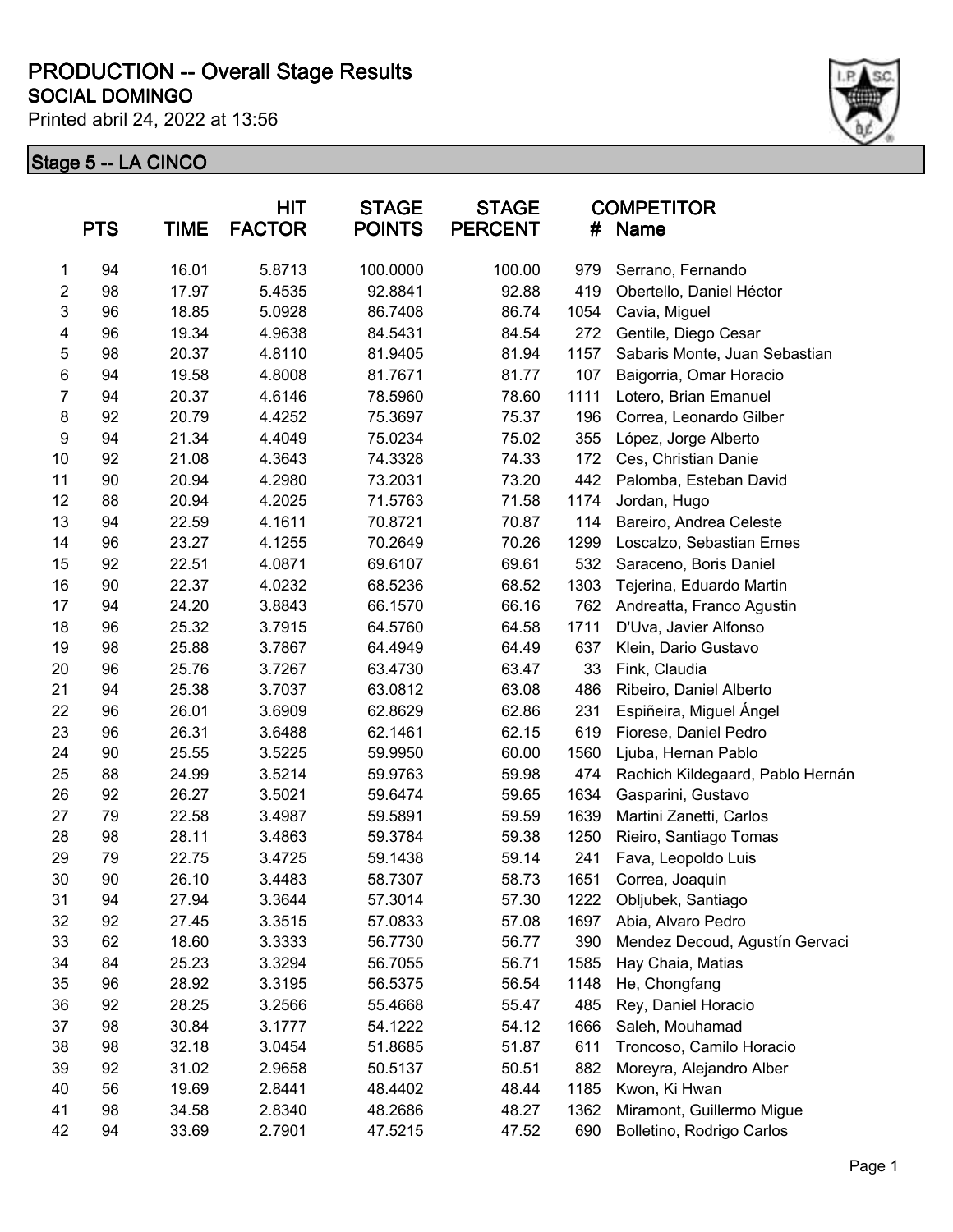Printed abril 24, 2022 at 13:56



|    | <b>PTS</b>  | TIME  | <b>HIT</b><br><b>FACTOR</b> | <b>STAGE</b><br><b>POINTS</b> | <b>STAGE</b><br><b>PERCENT</b> | #    | <b>COMPETITOR</b><br><b>Name</b> |
|----|-------------|-------|-----------------------------|-------------------------------|--------------------------------|------|----------------------------------|
| 43 | 94          | 33.93 | 2.7704                      | 47.1854                       | 47.19                          | 1683 | Quan, Yongxue                    |
| 44 | 98          | 35.39 | 2.7691                      | 47.1638                       | 47.16                          | 1679 | Lavin, Carlos Hugo               |
| 45 | 98          | 35.71 | 2.7443                      | 46.7412                       | 46.74                          | 1246 | Soriano, Fernando Cesar          |
| 46 | 94          | 34.57 | 2.7191                      | 46.3118                       | 46.31                          | 287  | Goldstein, Carlos Guillerm       |
| 47 | 79          | 30.61 | 2.5809                      | 43.9569                       | 43.96                          | 1165 | Bufi, Nestor Daniel              |
| 48 | 86          | 34.84 | 2.4684                      | 42.0420                       | 42.04                          | 1360 | Baeza, Martin                    |
| 49 | 84          | 35.58 | 2.3609                      | 40.2103                       | 40.21                          | 1422 | Balboa, Gabriel                  |
| 50 | 60          | 25.84 | 2.3220                      | 39.5478                       | 39.55                          | 1549 | Laprovitera, Leandro             |
| 51 | 71          | 31.31 | 2.2676                      | 38.6224                       | 38.62                          | 1508 | Soler, Matias Sebastia           |
| 52 | 71          | 31.51 | 2.2533                      | 38.3772                       | 38.38                          | 1708 | Garcia, Adrian Mario             |
| 53 | 75          | 35.19 | 2.1313                      | 36.2999                       | 36.30                          | 1709 | Ioras, Sergio Gustavo            |
| 54 | 86          | 41.57 | 2.0688                      | 35.2356                       | 35.24                          | 687  | Saracco, Enrique Walter          |
| 55 | $\mathbf 0$ | 18.60 | 0.0000                      | 0.0000                        | 0.00                           | 1640 | Guerreiro, Jose Marcelo          |
|    |             |       |                             |                               |                                |      |                                  |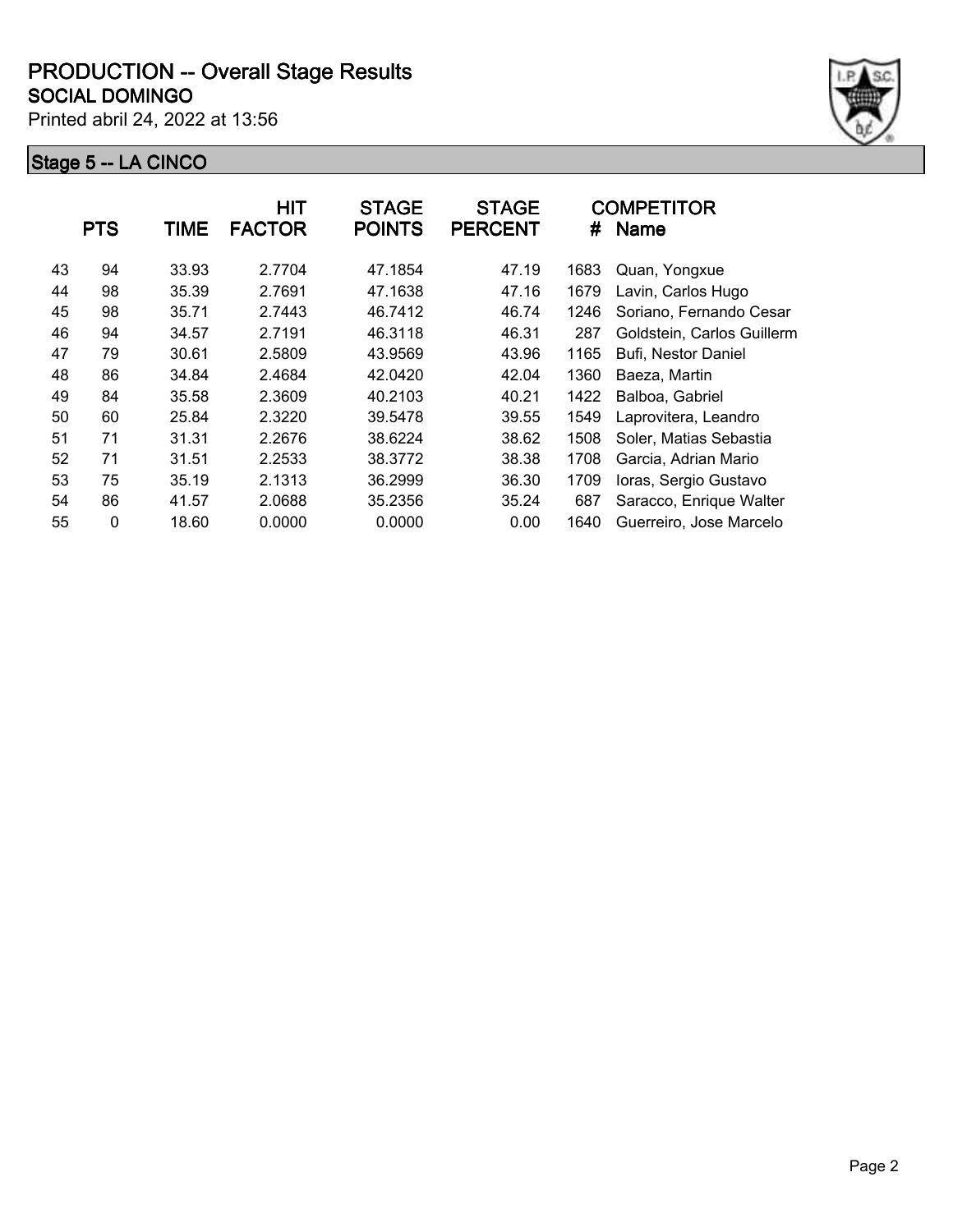Printed abril 24, 2022 at 13:56



|               | <b>PTS</b> | TIME  | <b>HIT</b><br><b>FACTOR</b> | <b>STAGE</b><br><b>POINTS</b> | <b>STAGE</b><br><b>PERCENT</b> | #    | <b>COMPETITOR</b><br><b>Name</b> |
|---------------|------------|-------|-----------------------------|-------------------------------|--------------------------------|------|----------------------------------|
|               | 92         | 19.91 | 4.6208                      | 100.0000                      | 100.00                         | 354  | Lopez, Claudio                   |
| $\mathcal{P}$ | 88         | 21.46 | 4.1007                      | 88.7435                       | 88.74                          |      | 1248 Ortiz, Facundo Maximil      |
| 3             | 94         | 25.39 | 3.7022                      | 80.1214                       | 80.12                          | 1281 | Lifschitz, Daniel Eduardo        |
| 4             | 92         | 28.02 | 3.2834                      | 71.0564                       | 71.06                          | 588  | Vivot, Federico Javier           |
| 5             | 96         | 30.54 | 3.1434                      | 68.0277                       | 68.03                          | 478  | Randazzo, Guillermo Raúl         |
|               |            |       |                             |                               |                                |      |                                  |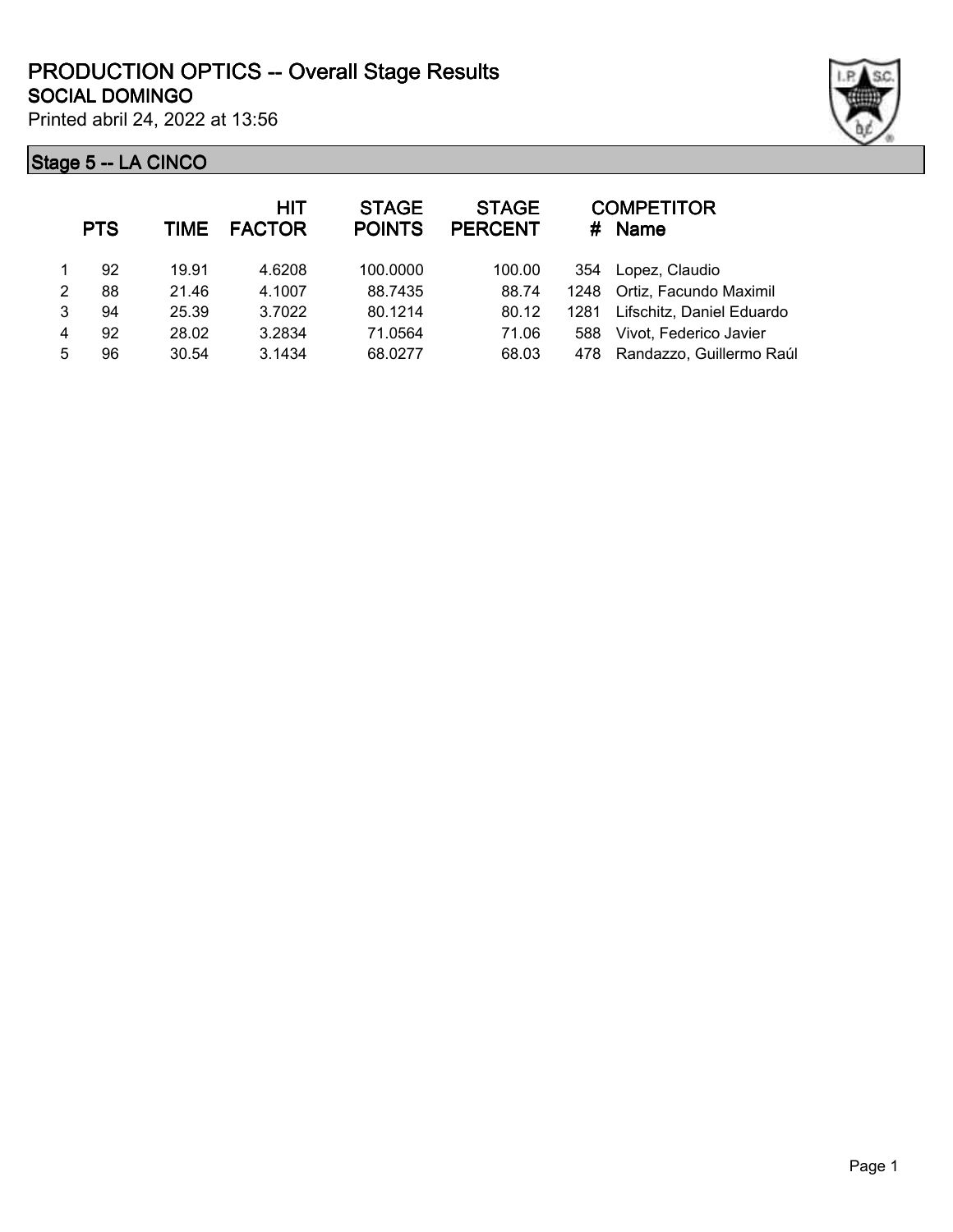| ł |  |
|---|--|

| <b>PTS</b> |       | HIT.<br>TIME FACTOR | <b>STAGE</b><br><b>POINTS</b> | <b>STAGE</b><br>PERCENT | <b>COMPETITOR</b><br># Name  |
|------------|-------|---------------------|-------------------------------|-------------------------|------------------------------|
| -92        | 21.62 | 4.2553              | 100.0000                      | 100.00                  | 309 Hermosa, Patricio Guille |
| 100        | 31.55 | 3.1696              | 74.4849                       | 74.48                   | 218 Di lure, Roberto Eduardo |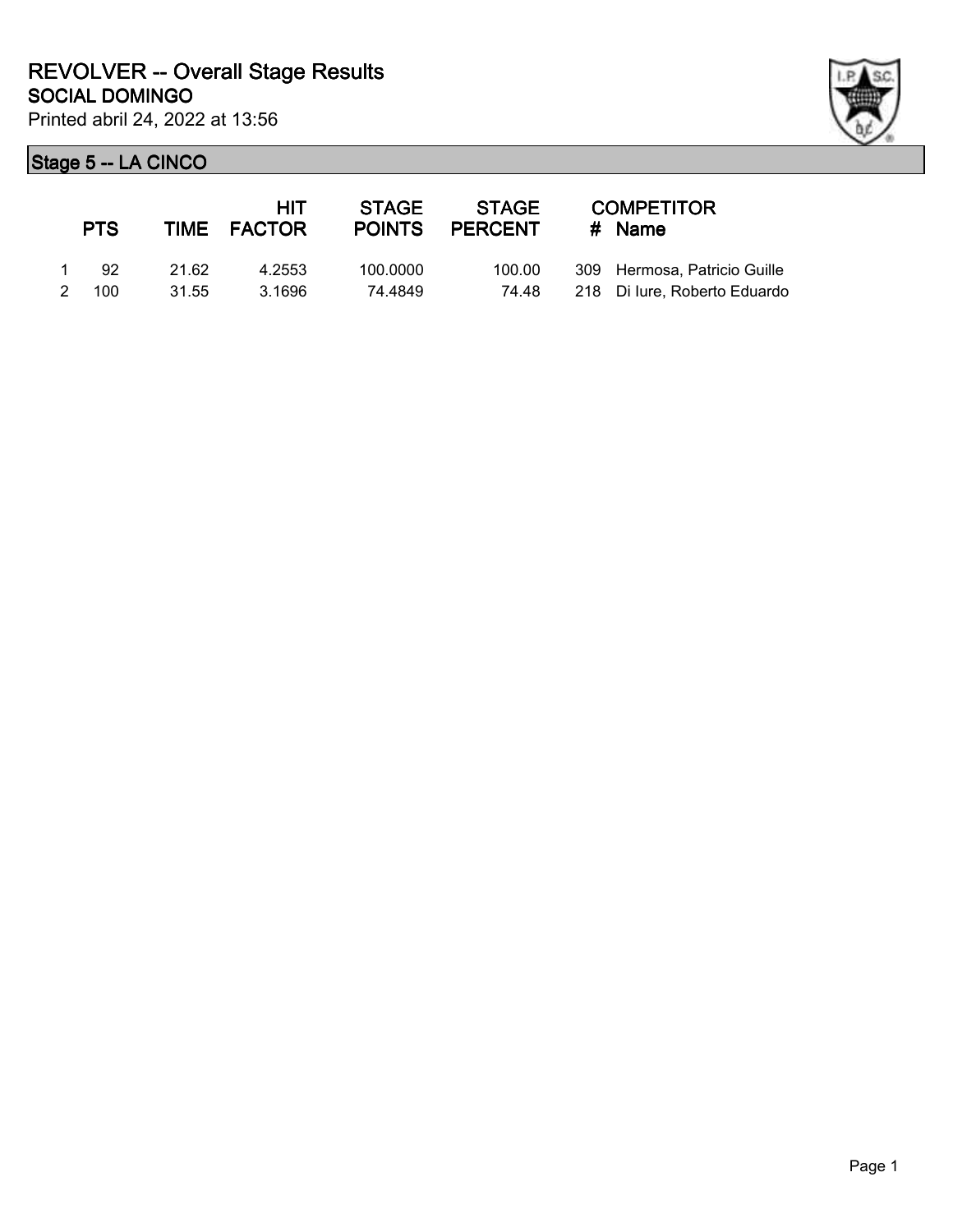

| <b>PTS</b> |       | HIT.<br>TIME FACTOR |          | STAGE STAGE<br>POINTS PERCENT | <b>COMPETITOR</b><br># Name |
|------------|-------|---------------------|----------|-------------------------------|-----------------------------|
| 1 144      | 21.95 | 6.5604              | 155.0000 | 100.00                        | 824 Burini, Gustavo Mario   |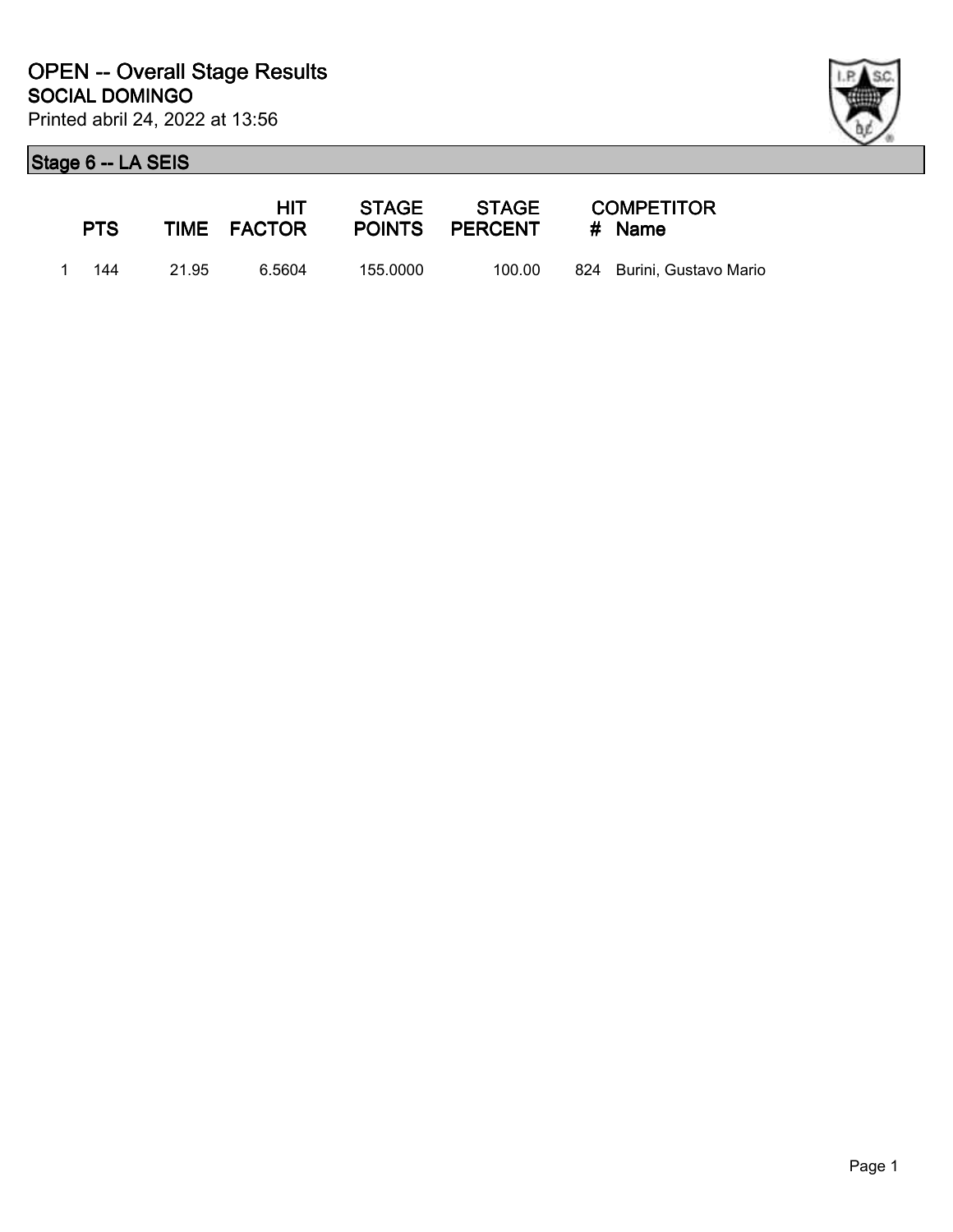

|   | <b>PTS</b> |       | HIT<br>TIME FACTOR | <b>STAGE</b><br><b>POINTS</b> | <b>STAGE</b><br><b>PERCENT</b> | <b>COMPETITOR</b><br># Name |
|---|------------|-------|--------------------|-------------------------------|--------------------------------|-----------------------------|
|   | - 141      | 24.49 | 5.7575             | 155,0000                      | 100.00                         | 533 Saraullo, Pablo Hernán  |
| 2 | 143        | 27.63 | 5.1755             | 139.3338                      | 89.89                          | 761 Andreatta, Juan Mario   |
| 3 | 135        | 33.74 | 4.0012             | 107.7184                      | 69.50                          | 147 Cabello, Luis Fernando  |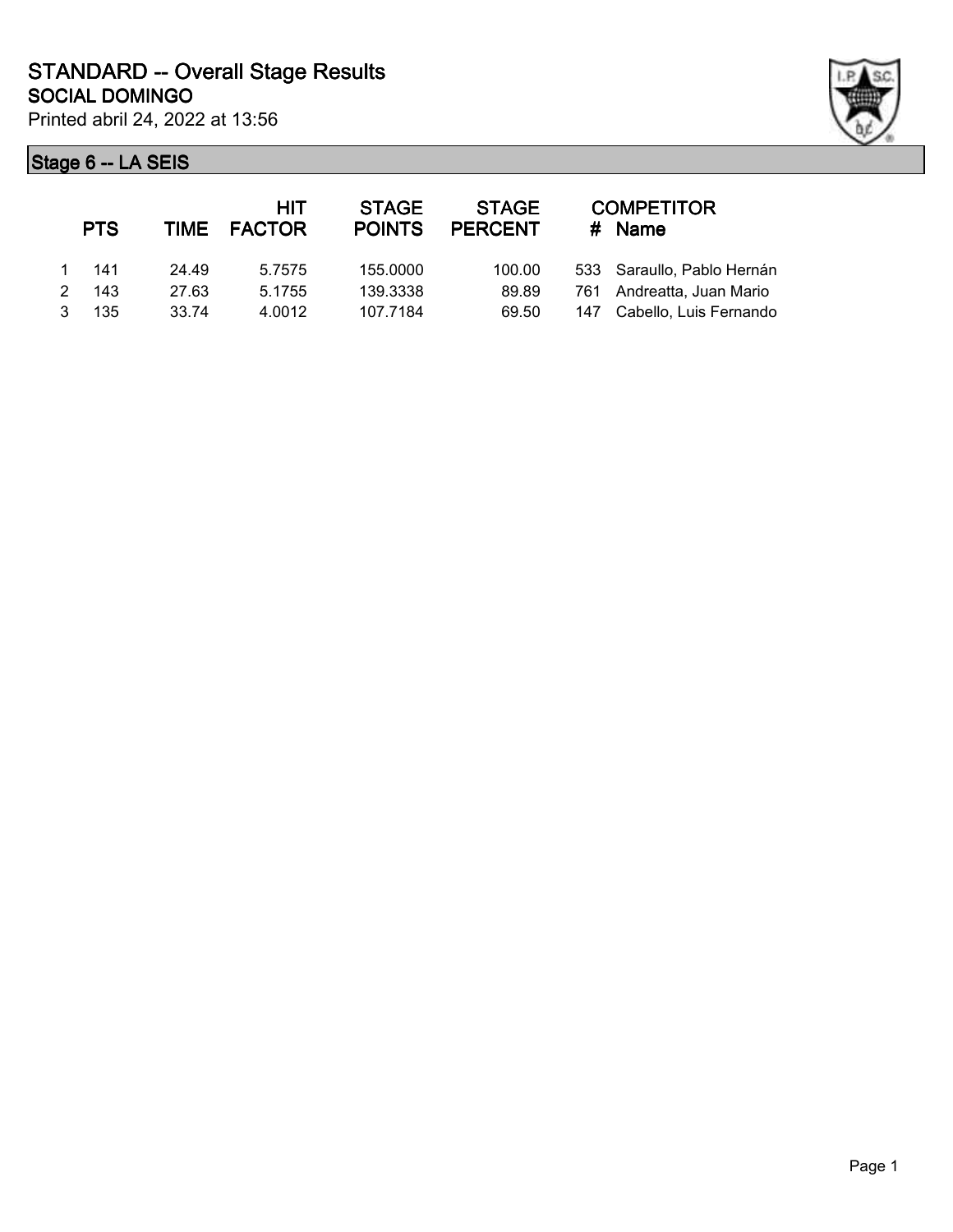Printed abril 24, 2022 at 13:56



|                | <b>PTS</b> | <b>TIME</b> | <b>HIT</b><br><b>FACTOR</b> | <b>STAGE</b><br><b>POINTS</b> | <b>STAGE</b><br><b>PERCENT</b> | <b>COMPETITOR</b><br>#<br><b>Name</b> |                                  |
|----------------|------------|-------------|-----------------------------|-------------------------------|--------------------------------|---------------------------------------|----------------------------------|
| 1              | 149        | 24.82       | 6.0032                      | 155.0000                      | 100.00                         | 979                                   | Serrano, Fernando                |
| $\overline{2}$ | 151        | 26.61       | 5.6746                      | 146.5141                      | 94.53                          | 1054                                  | Cavia, Miguel                    |
| 3              | 147        | 26.11       | 5.6300                      | 145.3643                      | 93.78                          | 272                                   | Gentile, Diego Cesar             |
| 4              | 141        | 25.10       | 5.6175                      | 145.0416                      | 93.58                          | 172                                   | Ces, Christian Danie             |
| 5              | 151        | 27.46       | 5.4989                      | 141.9788                      | 91.60                          | 355                                   | López, Jorge Alberto             |
| 6              | 151        | 27.70       | 5.4513                      | 140.7487                      | 90.81                          | 107                                   | Baigorria, Omar Horacio          |
| $\overline{7}$ | 149        | 27.37       | 5.4439                      | 140.5590                      | 90.68                          | 1157                                  | Sabaris Monte, Juan Sebastian    |
| 8              | 128        | 23.64       | 5.4146                      | 139.8008                      | 90.19                          | 390                                   | Mendez Decoud, Agustín Gervaci   |
| 9              | 139        | 25.99       | 5.3482                      | 138.0879                      | 89.09                          | 1111                                  | Lotero, Brian Emanuel            |
| 10             | 153        | 29.89       | 5.1188                      | 132.1638                      | 85.27                          | 1174                                  | Jordan, Hugo                     |
| 11             | 143        | 28.98       | 4.9344                      | 127.4045                      | 82.20                          | 196                                   | Correa, Leonardo Gilber          |
| 12             | 109        | 22.43       | 4.8596                      | 125.4713                      | 80.95                          | 419                                   | Obertello, Daniel Héctor         |
| 13             | 145        | 30.19       | 4.8029                      | 124.0087                      | 80.01                          | 442                                   | Palomba, Esteban David           |
| 14             | 147        | 31.22       | 4.7085                      | 121.5715                      | 78.43                          | 1303                                  | Tejerina, Eduardo Martin         |
| 15             | 145        | 30.91       | 4.6910                      | 121.1201                      | 78.14                          | 474                                   | Rachich Kildegaard, Pablo Hernán |
| 16             | 141        | 33.27       | 4.2381                      | 109.4242                      | 70.60                          | 1711                                  | D'Uva, Javier Alfonso            |
| 17             | 147        | 37.22       | 3.9495                      | 101.9737                      | 65.79                          | 241                                   | Fava, Leopoldo Luis              |
| 18             | 151        | 39.55       | 3.8180                      | 98.5775                       | 63.60                          | 1639                                  | Martini Zanetti, Carlos          |
| 19             | 124        | 32.54       | 3.8107                      | 98.3901                       | 63.48                          | 1250                                  | Rieiro, Santiago Tomas           |
| 20             | 131        | 34.96       | 3.7471                      | 96.7491                       | 62.42                          | 1651                                  | Correa, Joaquin                  |
| 21             | 139        | 37.36       | 3.7206                      | 96.0628                       | 61.98                          | 637                                   | Klein, Dario Gustavo             |
| 22             | 139        | 38.56       | 3.6048                      | 93.0733                       | 60.05                          | 882                                   | Moreyra, Alejandro Alber         |
| 23             | 141        | 39.43       | 3.5760                      | 92.3293                       | 59.57                          | 532                                   | Saraceno, Boris Daniel           |
| 24             | 124        | 35.32       | 3.5108                      | 90.6459                       | 58.48                          | 1560                                  | Ljuba, Hernan Pablo              |
| 25             | 124        | 35.54       | 3.4890                      | 90.0848                       | 58.12                          | 1549                                  | Laprovitera, Leandro             |
| 26             | 135        | 38.74       | 3.4848                      | 89.9749                       | 58.05                          | 1585                                  | Hay Chaia, Matias                |
| 27             | 145        | 42.08       | 3.4458                      | 88.9691                       | 57.40                          | 1299                                  | Loscalzo, Sebastian Ernes        |
| 28             | 139        | 41.41       | 3.3567                      | 86.6676                       | 55.91                          | 114                                   | Bareiro, Andrea Celeste          |
| 29             | 143        | 42.75       | 3.3450                      | 86.3669                       | 55.72                          | 1185                                  | Kwon, Ki Hwan                    |
| 30             | 137        | 41.36       | 3.3124                      | 85.5238                       | 55.18                          | 486                                   | Ribeiro, Daniel Alberto          |
| 31             | 143        | 44.60       | 3.2063                      | 82.7844                       | 53.41                          | 611                                   | Troncoso, Camilo Horacio         |
| 32             | 135        | 44.98       | 3.0013                      | 77.4928                       | 50.00                          | 619                                   | Fiorese, Daniel Pedro            |
| 33             | 149        | 51.19       | 2.9107                      | 75.1533                       | 48.49                          | 690                                   | Bolletino, Rodrigo Carlos        |
| 34             | 117        | 40.69       | 2.8754                      | 74.2413                       | 47.90                          | 1634                                  | Gasparini, Gustavo               |
| 35             | 126        | 43.88       | 2.8715                      | 74.1397                       | 47.83                          | 1148                                  | He, Chongfang                    |
| 36             | 137        | 48.93       | 2.7999                      | 72.2924                       | 46.64                          | 1362                                  | Miramont, Guillermo Migue        |
| 37             | 133        | 47.69       | 2.7888                      | 72.0065                       | 46.46                          | 1709                                  | Ioras, Sergio Gustavo            |
| 38             | 133        | 48.02       | 2.7697                      | 71.5116                       | 46.14                          | 1708                                  | Garcia, Adrian Mario             |
| 39             | 95         | 34.52       | 2.7520                      | 71.0559                       | 45.84                          | 485                                   | Rey, Daniel Horacio              |
| 40             | 132        | 49.44       | 2.6699                      | 68.9355                       | 44.47                          | 231                                   | Espiñeira, Miguel Ángel          |
| 41             | 91         | 34.63       | 2.6278                      | 67.8479                       | 43.77                          | 33                                    | Fink, Claudia                    |
| 42             | 126        | 48.09       | 2.6201                      | 67.6492                       | 43.64                          | 1683                                  | Quan, Yongxue                    |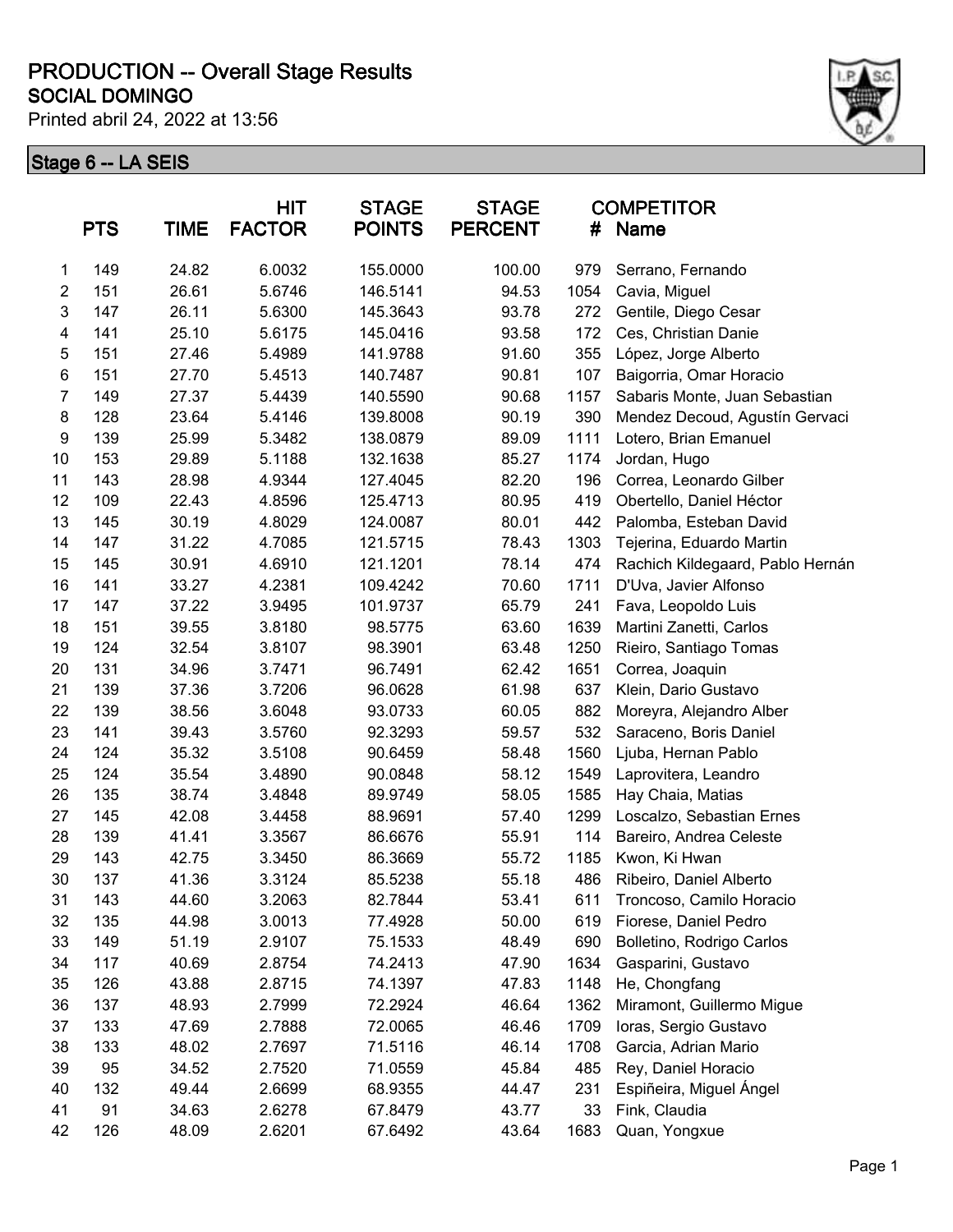Printed abril 24, 2022 at 13:56



|    | <b>PTS</b>   | TIME  | <b>HIT</b><br><b>FACTOR</b> | <b>STAGE</b><br><b>POINTS</b> | <b>STAGE</b><br><b>PERCENT</b> | #    | <b>COMPETITOR</b><br><b>Name</b> |
|----|--------------|-------|-----------------------------|-------------------------------|--------------------------------|------|----------------------------------|
| 43 | 82           | 31.60 | 2.5949                      | 66.9999                       | 43.23                          | 762  | Andreatta, Franco Agustin        |
| 44 | 141          | 55.26 | 2.5516                      | 65.8803                       | 42.50                          | 1679 | Lavin, Carlos Hugo               |
| 45 | 135          | 59.81 | 2.2571                      | 58.2783                       | 37.60                          | 1246 | Soriano, Fernando Cesar          |
| 46 | 124          | 58.77 | 2.1099                      | 54.4770                       | 35.15                          | 1165 | Bufi, Nestor Daniel              |
| 47 | 135          | 70.72 | 1.9089                      | 49.2877                       | 31.80                          | 1640 | Guerreiro, Jose Marcelo          |
| 48 | 70           | 37.80 | 1.8519                      | 47.8138                       | 30.85                          | 1508 | Soler, Matias Sebastia           |
| 49 | 133          | 73.10 | 1.8194                      | 46.9766                       | 30.31                          | 287  | Goldstein, Carlos Guillerm       |
| 50 | 100          | 55.91 | 1.7886                      | 46.1804                       | 29.79                          | 1697 | Abia, Alvaro Pedro               |
| 51 | 86           | 50.58 | 1.7003                      | 43.9002                       | 28.32                          | 1666 | Saleh, Mouhamad                  |
| 52 | 58           | 46.98 | 1.2346                      | 31.8759                       | 20.57                          | 1360 | Baeza, Martin                    |
| 53 | 56           | 50.77 | 1.1030                      | 28.4792                       | 18.37                          | 1222 | Obljubek, Santiago               |
| 54 | 30           | 61.16 | 0.4905                      | 12.6649                       | 8.17                           | 1422 | Balboa, Gabriel                  |
| 55 | $\mathbf{0}$ | 46.15 | 0.0000                      | 0.0000                        | 0.00                           | 687  | Saracco, Enrique Walter          |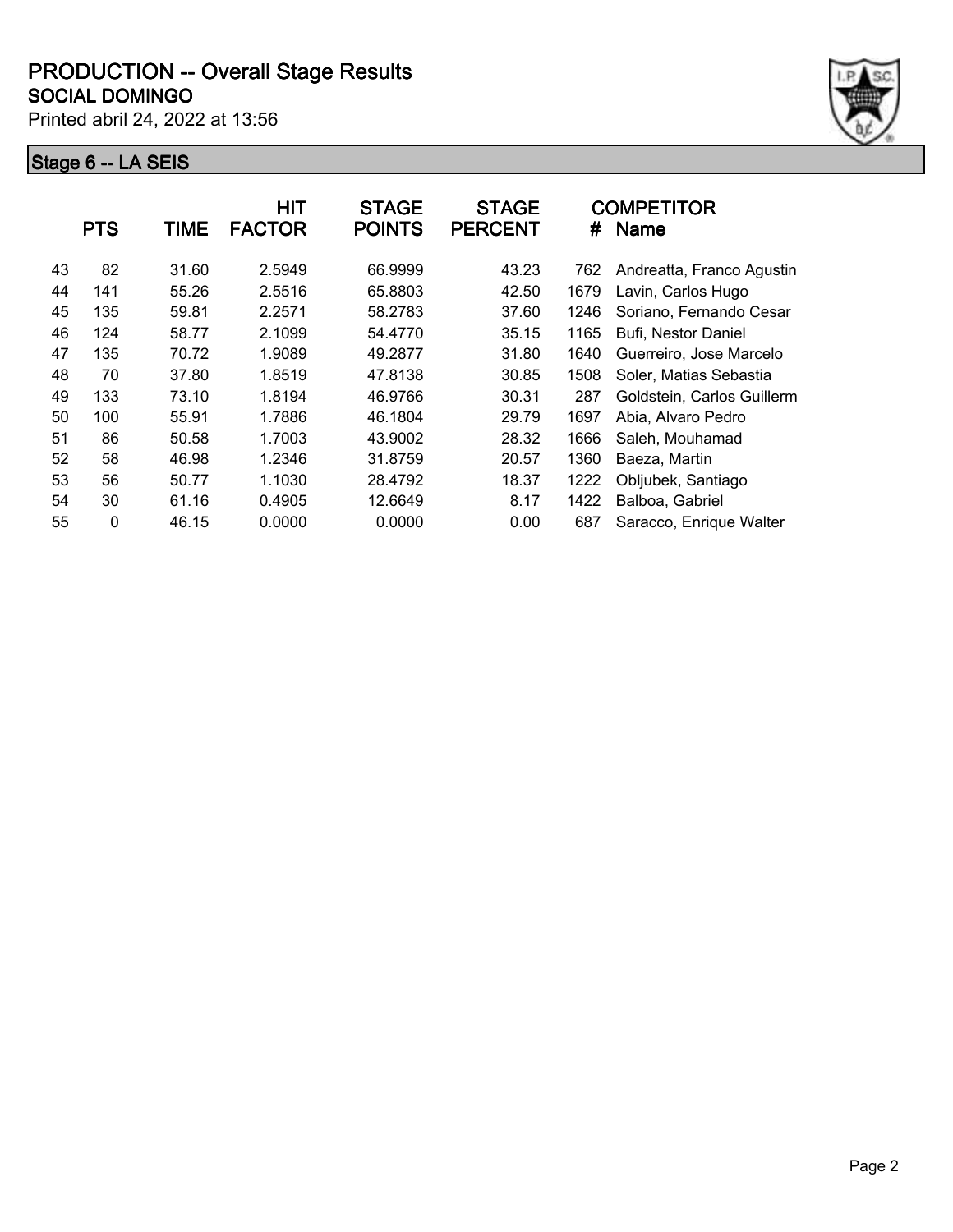Printed abril 24, 2022 at 13:56

|   | <b>PTS</b> | TIME  | HIT<br><b>FACTOR</b> | <b>STAGE</b><br><b>POINTS</b> | <b>STAGE</b><br><b>PERCENT</b> |      | <b>COMPETITOR</b><br># Name  |
|---|------------|-------|----------------------|-------------------------------|--------------------------------|------|------------------------------|
|   | 139        | 28.90 | 4.8097               | 155,0000                      | 100.00                         |      | 354 Lopez, Claudio           |
| 2 | 143        | 32.78 | 4.3624               | 140.5859                      | 90.70                          | 588  | Vivot, Federico Javier       |
| 3 | 137        | 41.00 | 3.3415               | 107.6841                      | 69.47                          |      | 478 Randazzo, Guillermo Raúl |
| 4 | 145        | 43.67 | 3.3204               | 107.0039                      | 69.03                          | 1281 | Lifschitz, Daniel Eduardo    |
| 5 | 118        | 38.50 | 3.0649               | 98.7725                       | 63.72                          | 1248 | Ortiz, Facundo Maximil       |
|   |            |       |                      |                               |                                |      |                              |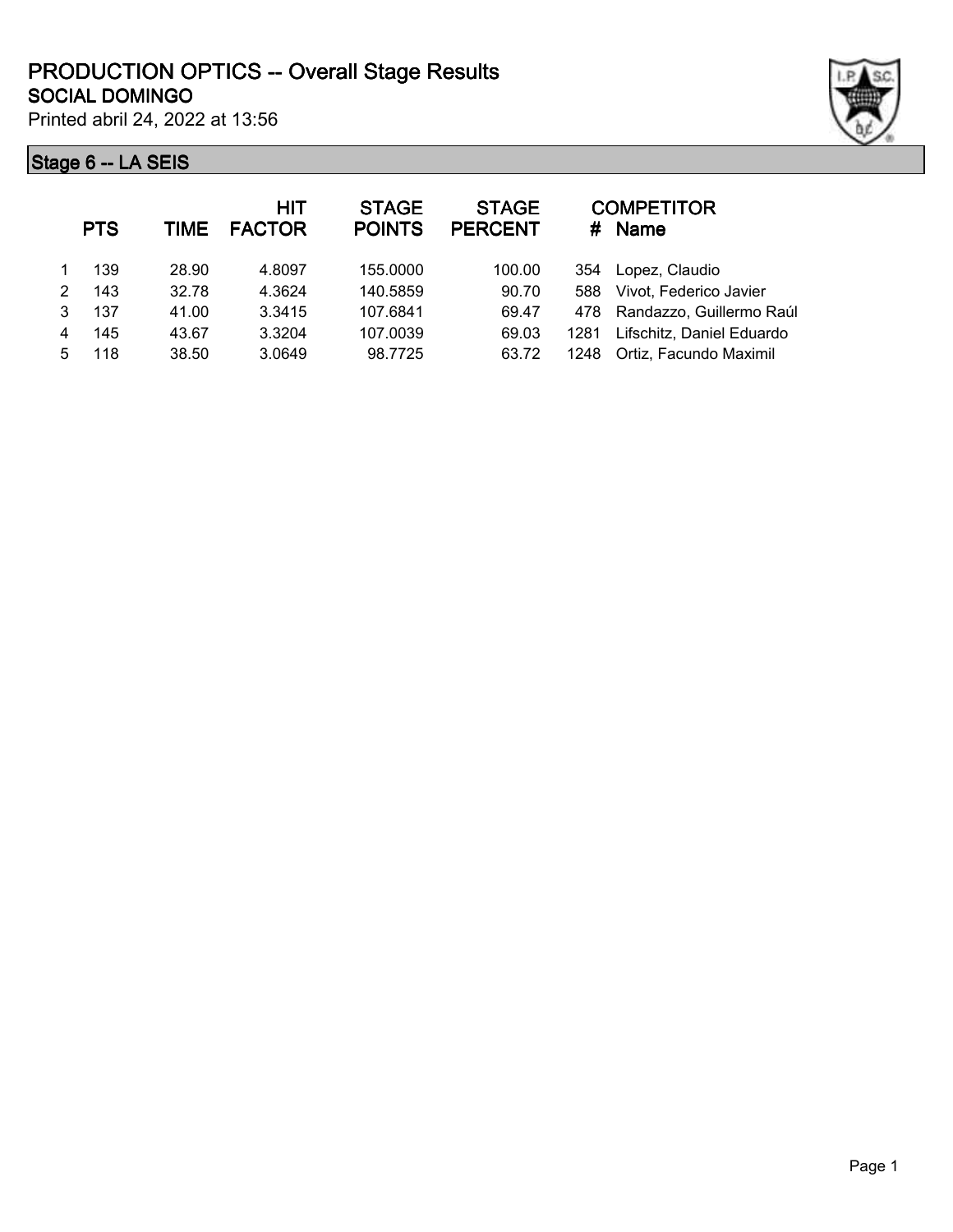| <b>PTS</b>     |                | HIT.<br>TIME FACTOR | <b>STAGE</b><br><b>POINTS</b> | STAGE<br>PERCENT | <b>COMPETITOR</b><br># Name                                  |
|----------------|----------------|---------------------|-------------------------------|------------------|--------------------------------------------------------------|
| 1 153<br>2 143 | 30.09<br>54.63 | 5.0847<br>2.6176    | 155.0000<br>79.7935           | 100.00<br>51.48  | 218 Di lure, Roberto Eduardo<br>309 Hermosa, Patricio Guille |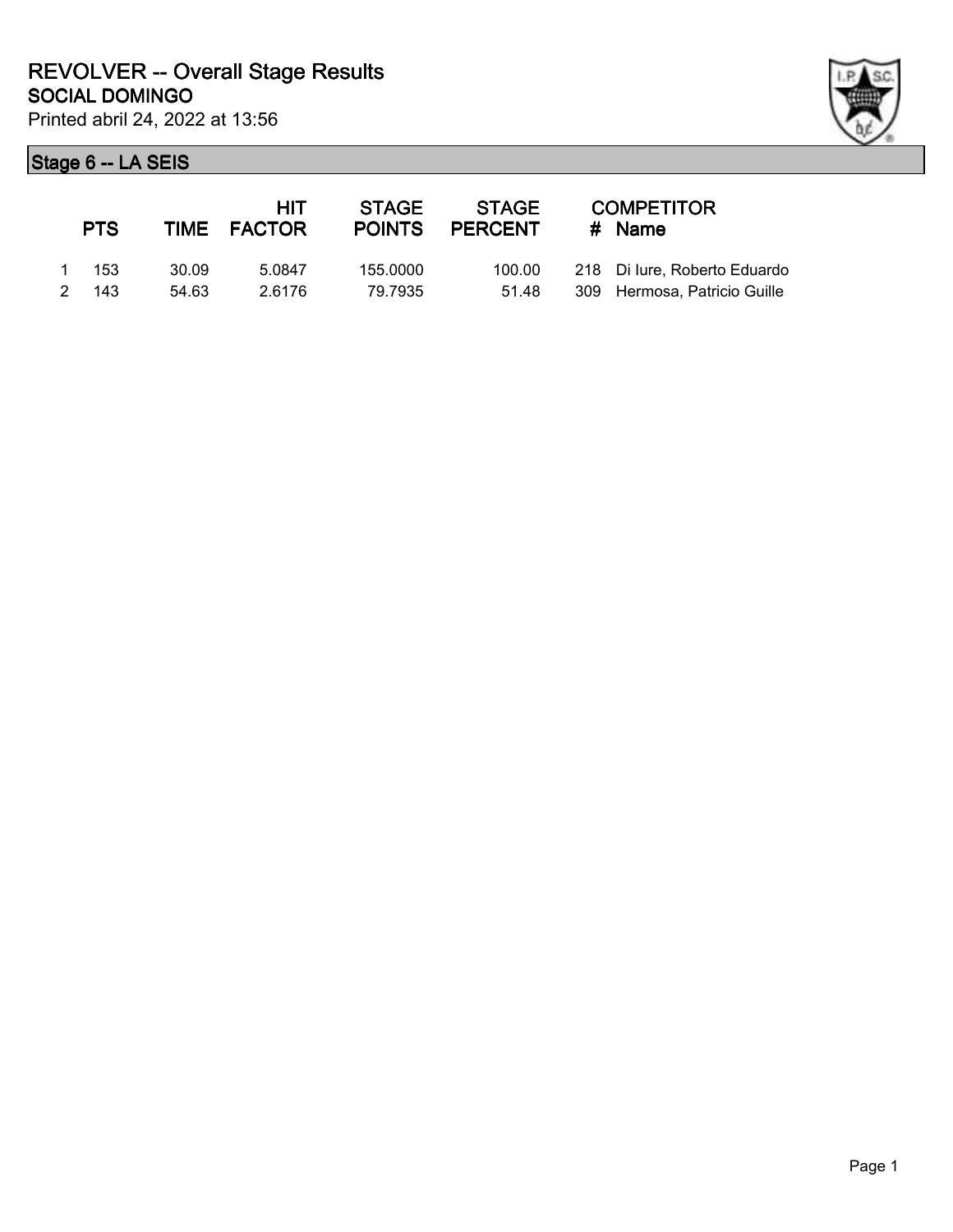

| <b>PTS</b> |       | <b>HIT</b><br>TIME FACTOR |          | POINTS PERCENT | <b>COMPETITOR</b><br># Name |
|------------|-------|---------------------------|----------|----------------|-----------------------------|
| 1 101      | 14.94 | 6.7604                    | 110.0000 | 100.00         | 824 Burini, Gustavo Mario   |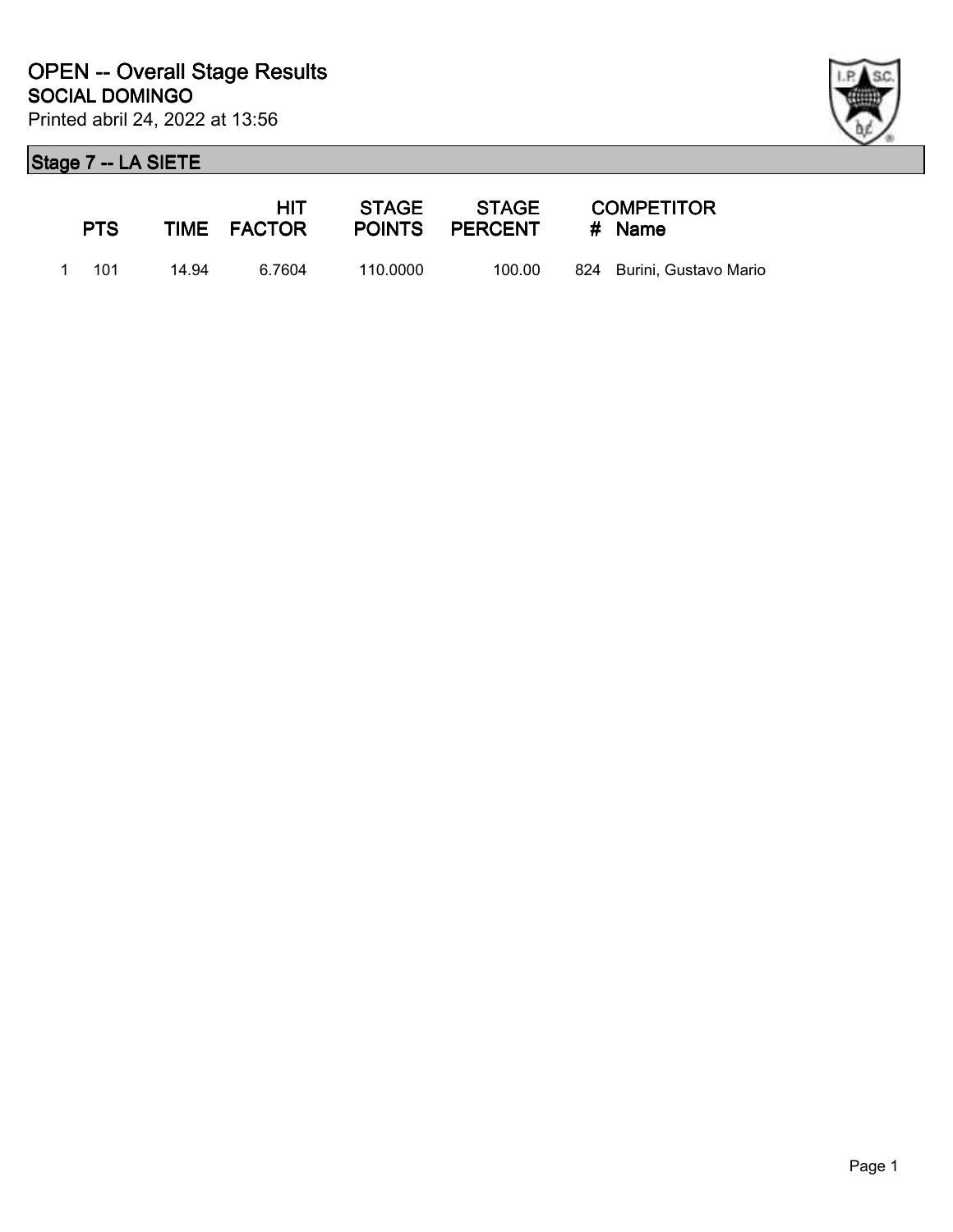

|               | <b>PTS</b> |       | <b>HIT</b><br>TIME FACTOR | <b>STAGE</b><br><b>POINTS</b> | <b>STAGE</b><br><b>PERCENT</b> | <b>COMPETITOR</b><br># Name |
|---------------|------------|-------|---------------------------|-------------------------------|--------------------------------|-----------------------------|
|               | 102        | 15.90 | 6.4151                    | 110,0000                      | 100.00                         | 533 Saraullo, Pablo Hernán  |
| $\mathcal{P}$ | 102        | 18.83 | 5.4169                    | 92.8837                       | 84.44                          | 761 Andreatta, Juan Mario   |
|               | 89         | 20.38 | 4.3670                    | 74.8817                       | 68.07                          | 147 Cabello, Luis Fernando  |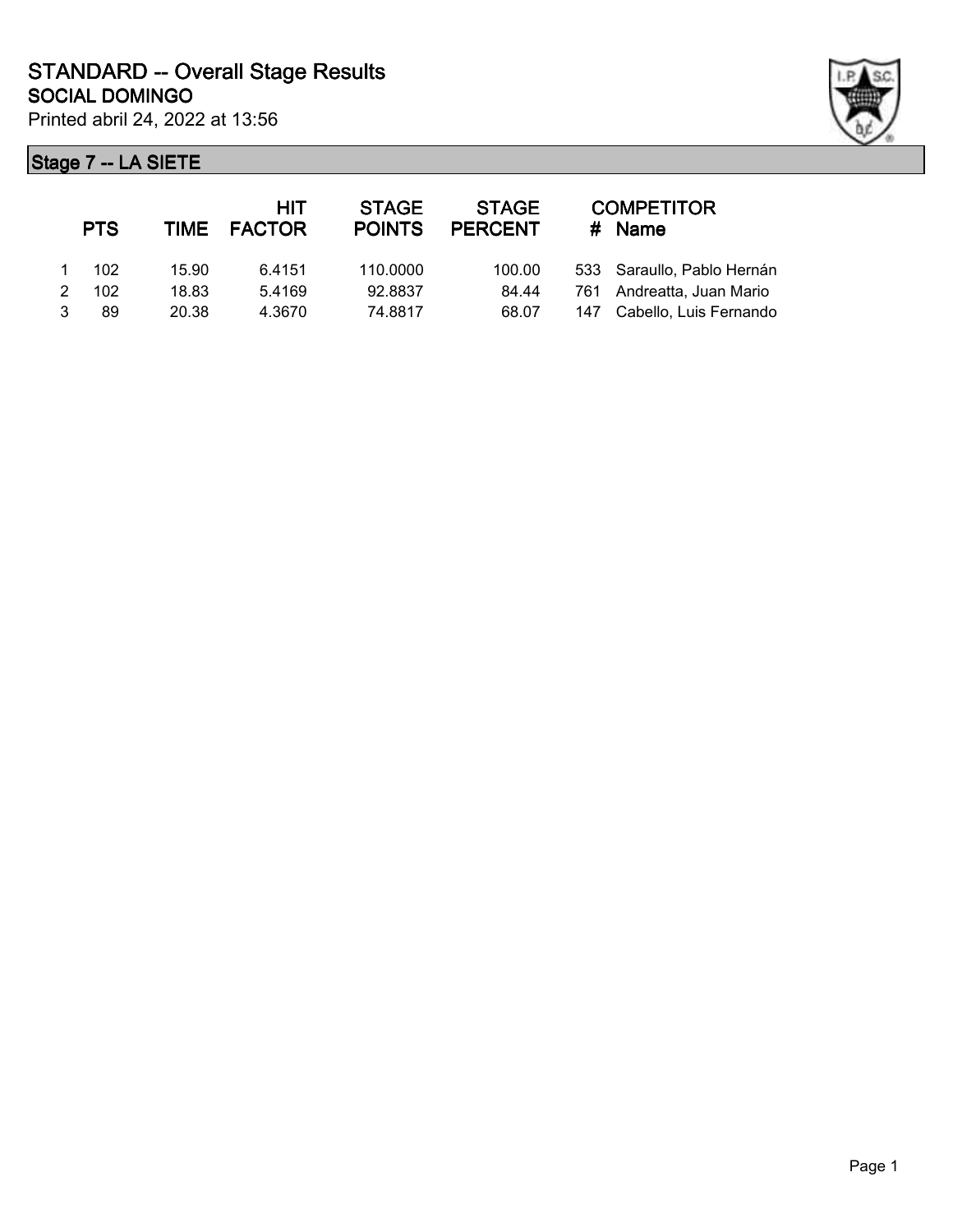Printed abril 24, 2022 at 13:56



|                | <b>PTS</b> | TIME  | <b>HIT</b><br><b>FACTOR</b> | <b>STAGE</b><br><b>POINTS</b> | <b>STAGE</b><br><b>PERCENT</b> | #    | <b>COMPETITOR</b><br>Name        |
|----------------|------------|-------|-----------------------------|-------------------------------|--------------------------------|------|----------------------------------|
| 1              | 96         | 14.53 | 6.6070                      | 110.0000                      | 100.00                         | 419  | Obertello, Daniel Héctor         |
| $\overline{c}$ | 100        | 15.71 | 6.3654                      | 105.9768                      | 96.34                          | 1111 | Lotero, Brian Emanuel            |
| 3              | 106        | 16.70 | 6.3473                      | 105.6760                      | 96.07                          | 272  | Gentile, Diego Cesar             |
| 4              | 94         | 14.87 | 6.3215                      | 105.2456                      | 95.68                          | 979  | Serrano, Fernando                |
| 5              | 108        | 17.22 | 6.2718                      | 104.4186                      | 94.93                          | 1054 | Cavia, Miguel                    |
| 6              | 108        | 17.23 | 6.2681                      | 104.3579                      | 94.87                          | 196  | Correa, Leonardo Gilber          |
| $\overline{7}$ | 106        | 17.38 | 6.0990                      | 101.5414                      | 92.31                          | 390  | Mendez Decoud, Agustín Gervaci   |
| 8              | 98         | 16.45 | 5.9574                      | 99.1853                       | 90.17                          | 107  | Baigorria, Omar Horacio          |
| 9              | 100        | 17.24 | 5.8005                      | 96.5717                       | 87.79                          | 1157 | Sabaris Monte, Juan Sebastian    |
| 10             | 102        | 18.37 | 5.5525                      | 92.4439                       | 84.04                          | 241  | Fava, Leopoldo Luis              |
| 11             | 104        | 18.75 | 5.5467                      | 92.3462                       | 83.95                          | 355  | López, Jorge Alberto             |
| 12             | 106        | 19.40 | 5.4639                      | 90.9685                       | 82.70                          | 231  | Espiñeira, Miguel Ángel          |
| 13             | 94         | 17.49 | 5.3745                      | 89.4798                       | 81.35                          | 172  | Ces, Christian Danie             |
| 14             | 84         | 16.25 | 5.1692                      | 86.0623                       | 78.24                          | 532  | Saraceno, Boris Daniel           |
| 15             | 106        | 20.74 | 5.1109                      | 85.0911                       | 77.36                          | 1639 | Martini Zanetti, Carlos          |
| 16             | 106        | 21.53 | 4.9234                      | 81.9689                       | 74.52                          | 1651 | Correa, Joaquin                  |
| 17             | 100        | 20.36 | 4.9116                      | 81.7729                       | 74.34                          | 1299 | Loscalzo, Sebastian Ernes        |
| 18             | 100        | 20.36 | 4.9116                      | 81.7729                       | 74.34                          | 1174 | Jordan, Hugo                     |
| 19             | 98         | 20.09 | 4.8780                      | 81.2144                       | 73.83                          | 1185 | Kwon, Ki Hwan                    |
| 20             | 94         | 19.47 | 4.8279                      | 80.3802                       | 73.07                          | 1585 | Hay Chaia, Matias                |
| 21             | 104        | 22.21 | 4.6826                      | 77.9600                       | 70.87                          | 486  | Ribeiro, Daniel Alberto          |
| 22             | 100        | 21.36 | 4.6816                      | 77.9446                       | 70.86                          | 1303 | Tejerina, Eduardo Martin         |
| 23             | 98         | 21.31 | 4.5988                      | 76.5649                       | 69.60                          | 1560 | Ljuba, Hernan Pablo              |
| 24             | 102        | 22.31 | 4.5719                      | 76.1181                       | 69.20                          | 114  | Bareiro, Andrea Celeste          |
| 25             | 98         | 21.93 | 4.4688                      | 74.4003                       | 67.64                          | 1634 | Gasparini, Gustavo               |
| 26             | 72         | 16.14 | 4.4610                      | 74.2704                       | 67.52                          | 442  | Palomba, Esteban David           |
| 27             | 106        | 23.89 | 4.4370                      | 73.8715                       | 67.16                          | 1697 | Abia, Alvaro Pedro               |
| 28             | 100        | 23.35 | 4.2827                      | 71.3018                       | 64.82                          | 33   | Fink, Claudia                    |
| 29             | 98         | 22.94 | 4.2720                      | 71.1246                       | 64.66                          | 619  | Fiorese, Daniel Pedro            |
| 30             | 108        | 25.52 | 4.2320                      | 70.4580                       | 64.05                          | 611  | Troncoso, Camilo Horacio         |
| 31             | 94         | 22.50 | 4.1778                      | 69.5556                       | 63.23                          | 882  | Moreyra, Alejandro Alber         |
| 32             | 90         | 21.67 | 4.1532                      | 69.1466                       | 62.86                          | 474  | Rachich Kildegaard, Pablo Hernán |
| 33             | 86         | 21.10 | 4.0758                      | 67.8583                       | 61.69                          | 762  | Andreatta, Franco Agustin        |
| 34             | 94         | 23.38 | 4.0205                      | 66.9376                       | 60.85                          | 690  | Bolletino, Rodrigo Carlos        |
| 35             | 87         | 21.93 | 3.9672                      | 66.0492                       | 60.04                          | 1711 | D'Uva, Javier Alfonso            |
| 36             | 102        | 25.93 | 3.9337                      | 65.4915                       | 59.54                          | 637  | Klein, Dario Gustavo             |
| 37             | 94         | 24.25 | 3.8763                      | 64.5362                       | 58.67                          | 1148 | He, Chongfang                    |
| 38             | 85         | 21.99 | 3.8654                      | 64.3548                       | 58.50                          | 1549 | Laprovitera, Leandro             |
| 39             | 94         | 25.76 | 3.6491                      | 60.7532                       | 55.23                          | 1640 | Guerreiro, Jose Marcelo          |
| 40             | 87         | 24.30 | 3.5802                      | 59.6074                       | 54.19                          | 1222 | Obljubek, Santiago               |
| 41             | 96         | 27.15 | 3.5359                      | 58.8692                       | 53.52                          | 1666 | Saleh, Mouhamad                  |
| 42             | 102        | 29.22 | 3.4908                      | 58.1175                       | 52.83                          | 1362 | Miramont, Guillermo Migue        |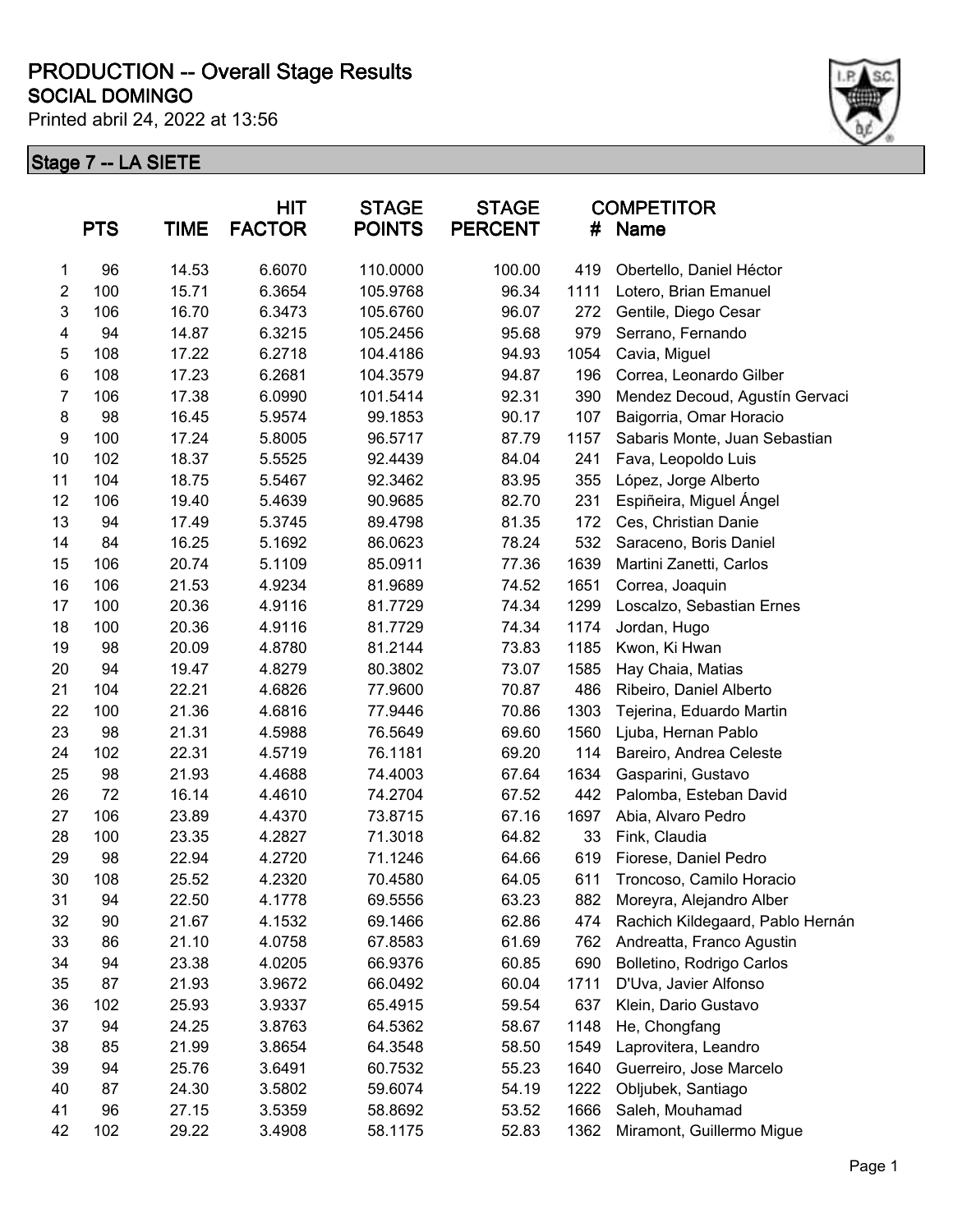Printed abril 24, 2022 at 13:56



|    | <b>PTS</b> | TIME  | <b>HIT</b><br><b>FACTOR</b> | <b>STAGE</b><br><b>POINTS</b> | <b>STAGE</b><br><b>PERCENT</b> | #    | <b>COMPETITOR</b><br><b>Name</b> |
|----|------------|-------|-----------------------------|-------------------------------|--------------------------------|------|----------------------------------|
| 43 | 83         | 23.87 | 3.4772                      | 57.8912                       | 52.63                          | 485  | Rey, Daniel Horacio              |
| 44 | 91         | 26.51 | 3.4327                      | 57.1503                       | 51.95                          | 1708 | Garcia, Adrian Mario             |
| 45 | 104        | 30.37 | 3.4244                      | 57.0132                       | 51.83                          | 1709 | Ioras, Sergio Gustavo            |
| 46 | 87         | 25.78 | 3.3747                      | 56.1854                       | 51.08                          | 1250 | Rieiro, Santiago Tomas           |
| 47 | 96         | 28.75 | 3.3391                      | 55.5930                       | 50.54                          | 287  | Goldstein, Carlos Guillerm       |
| 48 | 94         | 29.14 | 3.2258                      | 53.7063                       | 48.82                          | 1246 | Soriano, Fernando Cesar          |
| 49 | 106        | 35.04 | 3.0251                      | 50.3650                       | 45.79                          | 1679 | Lavin, Carlos Hugo               |
| 50 | 86         | 29.94 | 2.8724                      | 47.8227                       | 43.48                          | 1360 | Baeza, Martin                    |
| 51 | 91         | 34.57 | 2.6323                      | 43.8257                       | 39.84                          | 1422 | Balboa, Gabriel                  |
| 52 | 83         | 32.89 | 2.5236                      | 42.0147                       | 38.20                          | 1165 | Bufi, Nestor Daniel              |
| 53 | 49         | 21.32 | 2.2983                      | 38.2645                       | 34.79                          | 1508 | Soler, Matias Sebastia           |
| 54 | 54         | 25.80 | 2.0930                      | 34.8467                       | 31.68                          | 1683 | Quan, Yongxue                    |
| 55 | 100        | 58.93 | 1.6969                      | 28.2521                       | 25.68                          | 687  | Saracco, Enrique Walter          |
|    |            |       |                             |                               |                                |      |                                  |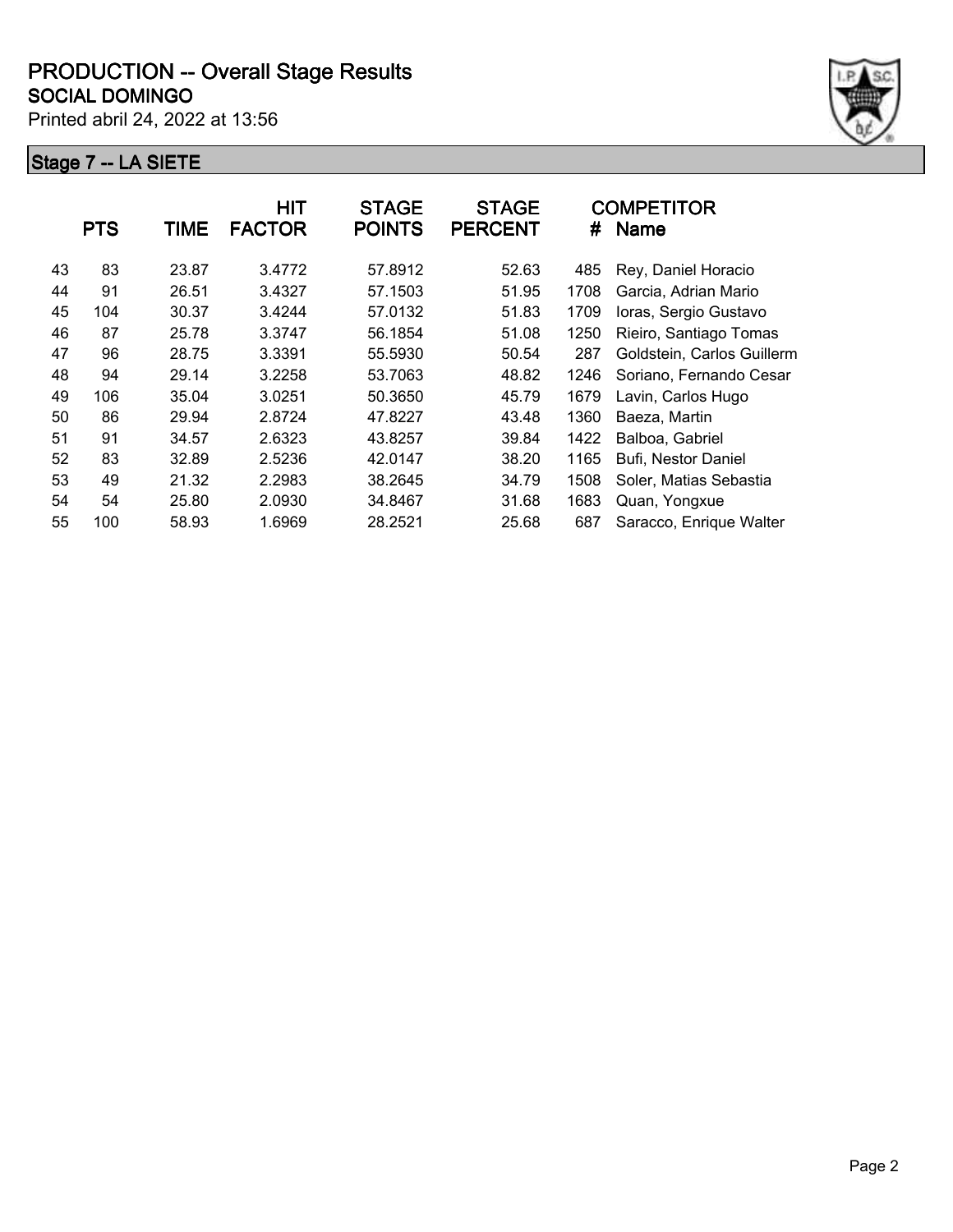Printed abril 24, 2022 at 13:56

|               | <b>PTS</b> | <b>TIME</b> | <b>HIT</b><br><b>FACTOR</b> | <b>STAGE</b><br><b>POINTS</b> | <b>STAGE</b><br><b>PERCENT</b> | #    | <b>COMPETITOR</b><br><b>Name</b> |
|---------------|------------|-------------|-----------------------------|-------------------------------|--------------------------------|------|----------------------------------|
|               | 98         | 17.31       | 5.6615                      | 110,0000                      | 100.00                         | 354  | Lopez, Claudio                   |
| $\mathcal{P}$ | 96         | 17.91       | 5.3601                      | 104.1452                      | 94.68                          |      | 1248 Ortiz, Facundo Maximil      |
| 3             | 106        | 20.22       | 5.2423                      | 101.8564                      | 92.60                          | 1281 | Lifschitz, Daniel Eduardo        |
| 4             | 98         | 22.75       | 4.3077                      | 83.6967                       | 76.09                          | 588  | Vivot, Federico Javier           |
| 5             | 100        | 28.18       | 3.5486                      | 68.9482                       | 62.68                          | 478  | Randazzo, Guillermo Raúl         |
|               |            |             |                             |                               |                                |      |                                  |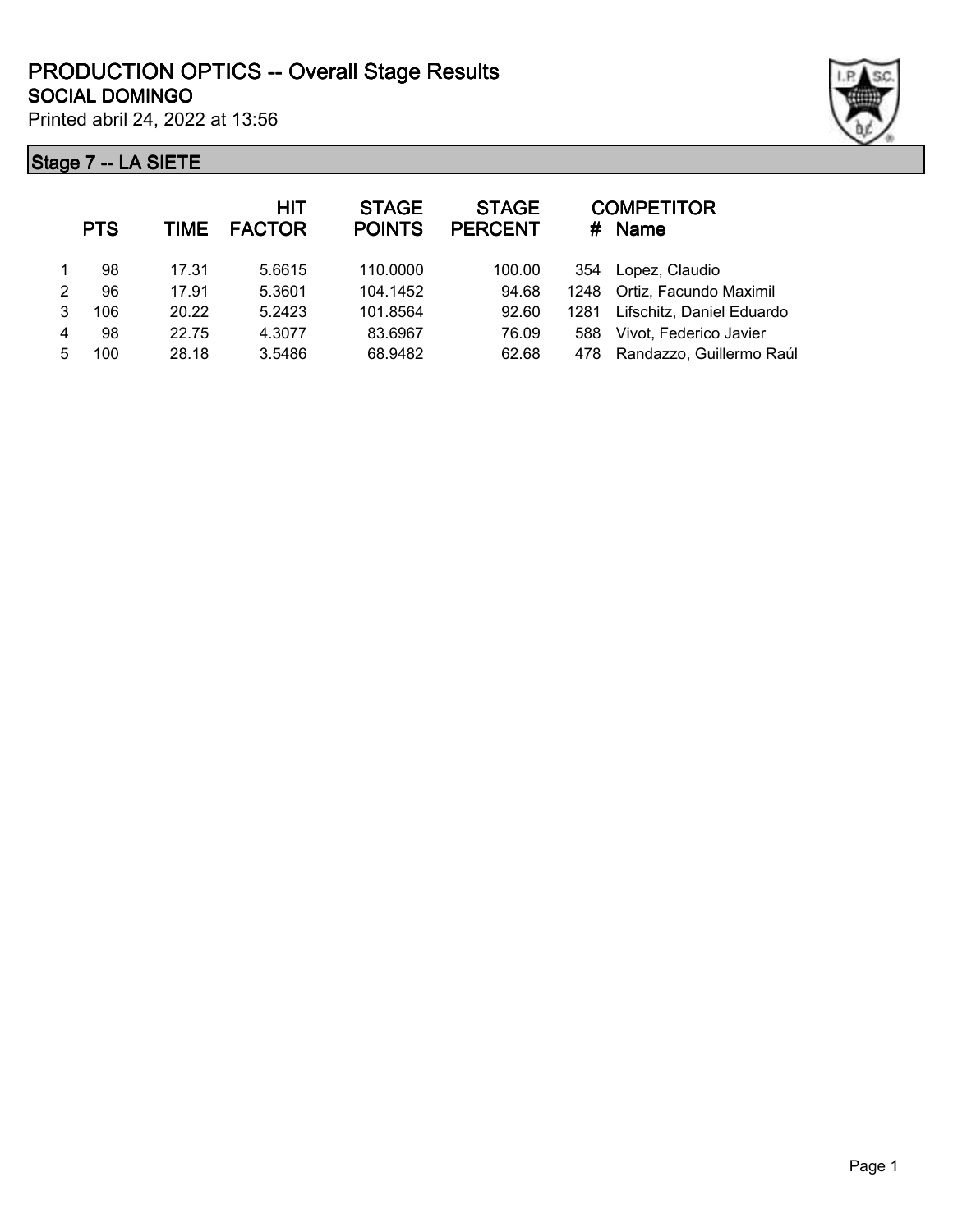| ł |
|---|

| <b>PTS</b> |       | HIT<br>TIME FACTOR | <b>STAGE</b><br><b>POINTS</b> | <b>STAGE</b><br><b>PERCENT</b> | <b>COMPETITOR</b><br>$#$ Name |
|------------|-------|--------------------|-------------------------------|--------------------------------|-------------------------------|
| 108        | 17 73 | 6.0914             | 110.0000                      | 100.00                         | 218 Di lure, Roberto Eduardo  |
| $\Omega$   | 12.55 | 0.0000             | 0.0000                        | 0.00                           | 309 Hermosa, Patricio Guille  |